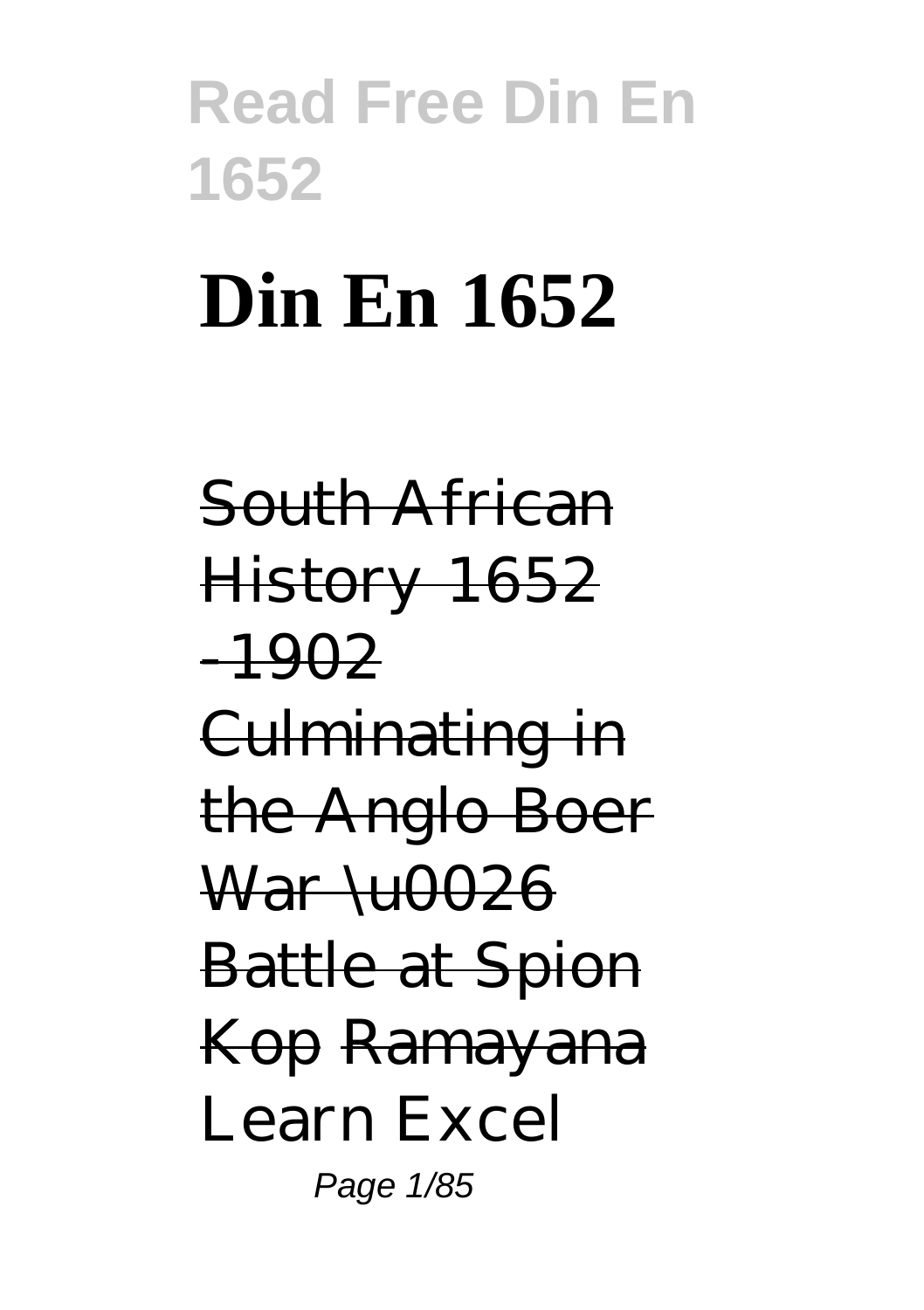*2013 - \"100% Visualization in Excel\": Podcast #1652* How to use Fluke Multifunction Installation Testers *Pawn Stars: Rebecca Nerds out over Six Old Books | History* #IUIC | Page 2/85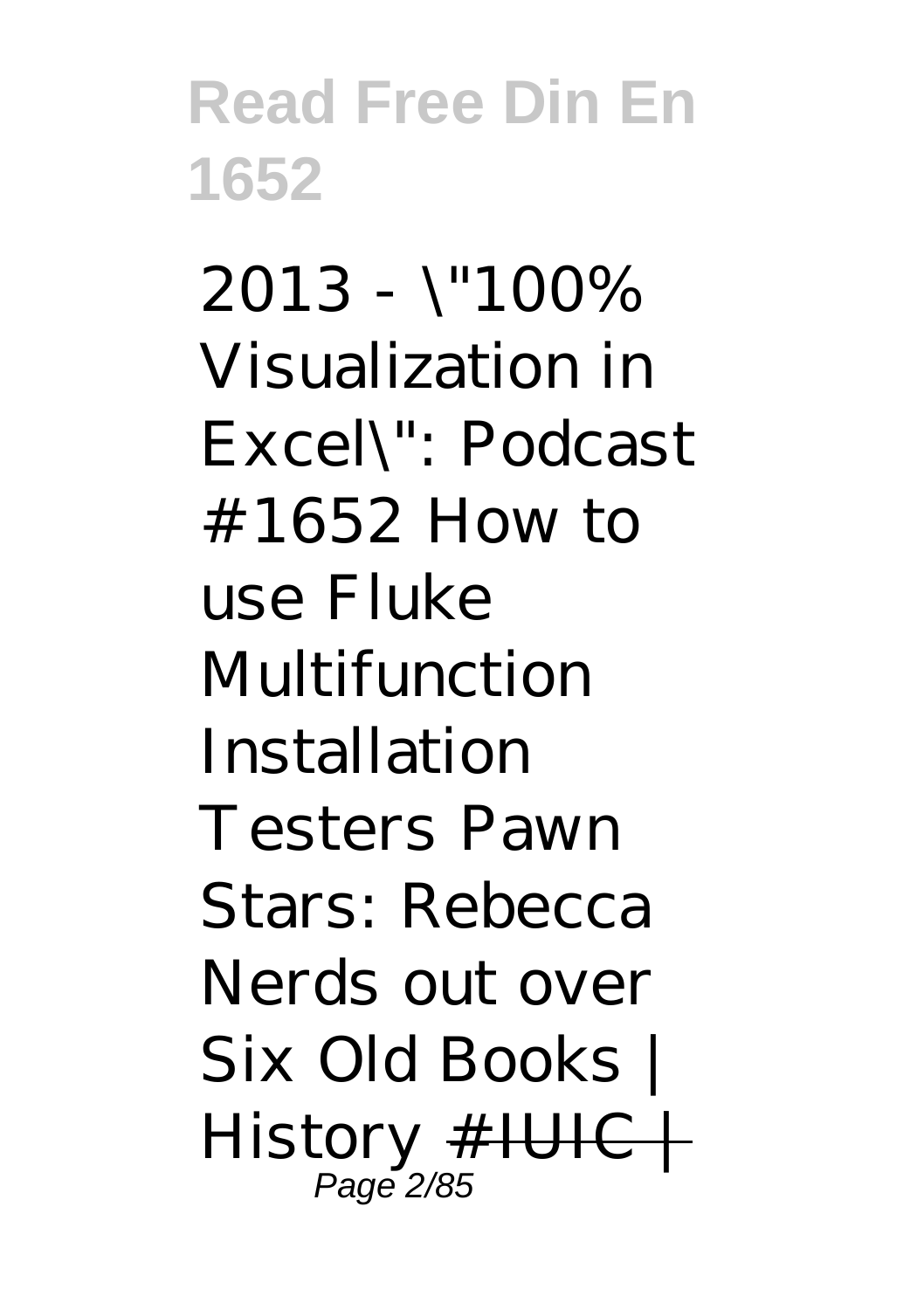HABAKKUK 3: INVASION OF THE LORDS ARMY Dan Voiculescu  $(1940 - 2009)$ : Suite from the \"Codex Caioni\"  $(1996)$ . conducted by Tiberiu Soare **het boek is er** Page 3/85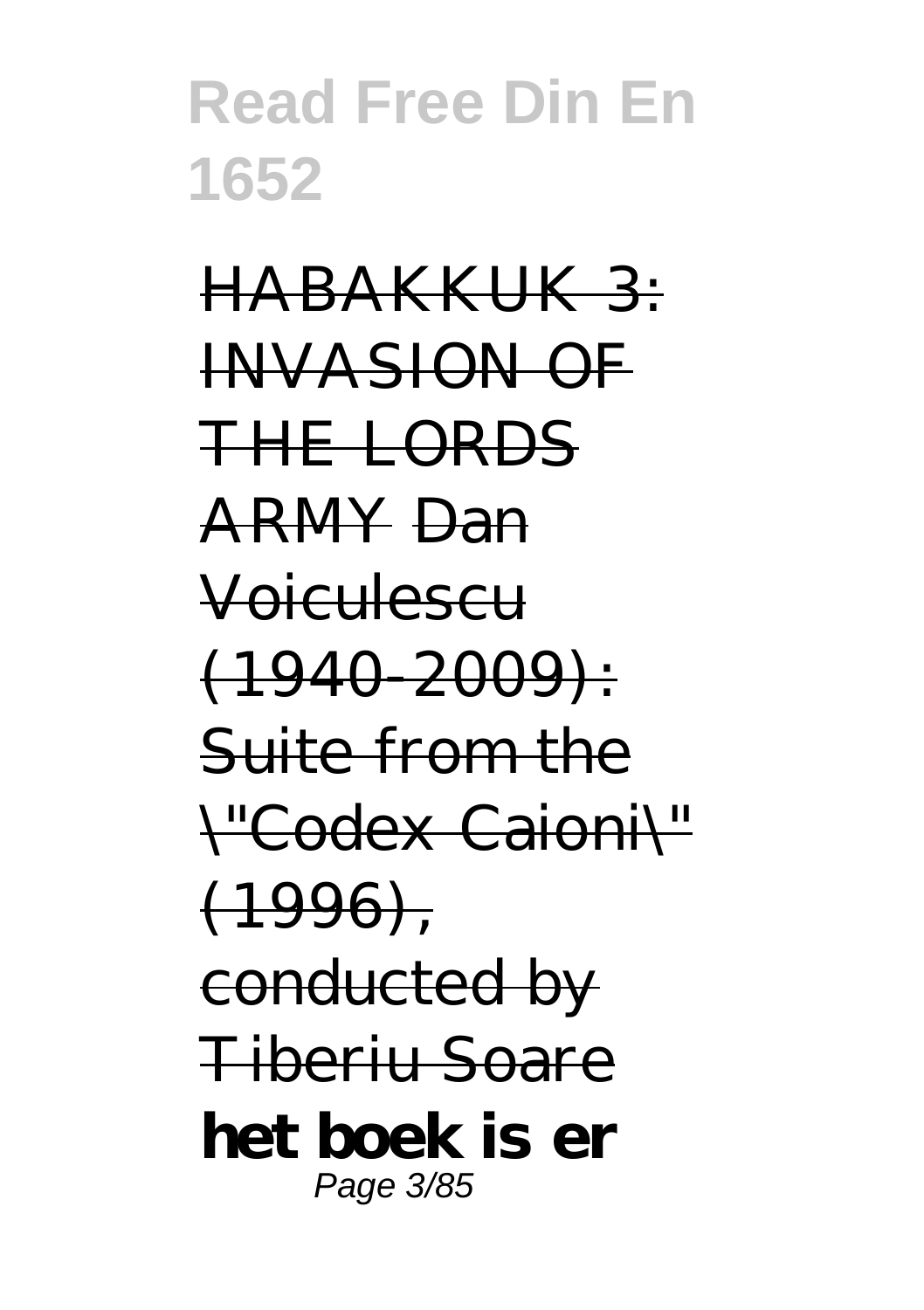KLOP! Bespreek "Die leuens van 1652" DEEL 2| 30 September 2020 | kykNET \u0026 kie Single Cell Yearly Sales Report Formula. 4 Examples. New LET Function!!! Page 4/85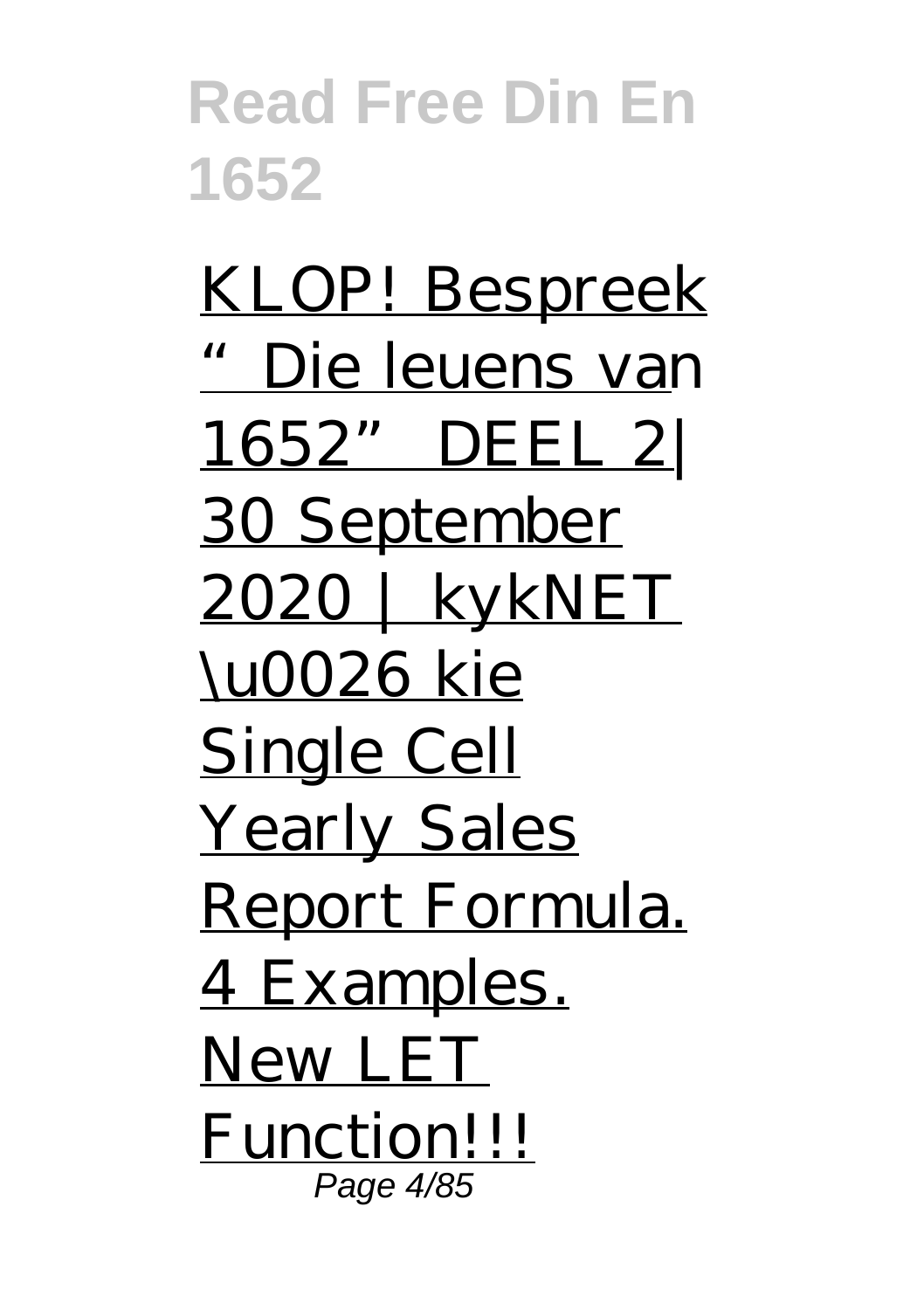Excel Magic Trick 1652 *HOW TO - GET PAID IN BITCOIN !!! 14. Paradise Lost, Book IV* **13. Paradise Lost, Book III** Advanced Accounting I Company Final Accounts I Page 5/85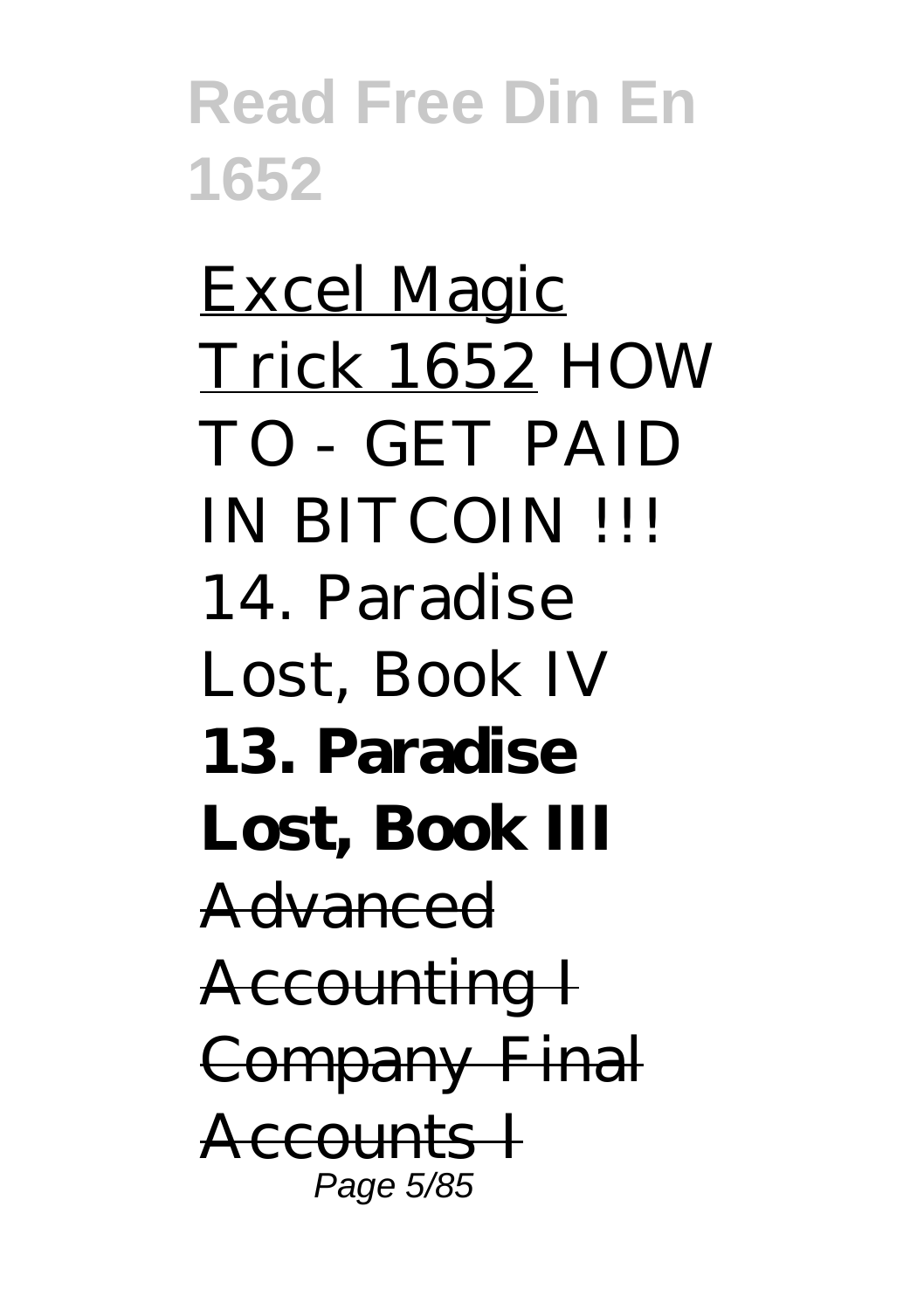Introduction Theory I Khans **Commerce** Tutorial I Khan *Irving Documentary Jayme Smith Northern Minnesota's Labor Wars: Full Documentary Buy Back of* Page 6/85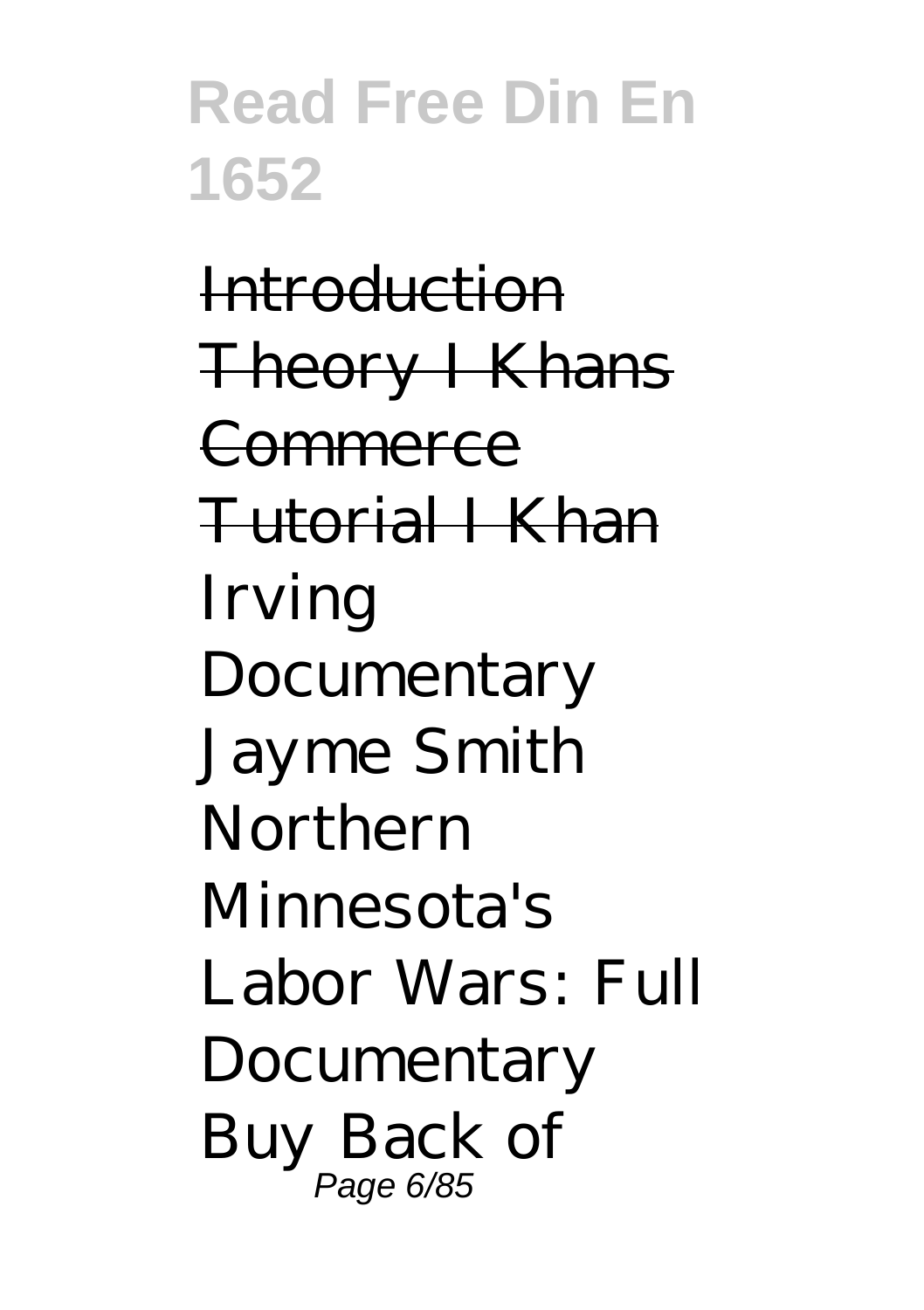*Equity Shares L6 | Unacademy CA Intermediate Group 2 | Dheeraj Rinwa* Extraheer Excelgrafiektrendlijnc oë fficië nten naar het raster *GHATNA CHAKRA TIME AND WORK |* Page 7/85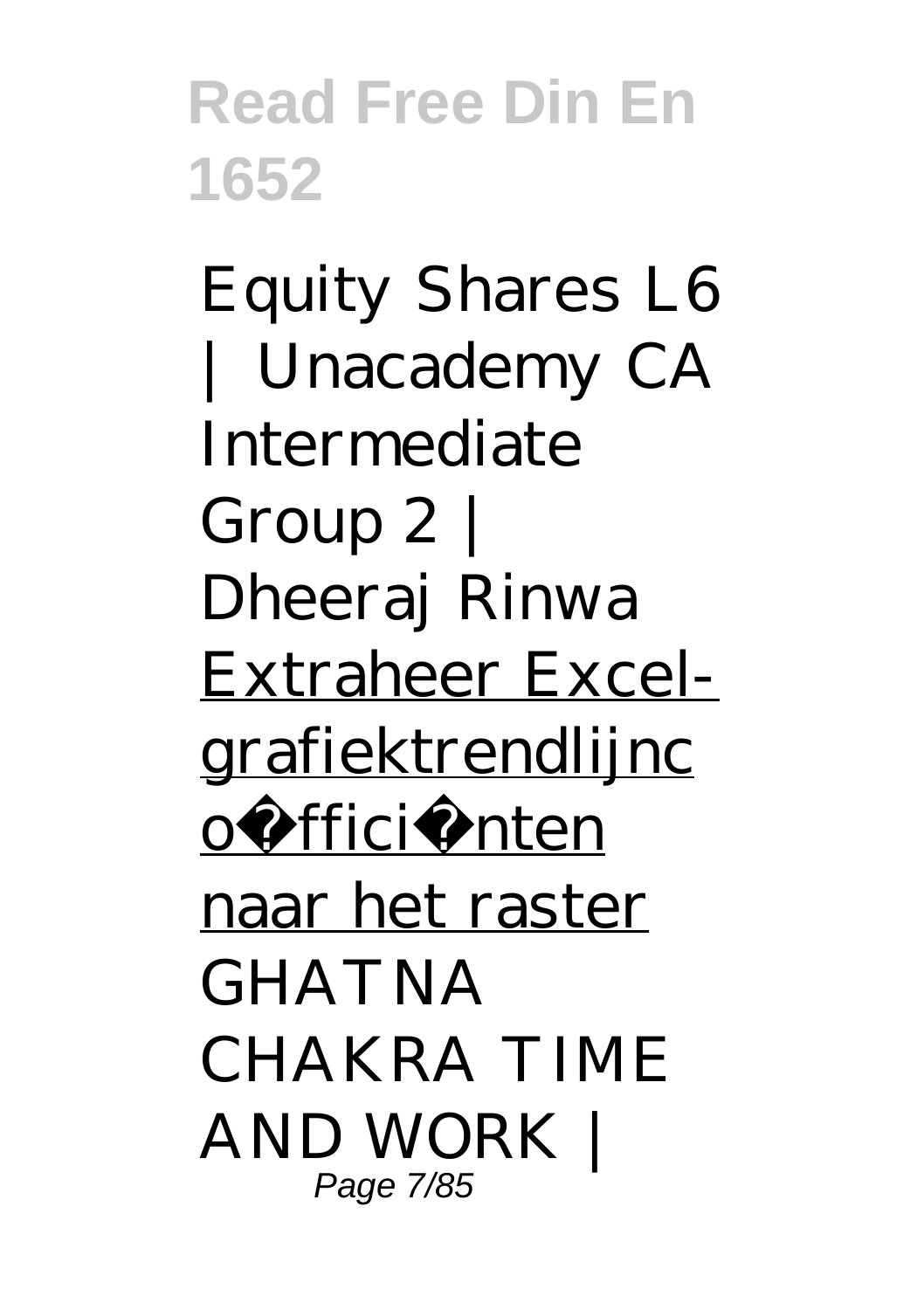*PART 1 | GHATNA CHAKRA MATH TIME AND WORK | RAILWAY GHATNA CHAKRA MATH*

Agrobiodiversity for Climate Change Page 8/85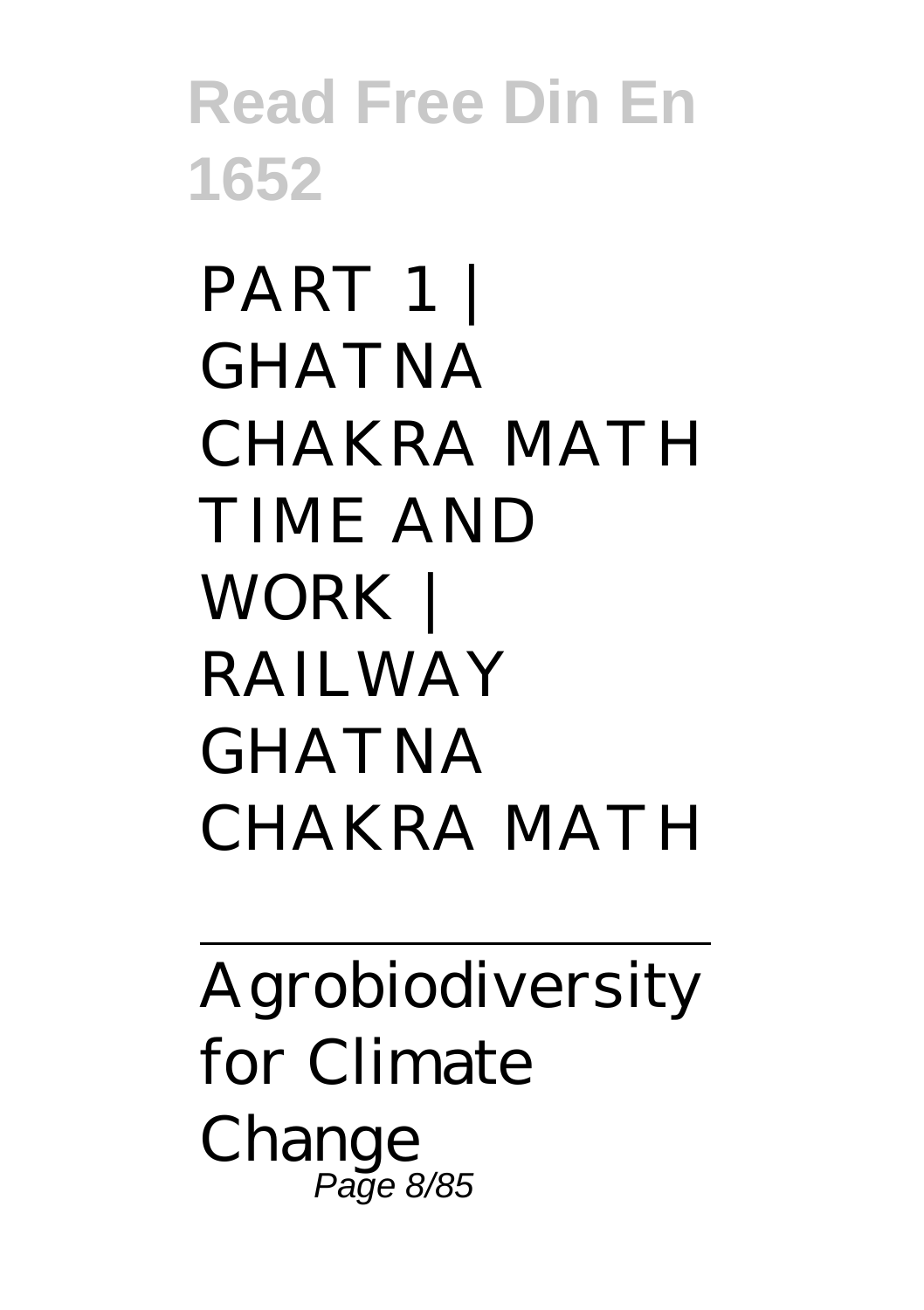Resilience: la Casa della Biodiversità Unisg - Prof. Migliorini Din En 1652 EN 1652: Compare the properties of all alloy grades /numbers. You can compare Page 9/85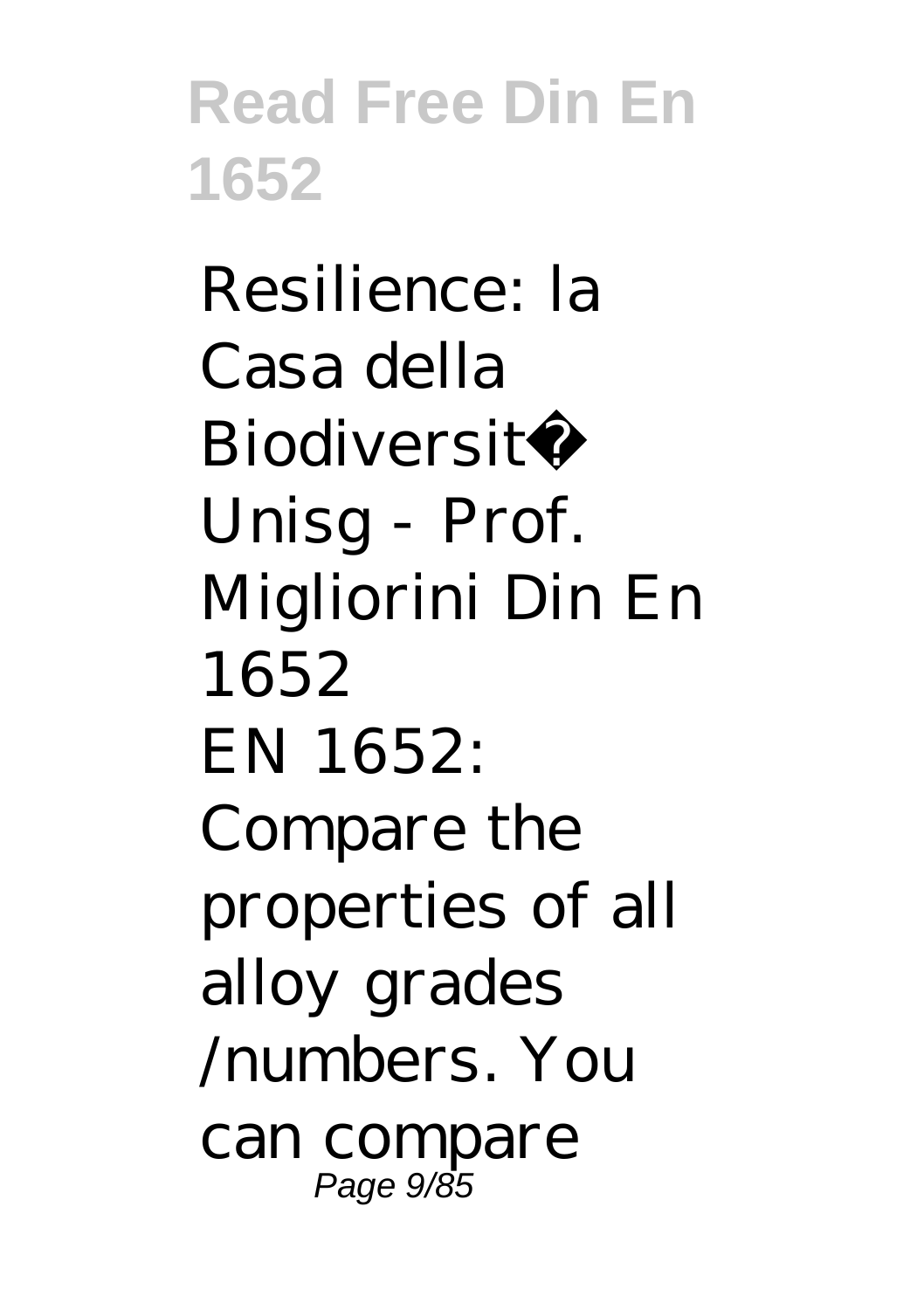properties of the 2 alloys EN 1652: 1998 Copper and copper alloys. Plate, sheet, strip and circles for general purposes  $CMOO4A$   $Cu$ ETP CW006A Cu

Page 10/85

...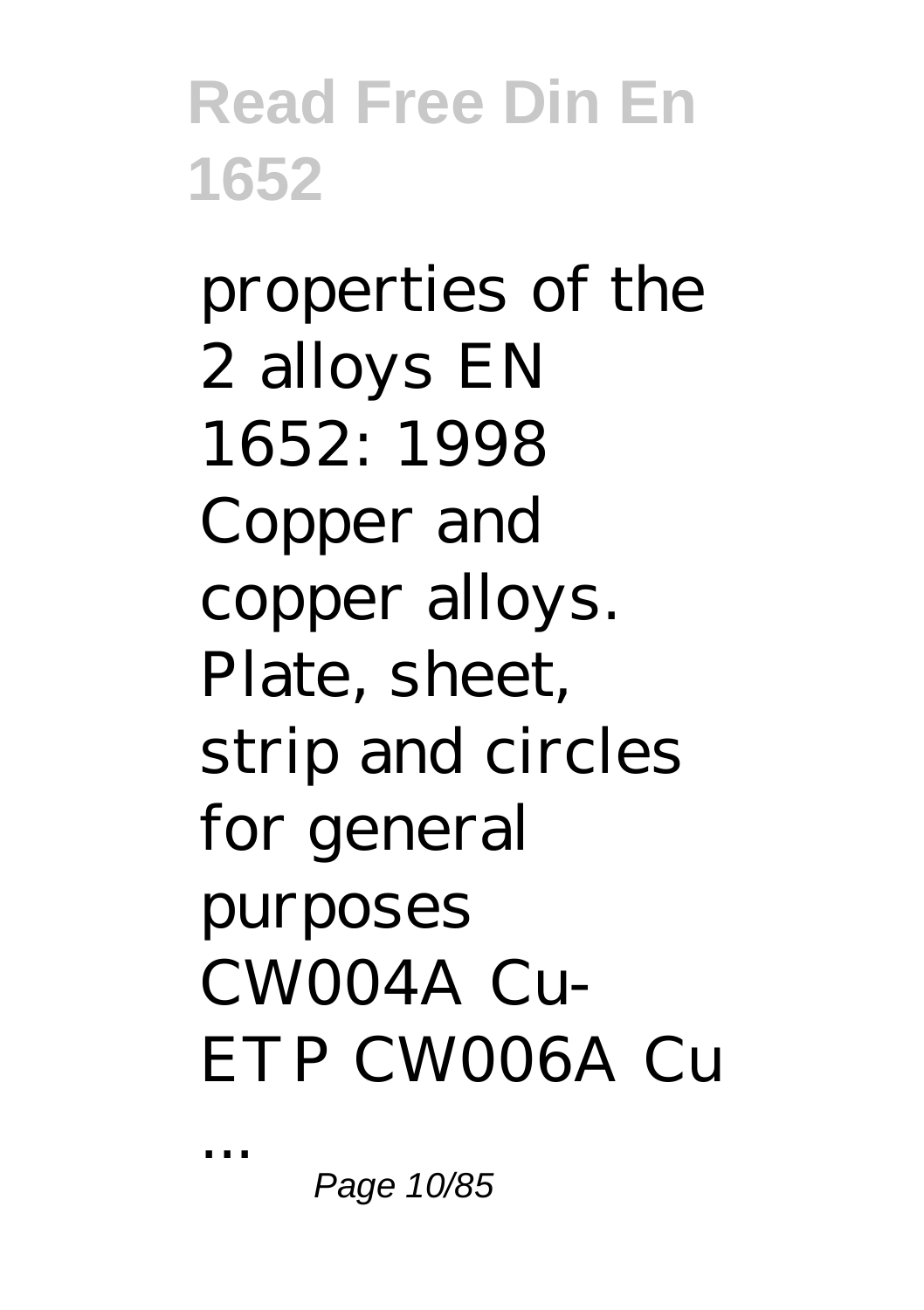EN 1652: compare the properties of all alloy grades /numbers DIN EN 13599 - Copper and copper alloys - Copper plate, sheet and strip for electrical Page 11/85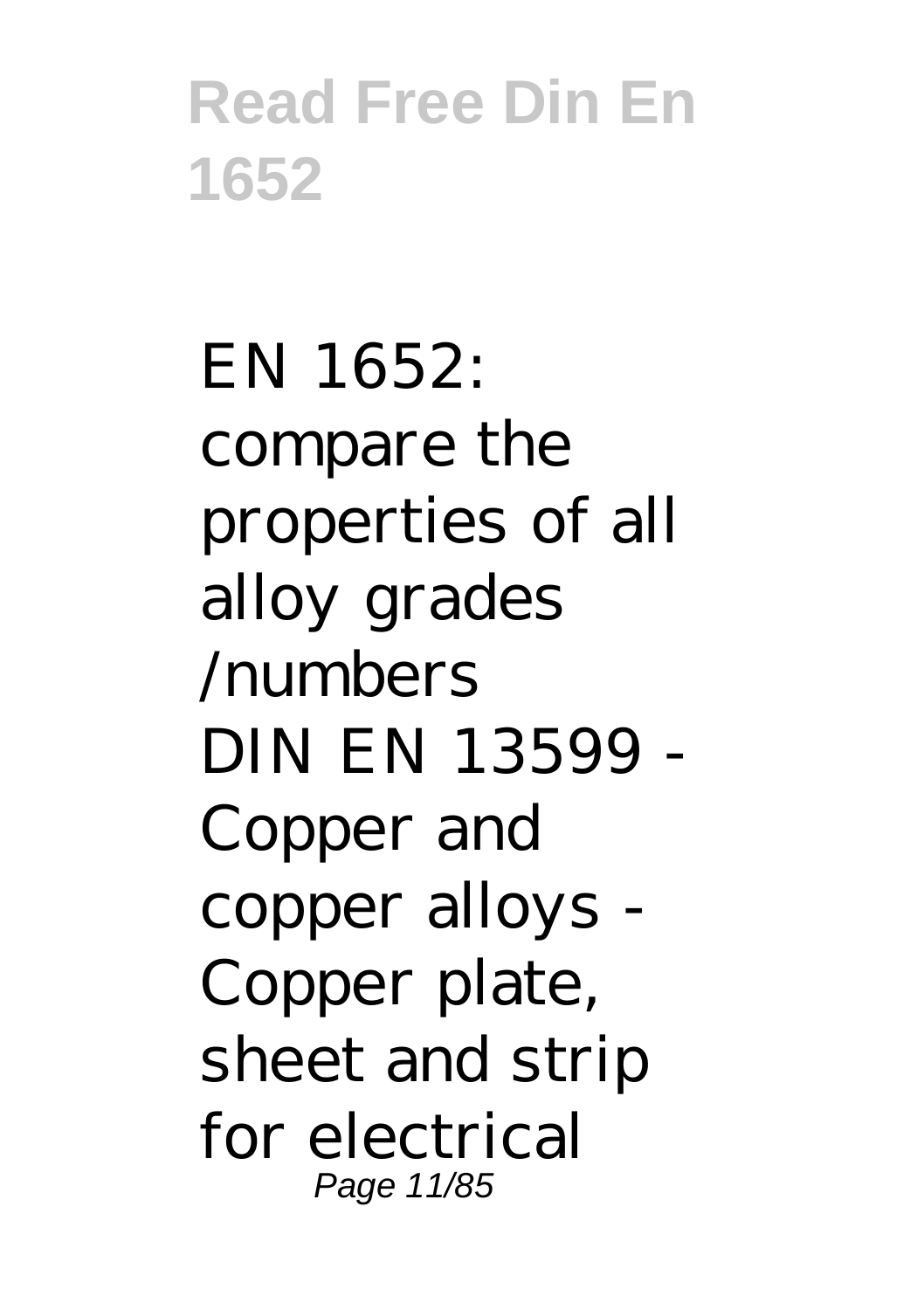purposes Published by DIN on December 1, 2014 This European **Standard** specifies the composition, property requirements including electrical Page 12/85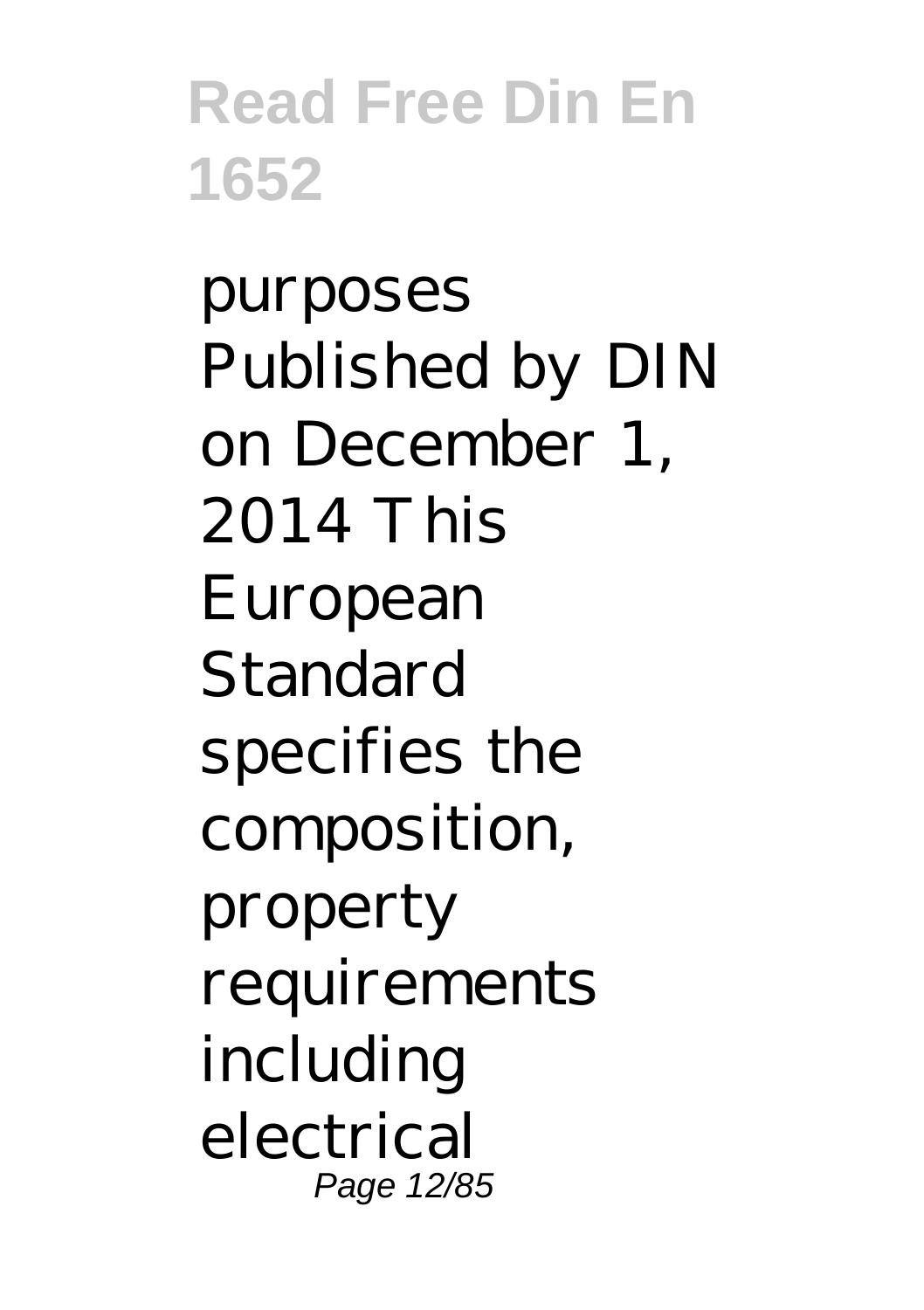properties, and tolerances on dimensions and form for copper plate, sheet and strip for electrical...

DIN EN 1652 - Copper and copper alloys - Plate, sheet ... Page 13/85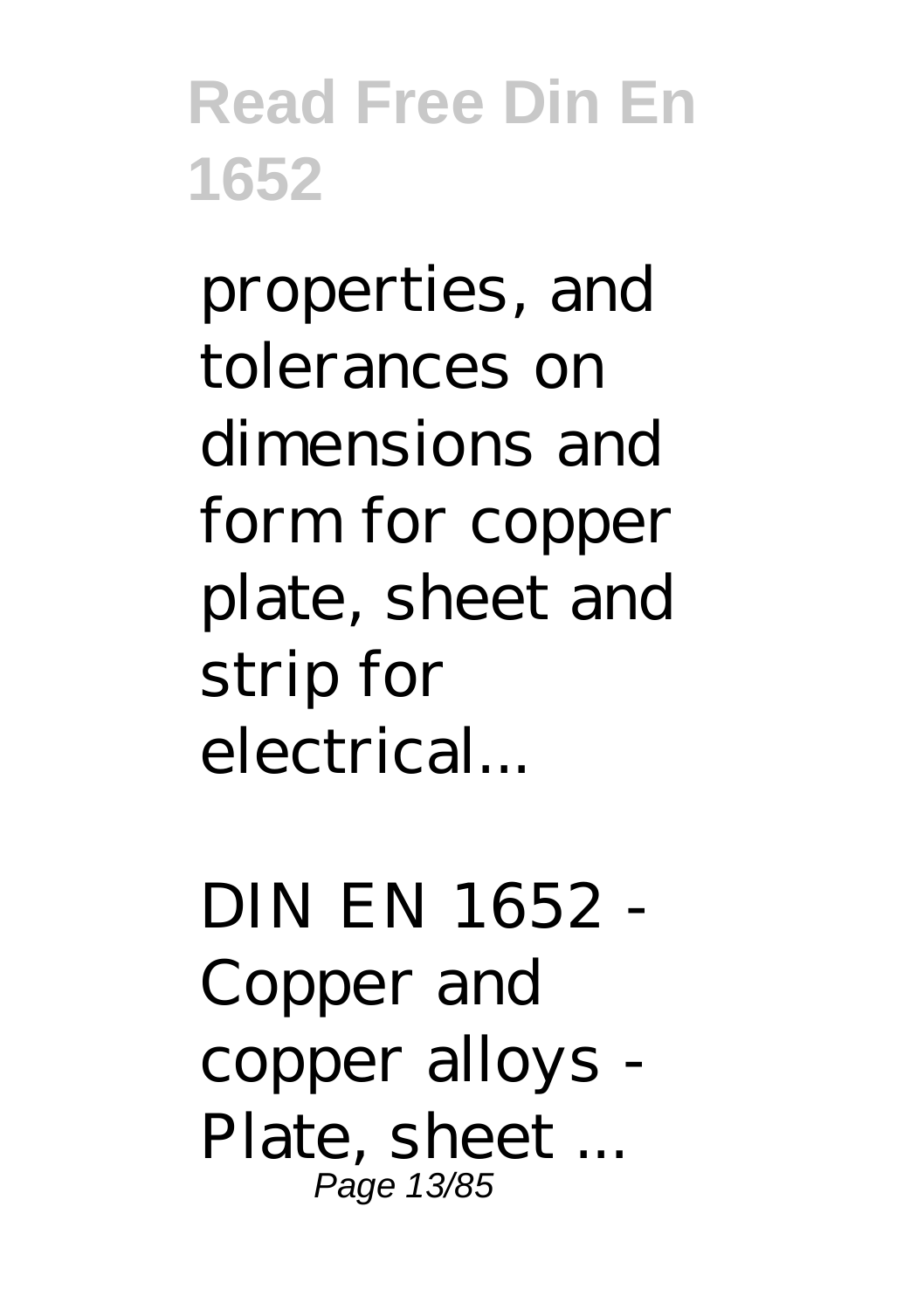DIN EN 1652. Copper and copper alloys - Plate, sheet, strip and circles for general purposes; German version EN 1652:1997 Edition 1998-03. **Standards** [CURRENT] DIN Page 14/85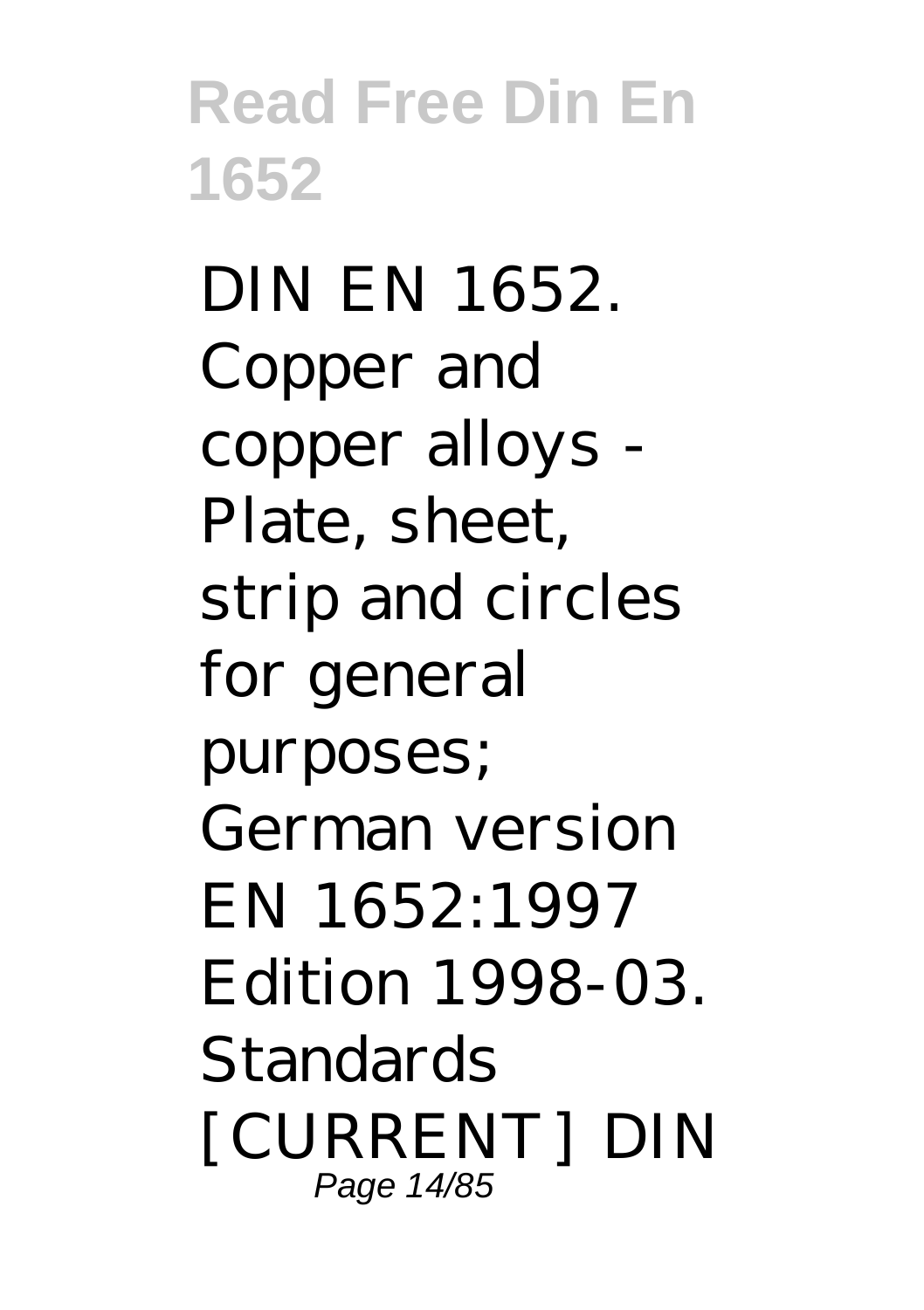95368. Elastomer mounts - Cone mounts types A to C Edition 1998-08. Standards [CURRENT] DIN EN 1653.

Products - dinen Page 15/85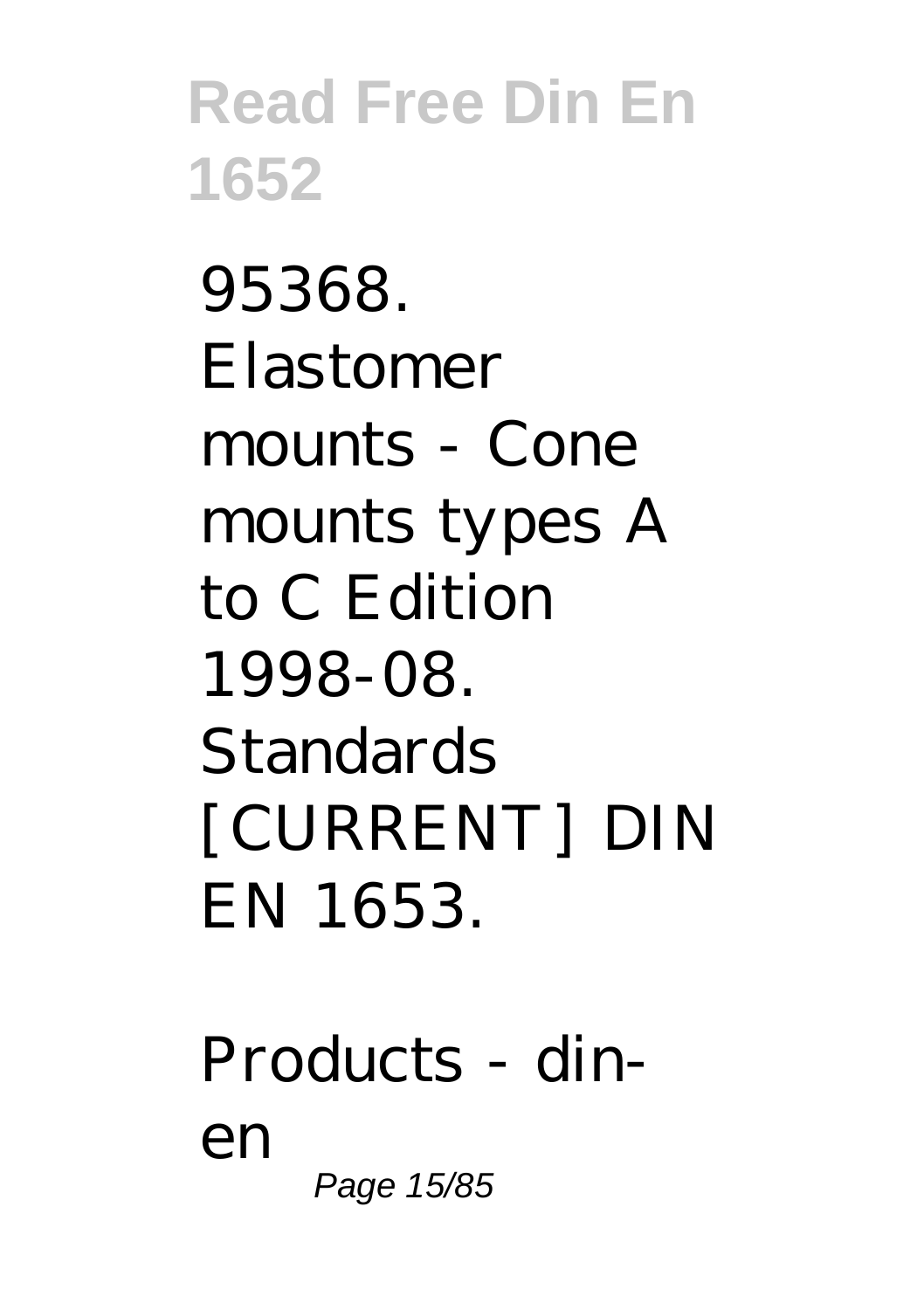DIN EN 1652 Copper and copper alloys - Plate, sheet, strip and circles for general purposes Kupfer- und Kup ferlegierungen - Platten, Bleche, Bänder, Streifen und Ronden zur Page 16/85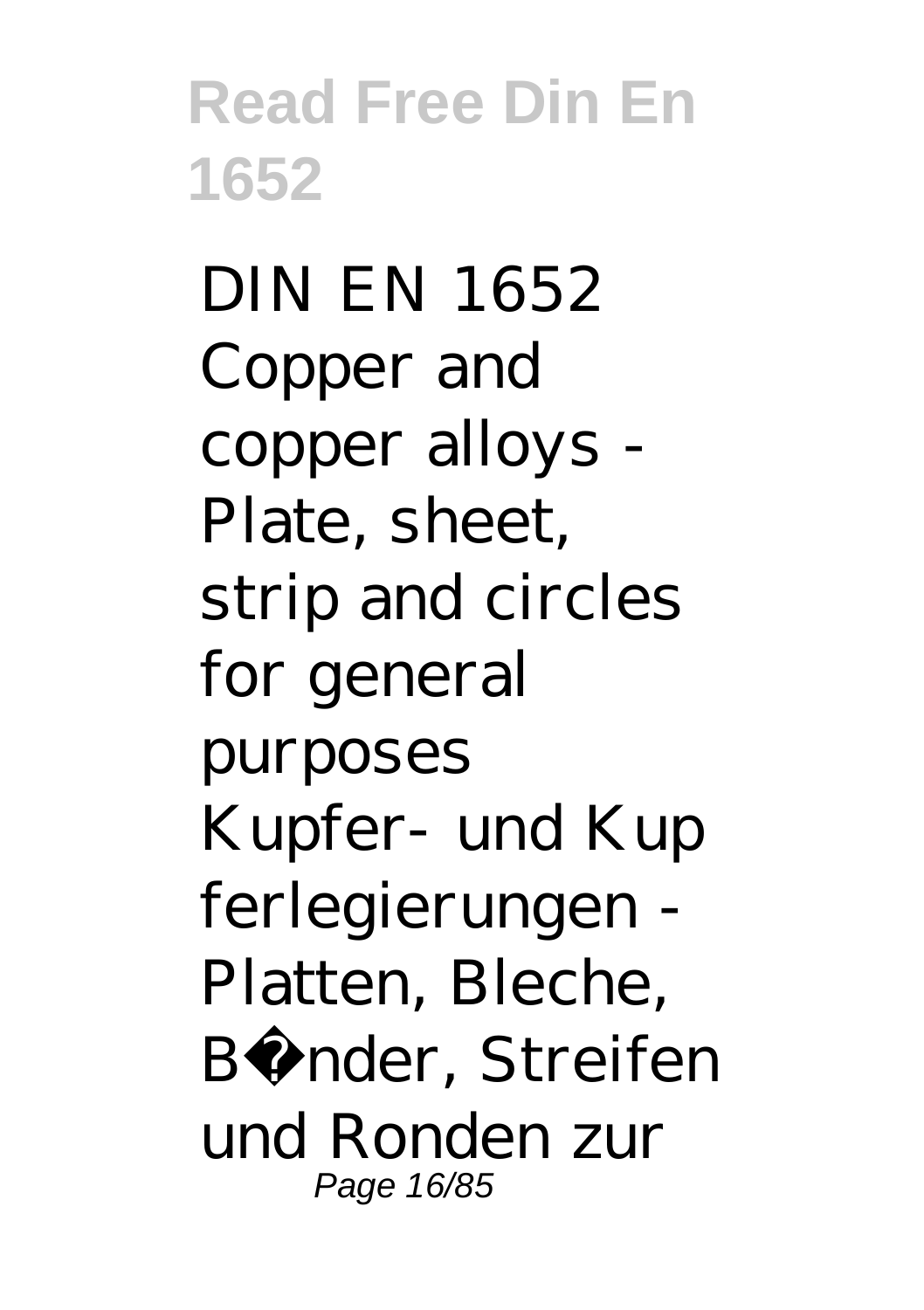allgemeinen Verwendung; Deutsche Fassung EN 1652:1997

DIN EN 1652 - European **Standards** din 1652 : 1963 Superseded View Page 17/85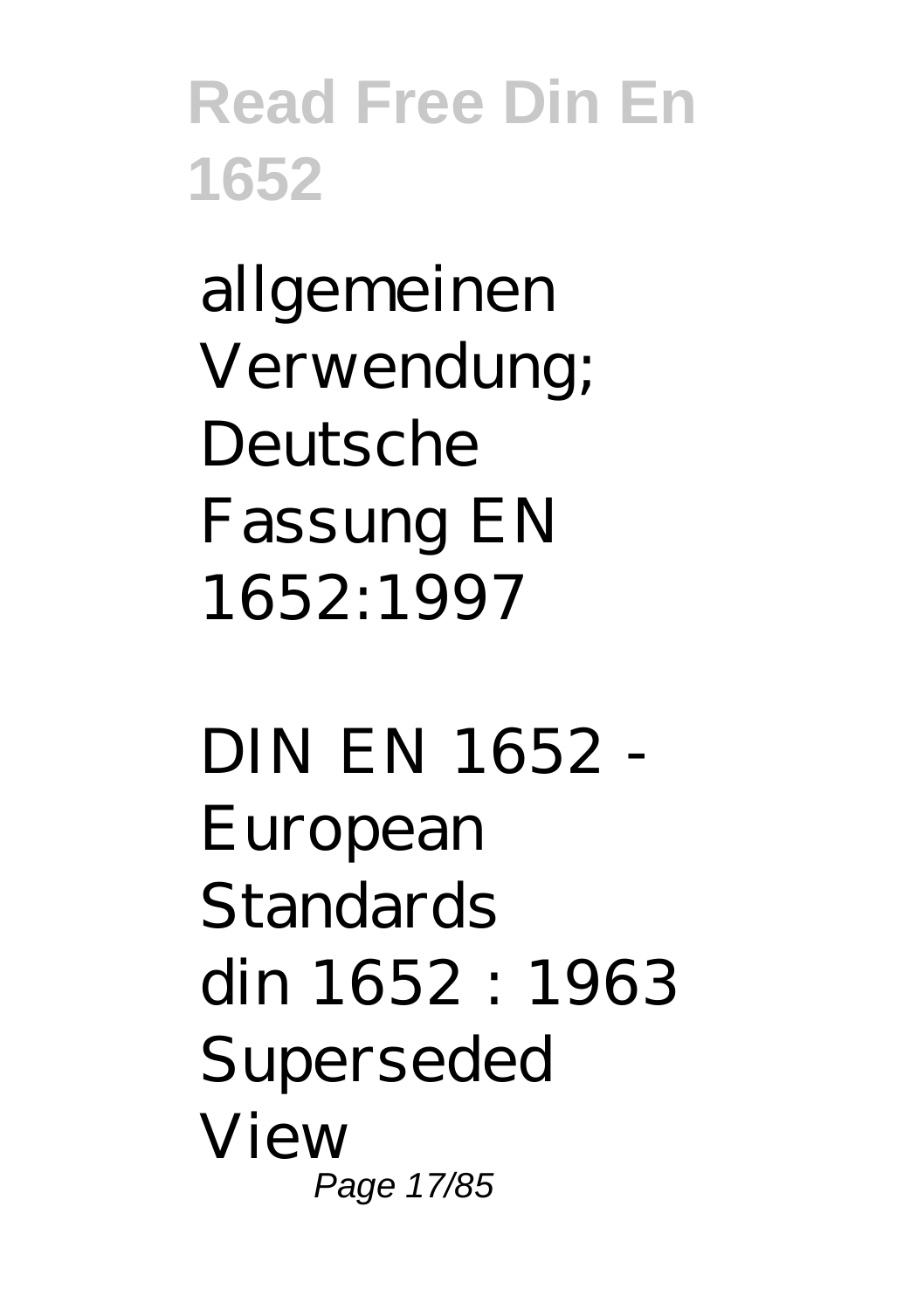Superseded By Superseded A superseded Standard is one, which is fully replaced by another Standard, which is a new edition of the same Standard.

Page 18/85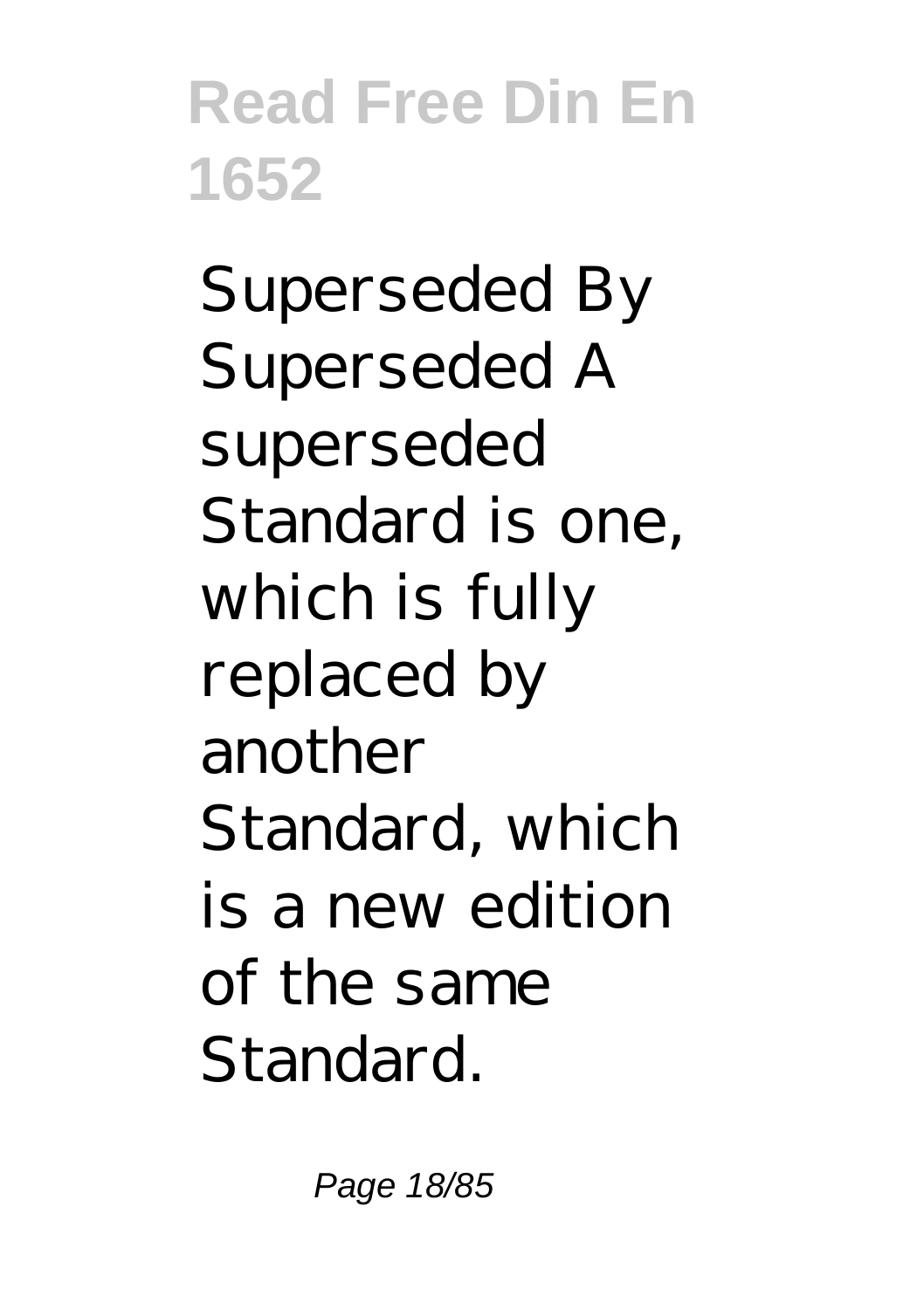DIN 1652 : 1963 BRIGHT UNALLOYED STEEL - TECHNICAL ... din 1652-4 : 1990 Superseded View Superseded By Superseded A superseded Page 19/85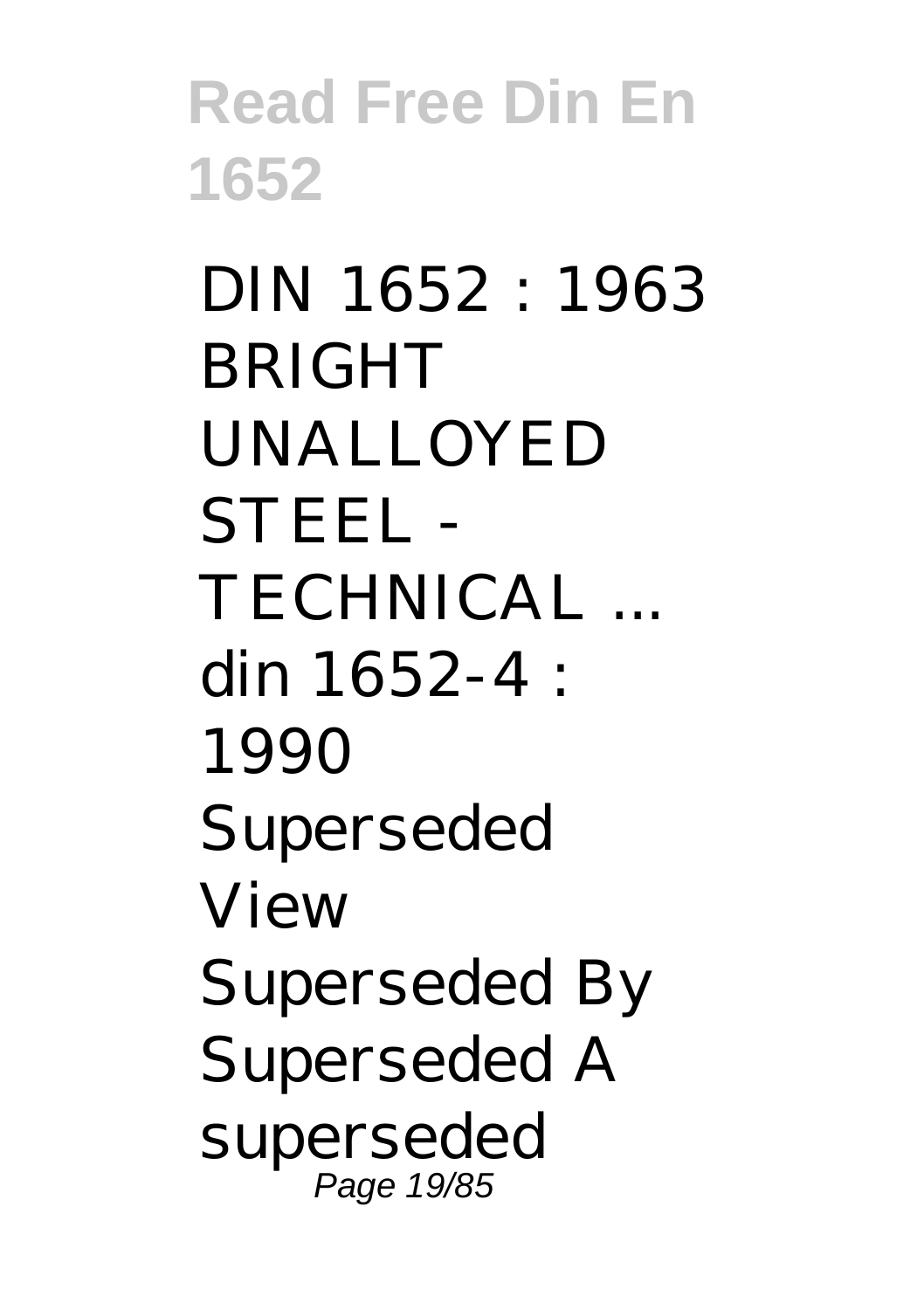Standard is one, which is fully replaced by another Standard, which is a new edition of the same Standard.

DIN 1652-4 : 1990 | BRIGHT STEEL MADE Page 20/85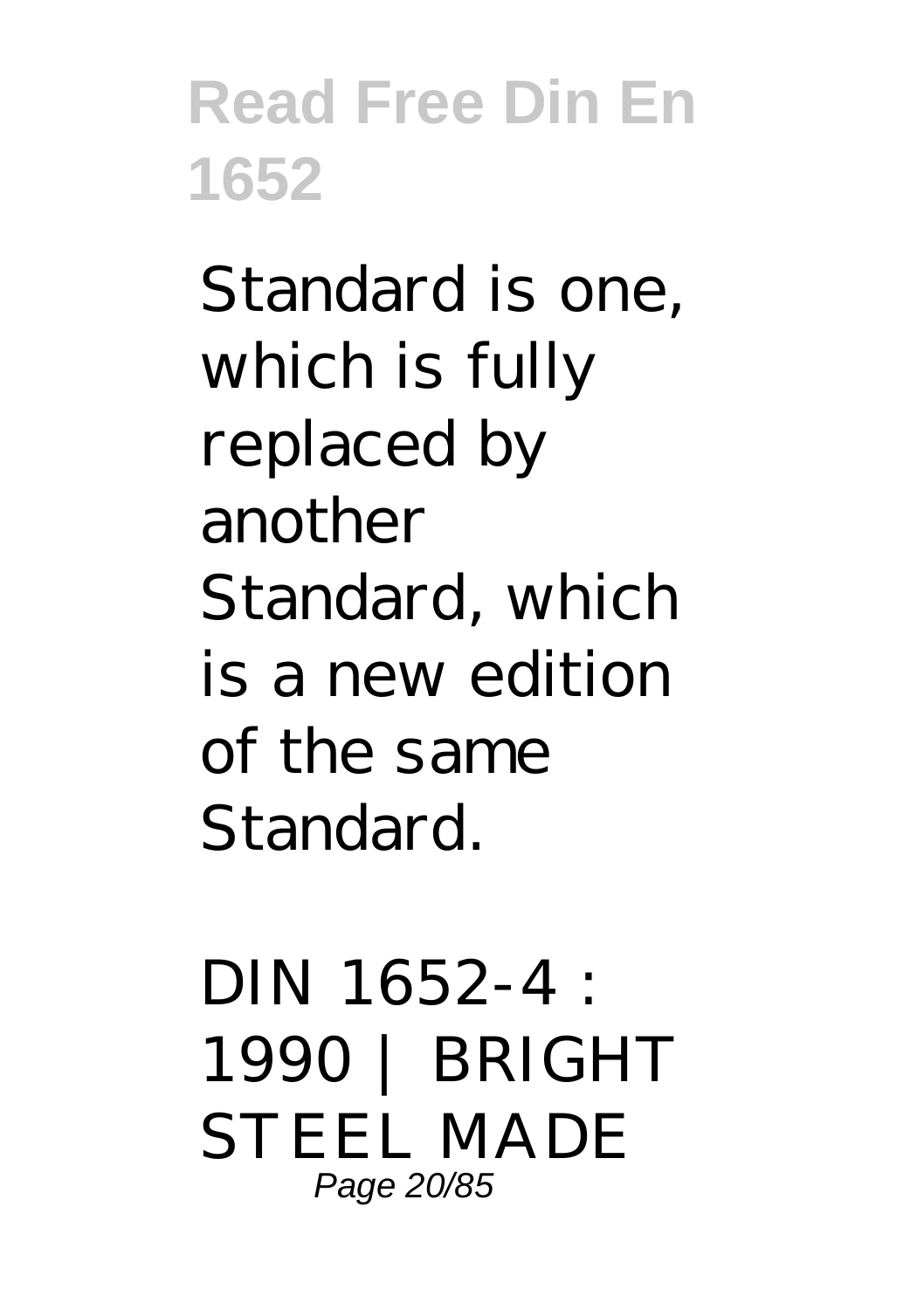FROM STEEL  $FOR$ .... DIN EN 1652 - 1998-03 Kupferund Kupferlegier ungen - Platten, Bleche, Bänder, Streifen und Ronden zur allgemeinen Verwendung; Deutsche Page 21/85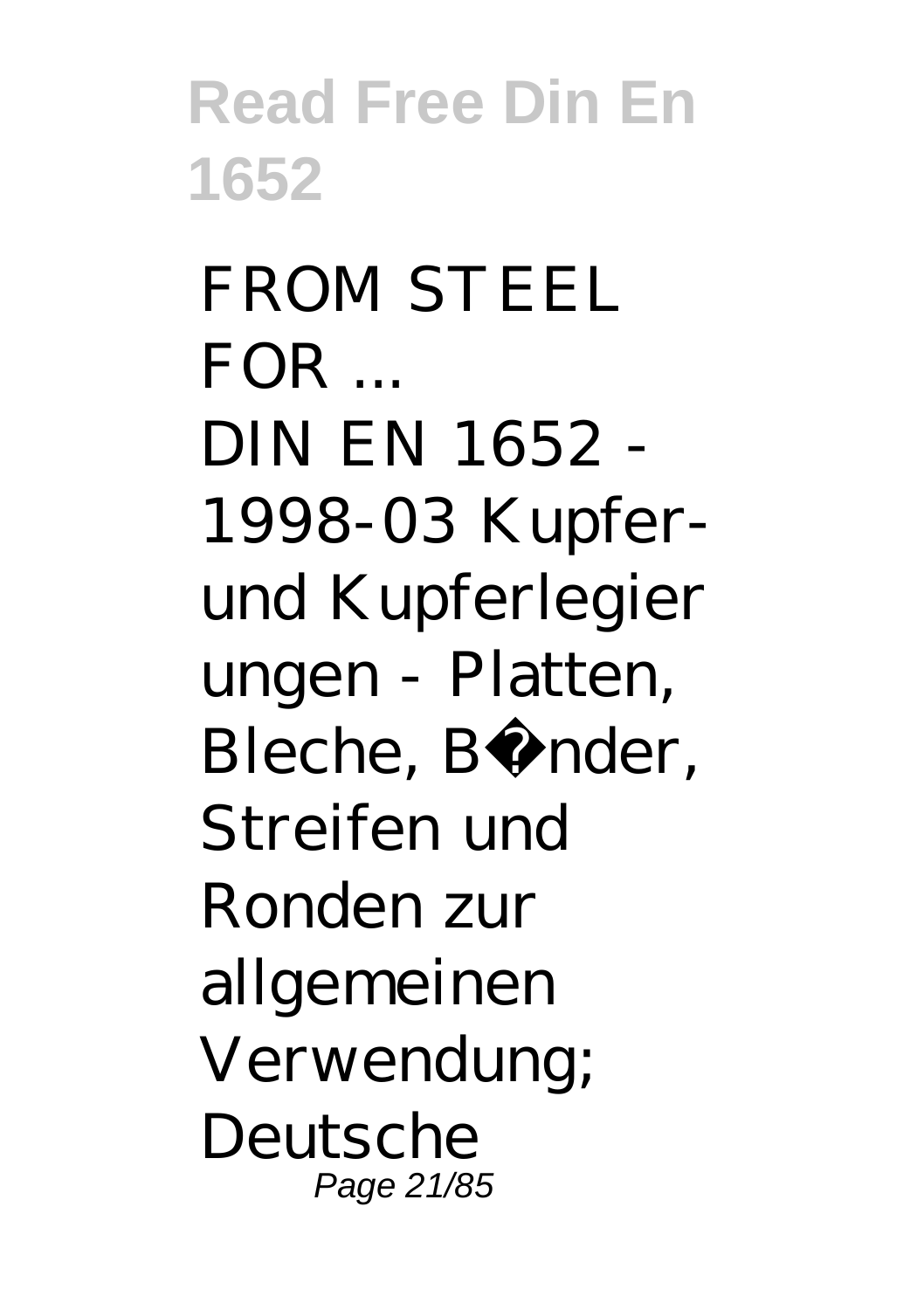Fassung EN 1652:1997. Jetzt informieren!

DIN EN 1652 - 1998-03 - Beuth.de European Standard EN 1652 : 1997 has the status of a DIN Standard. A Page 22/85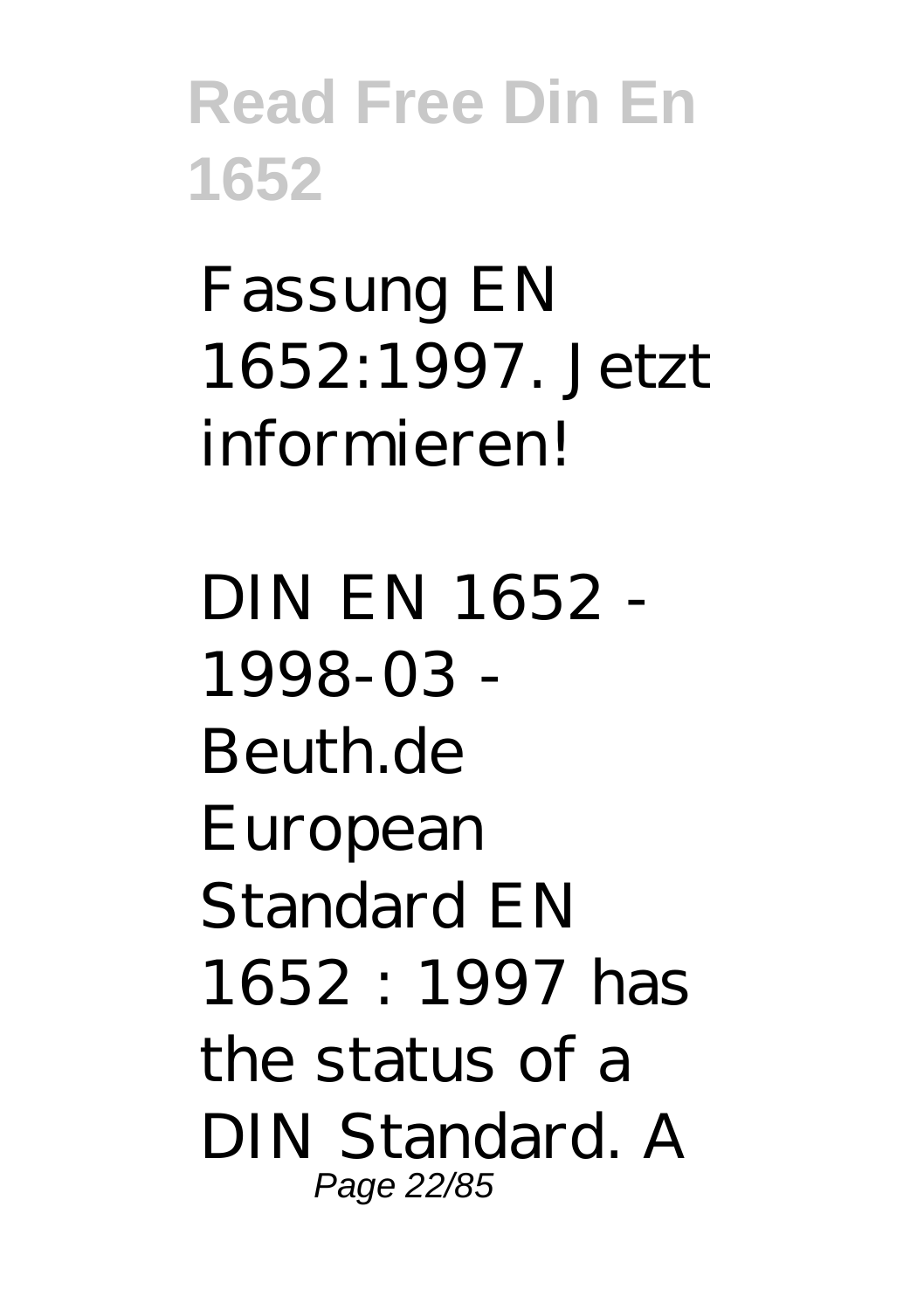comma is used as the decimal marker. National foreword This standard has been prepared by CEN/TC 133. The responsible German body involved in its preparation was the Page 23/85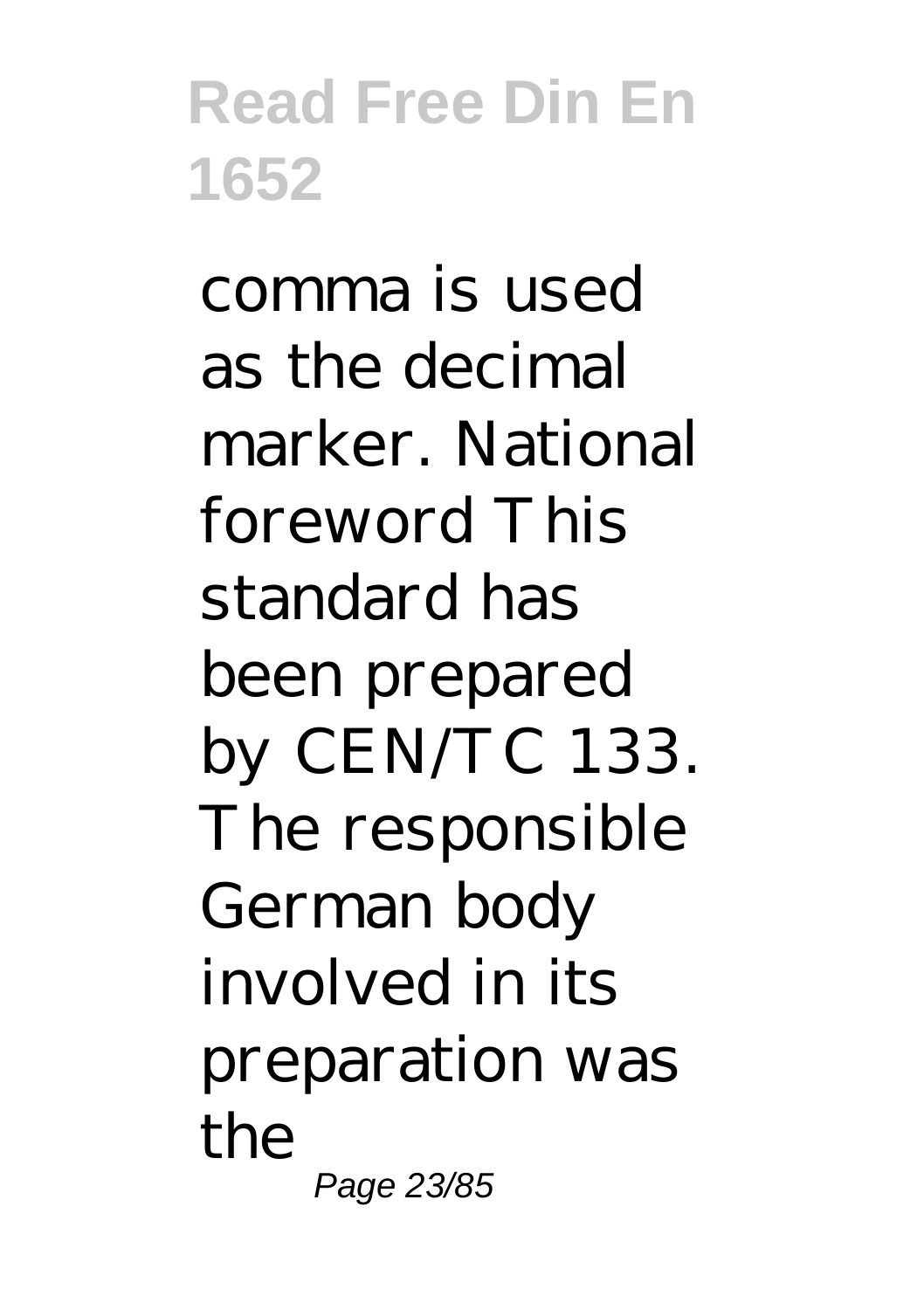Normenausschu Nichteisenmetall e (Nonferrous Metals Standards Committee).

DIN EN 1652\_19 98en\_ according to DIN EN 1652 sheets/plates, 12449 tubes, Page 24/85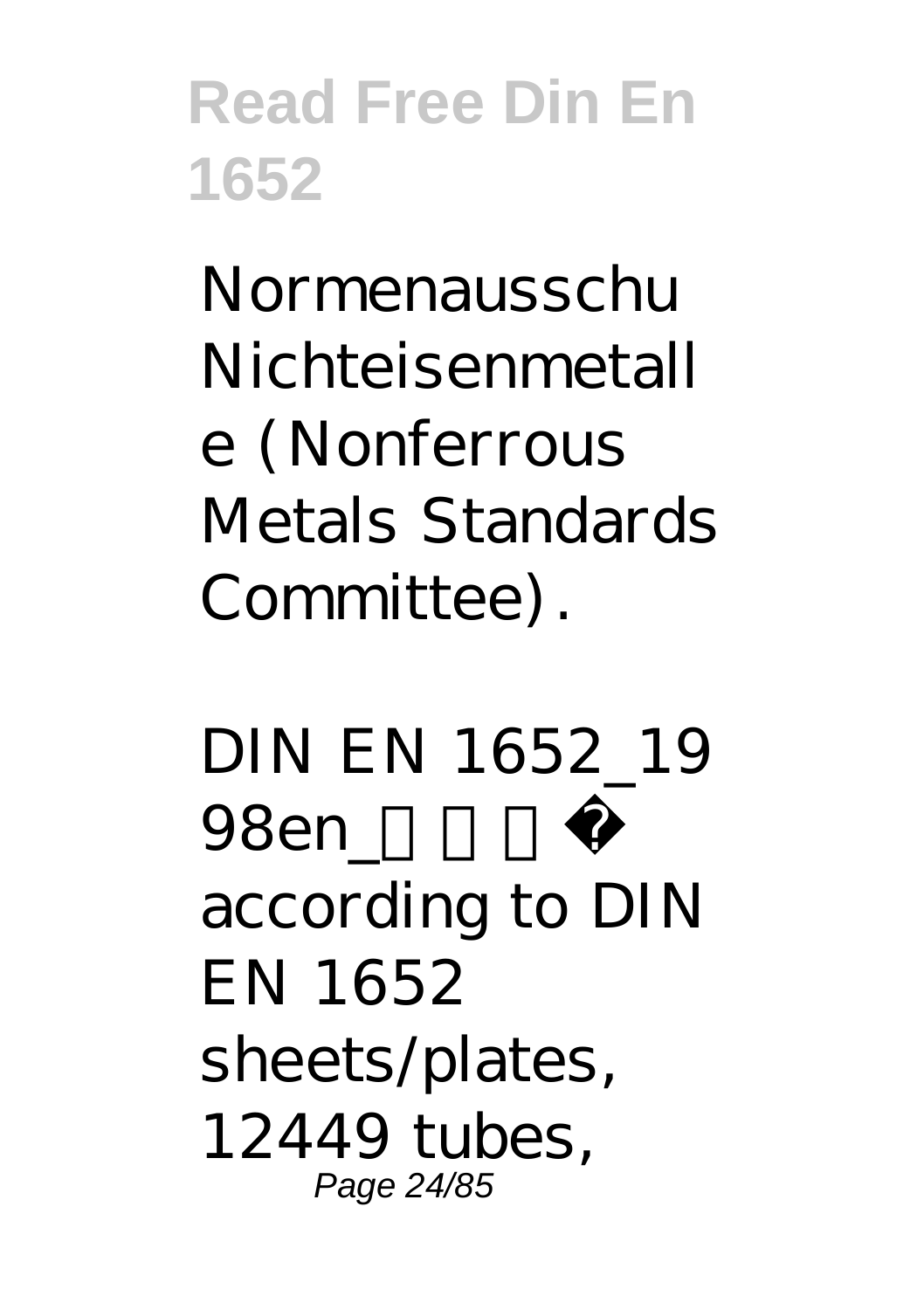12163/12167 profiles/rods, 12166 wires (common condition) 3. Main application / Special features of CW508L: Like CW502L, CW508L is ideally suited for Page 25/85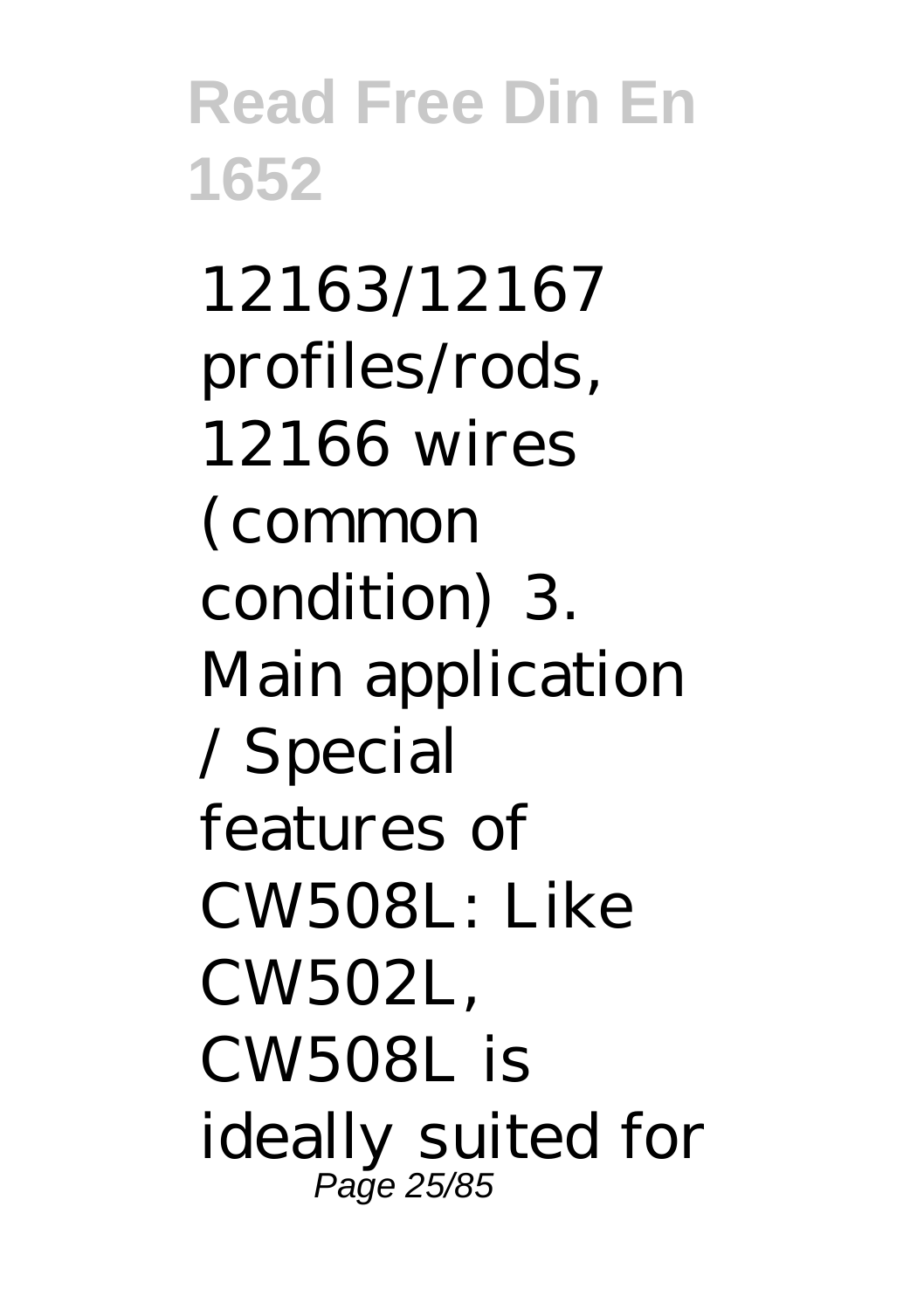cold forming, although somewhat worse due to the higher zinc content, but still almost identical.

CW508L (CuZn37 - 2.0321) Brass | Batz + Burgel Page 26/85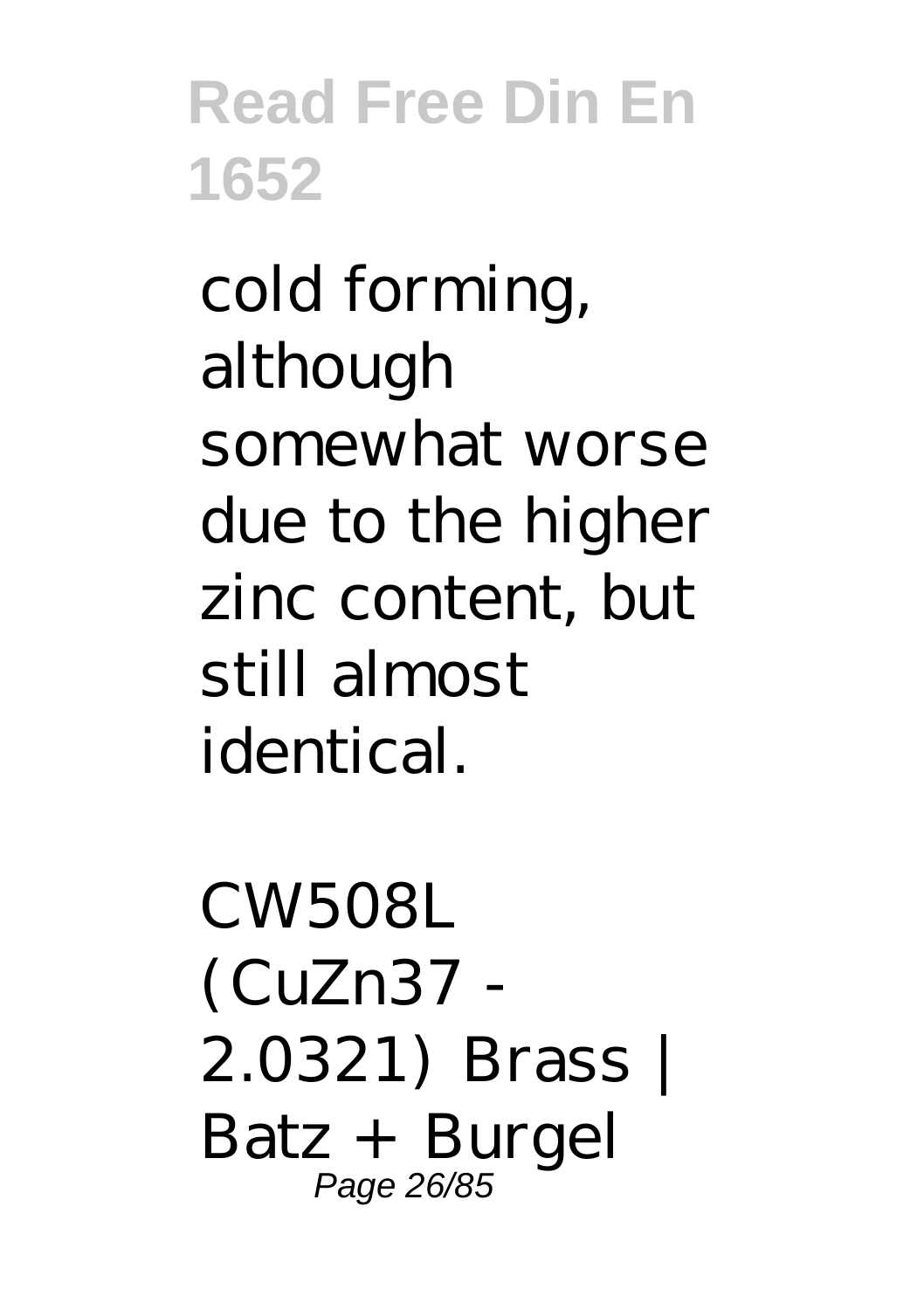DIN EN 12163 - 167 12449 1652 1654: CW453K: 8,8: Sn 7,5 - 8,5 P 0,01 - 0,4 Cu bal. Bars M R390 R450 R550 Tubes M R450  $390 - 450$  $550 - 450$ 280 280 400 250 45 Page 27/85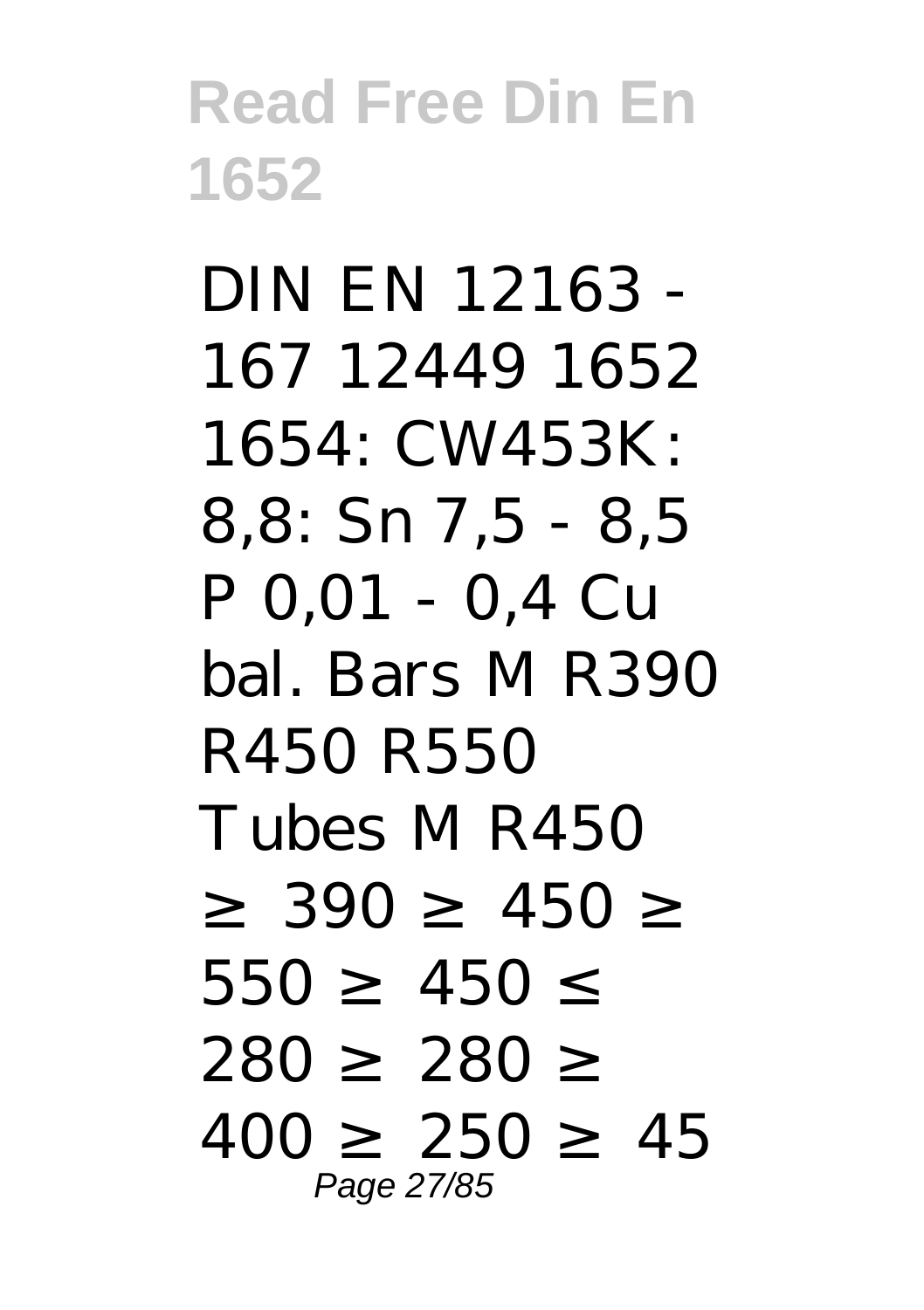#### ≥ 26 ≥ 15 ≥ 25

Product Range Phoshorbronzes, CuSn6, CuSn8, CuSn8P Table of Steel Equivalent Grades (EN, SAE/AISI, UNS, DIN, BS, UNI, JIS) The table Page 28/85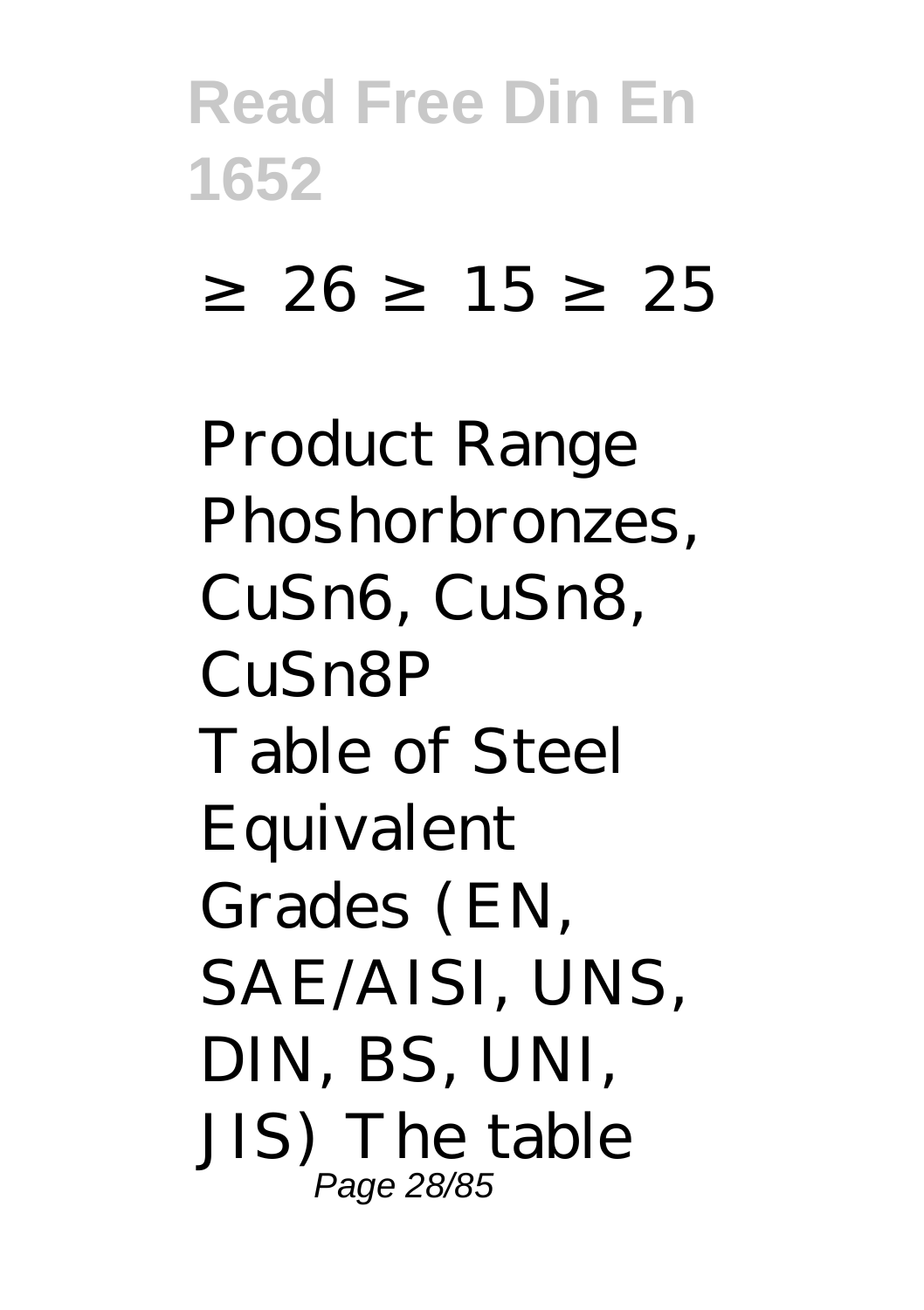below compares steel equivalent grades of materials from various international specifications. Note that materials compared are the nearest available grade Page 29/85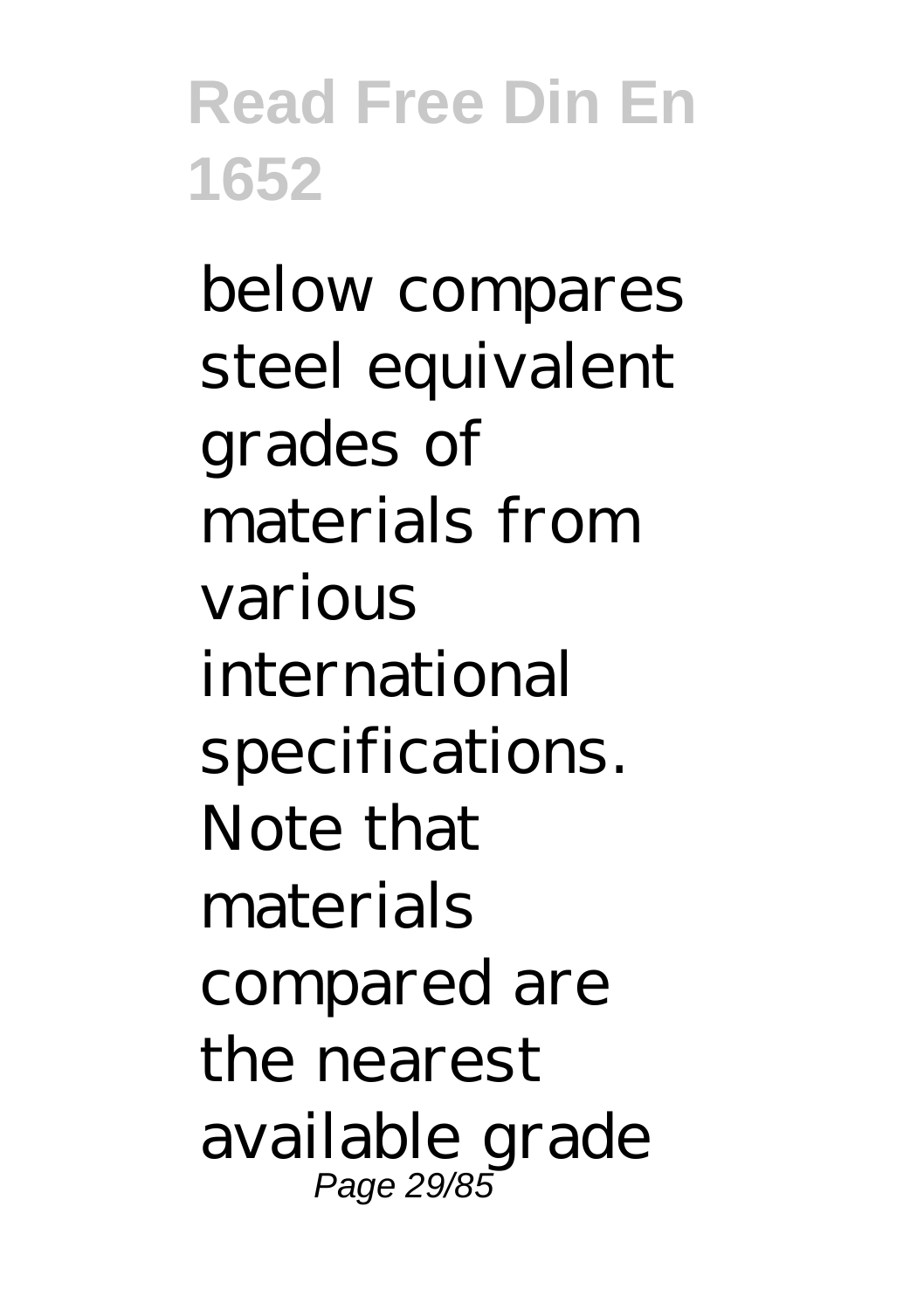and may have slight variations in actual chemistry.

Table of Steel Equivalent Grades (EN, SAE/AISI, UNS, DIN ... DIN EN 1652 Copper and Page 30/85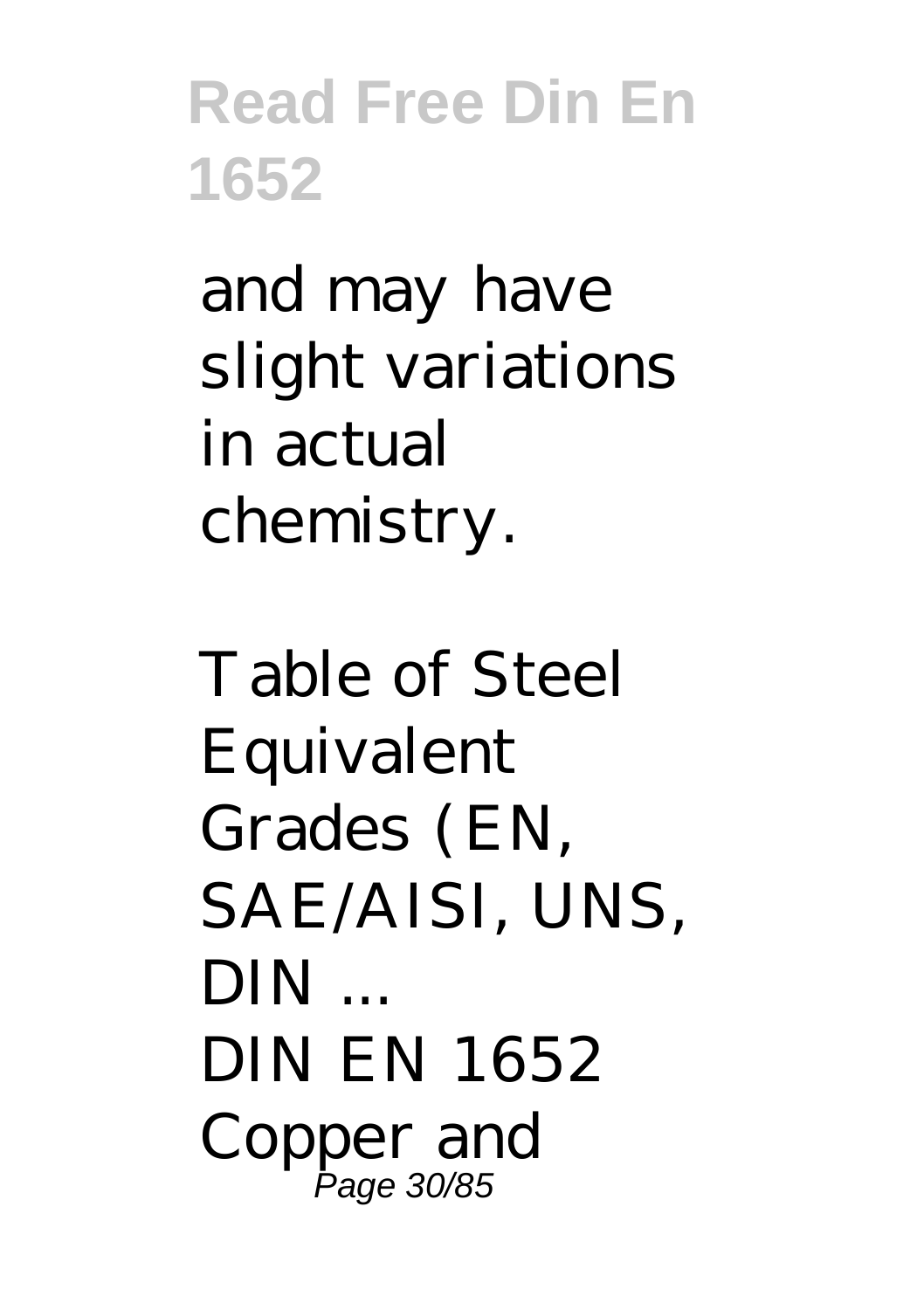copper alloys - Plate, sheet, strip and circles for general purposes; German version EN 1652:1997. standard by DINadopted European Standard, 03/01/1998. Page 31/85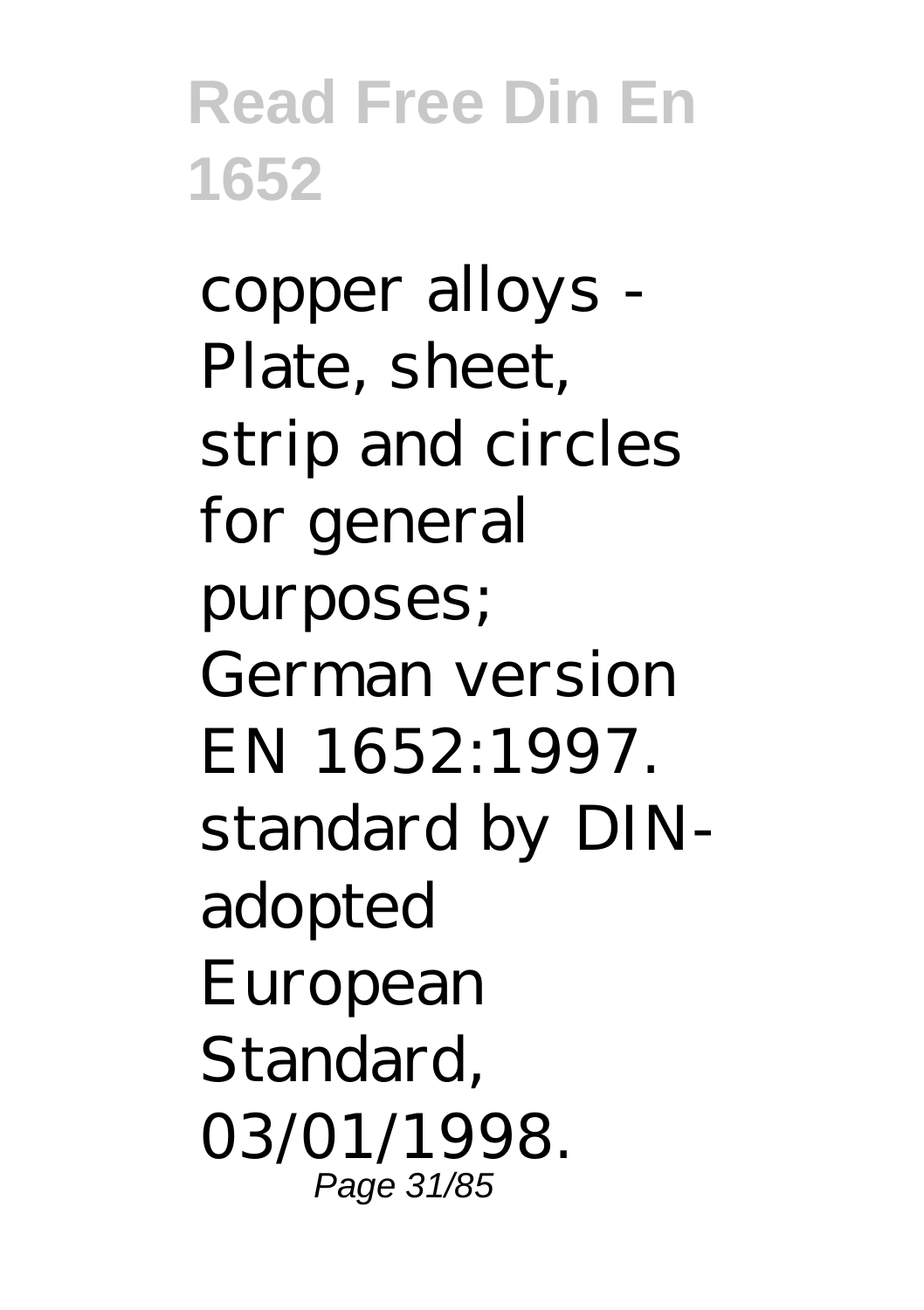View all product details

DIN EN 1652 - Techstreet 2. Mechanical properties of CW004A. n. DIN EN 1652/13148/ 13599/14436 sheets/plates, EN 13600/13601 Page 32/85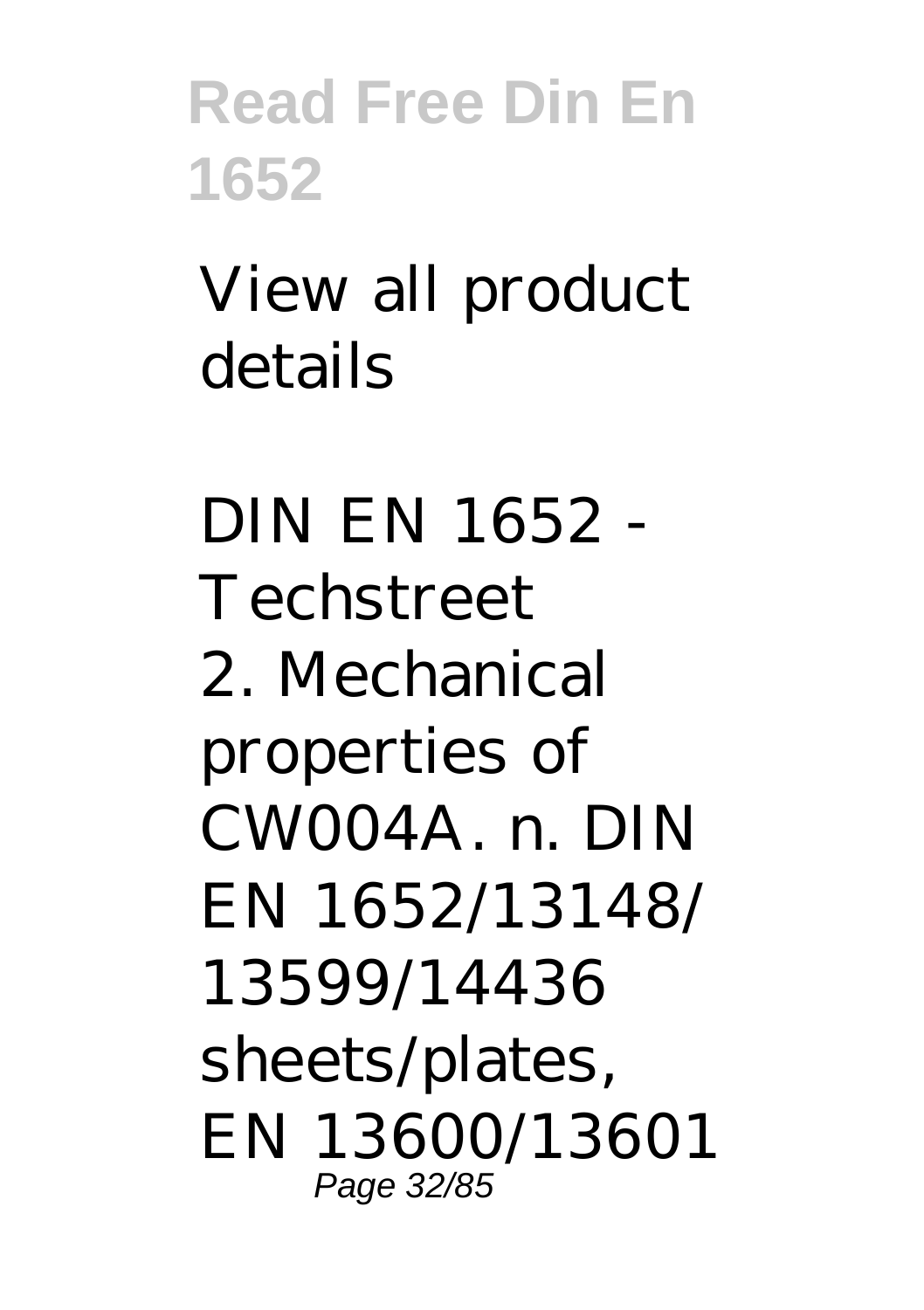rods/profiles, EN 1977/13602/136 05 wires (common condition)

CW004A (Cu-ETP - 2.0065) Copper | Batz + Burgel BS EN 1652:1998 Page 33/85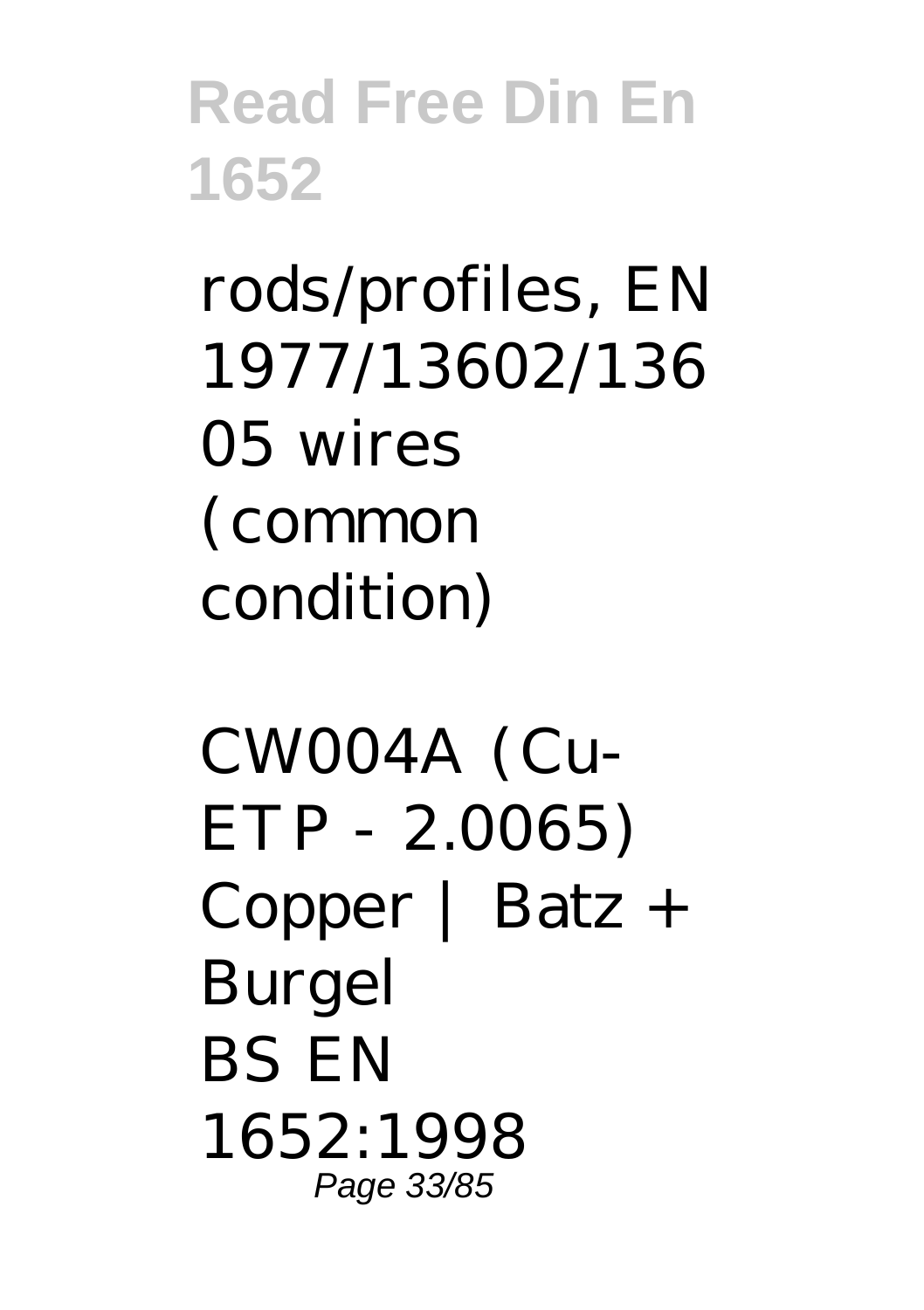Copper and copper alloys. Plate, sheet, strip and circles for general purposes Status : Current Published: April 1998 . Price £ 214.00 Member Price £ 107.00 Page 34/85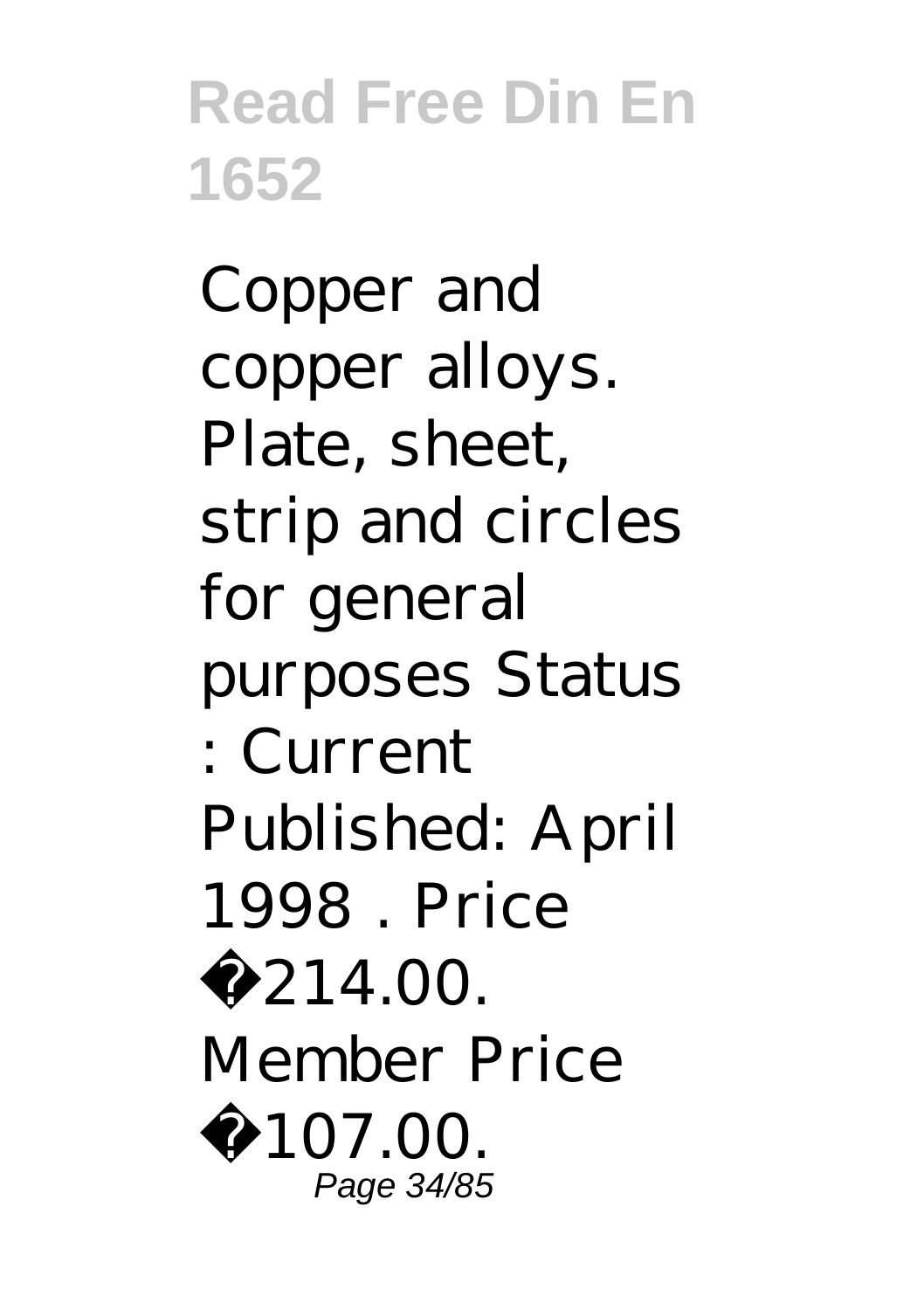Become a member and SAVE 50% on British Standards. Click to learn more. Format PDF. Format HARDCOPY. Overview; Product Details

Page 35/85

...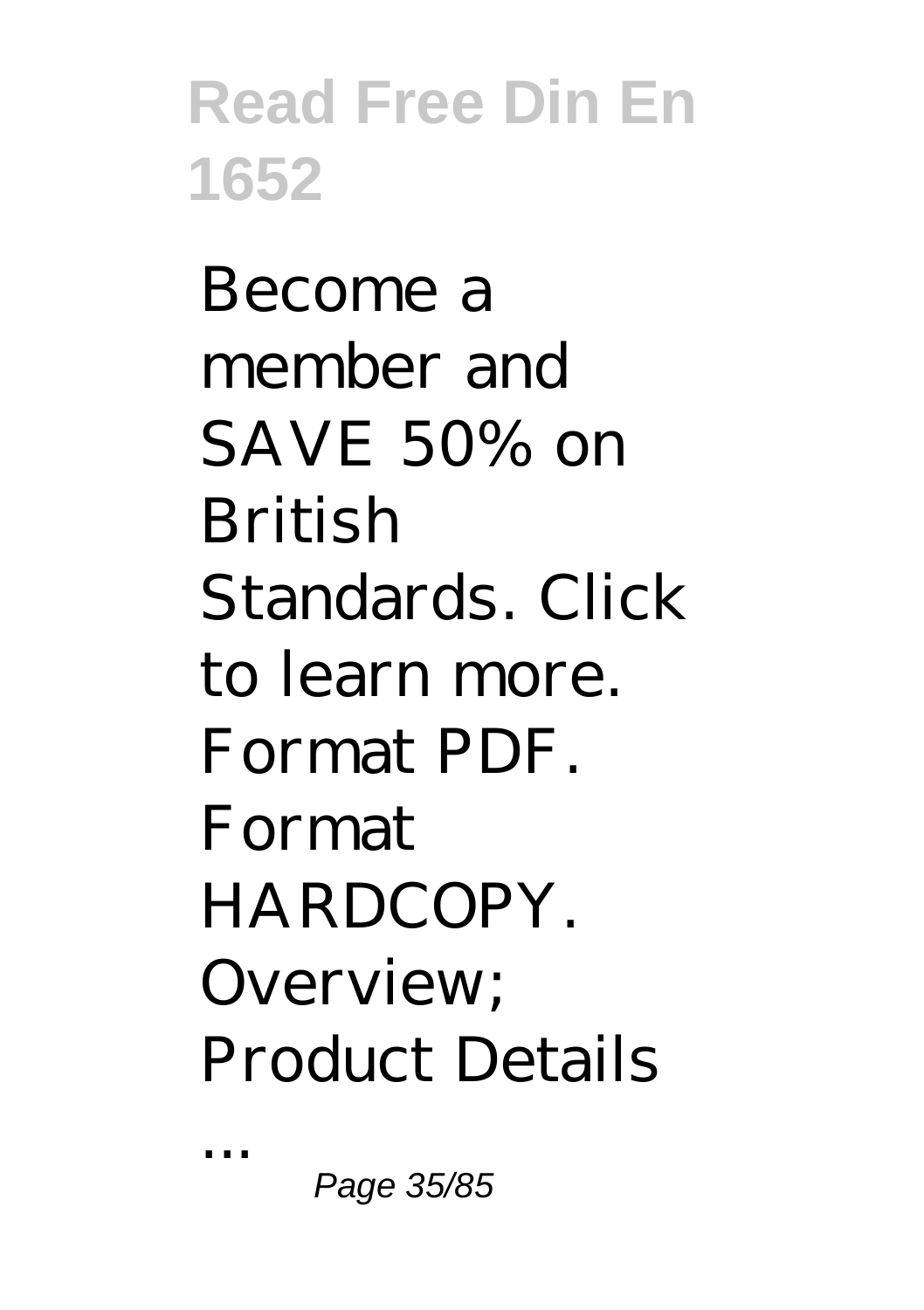BS EN 1652:1998 - Copper and copper alloys. Plate, sheet ... DIN EN 1652, 1998 Edition, March 1998 - Copper and copper alloys - Plate, sheet, Page 36/85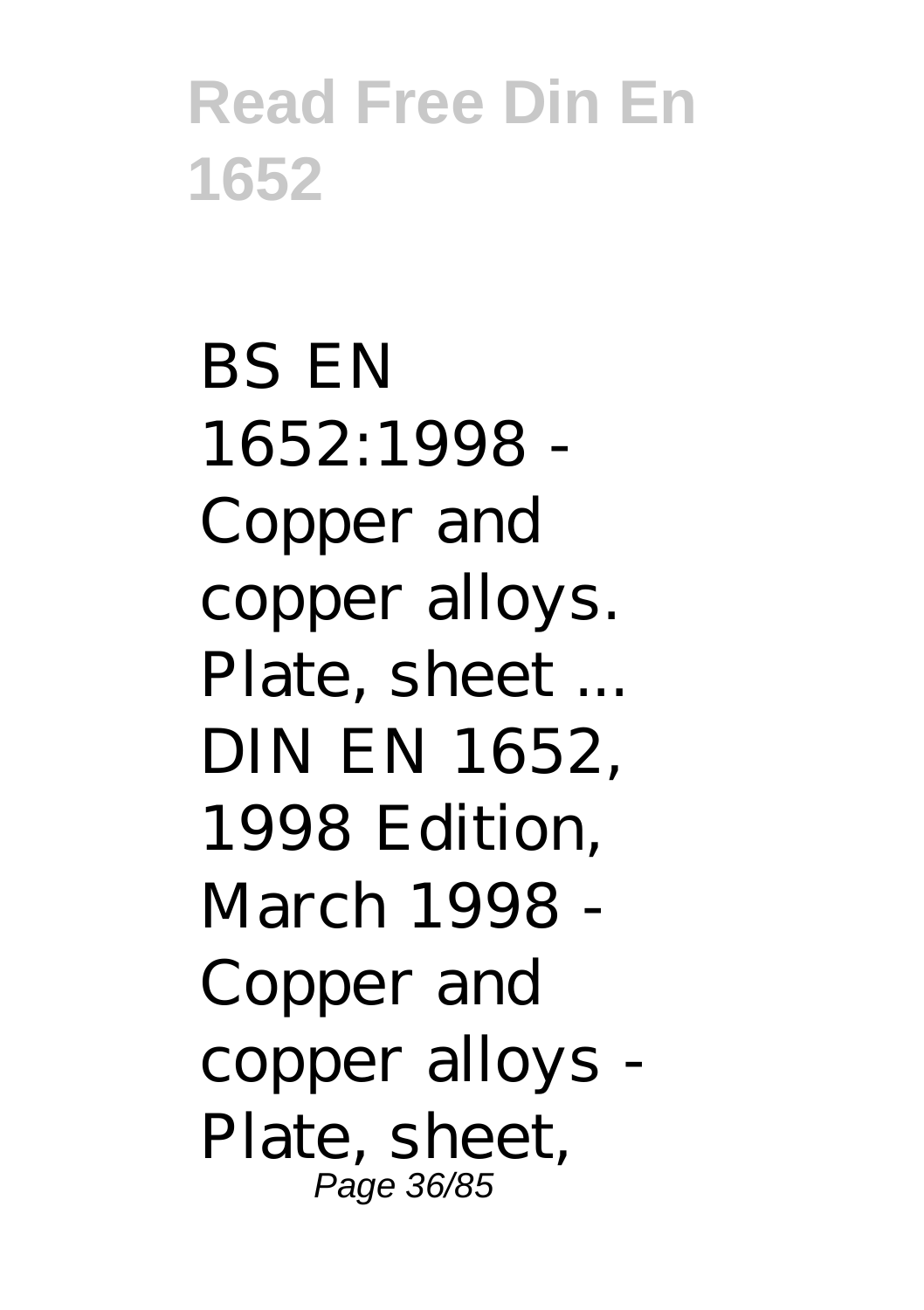strip and circles for general purposes There is no abstract currently available for this document

DIN EN 1652 : Copper and copper alloys - Plate, sheet ... Page 37/85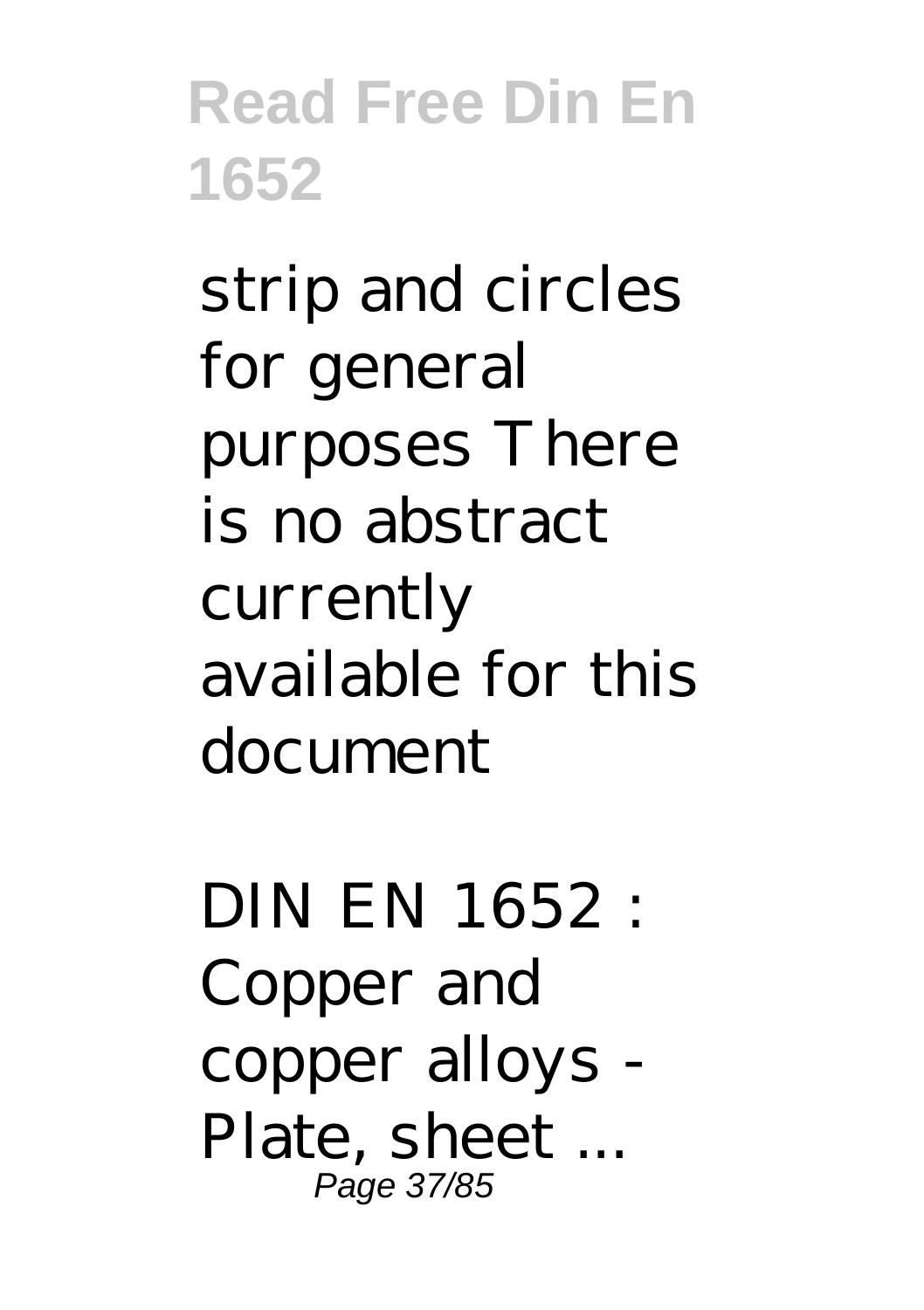DIN ISO 1652 - DRAFT August 2011 Draft Document - Rubber latex - Determination of apparent viscosity by the Brookfield test method (ISO 1652:2011)

Page 38/85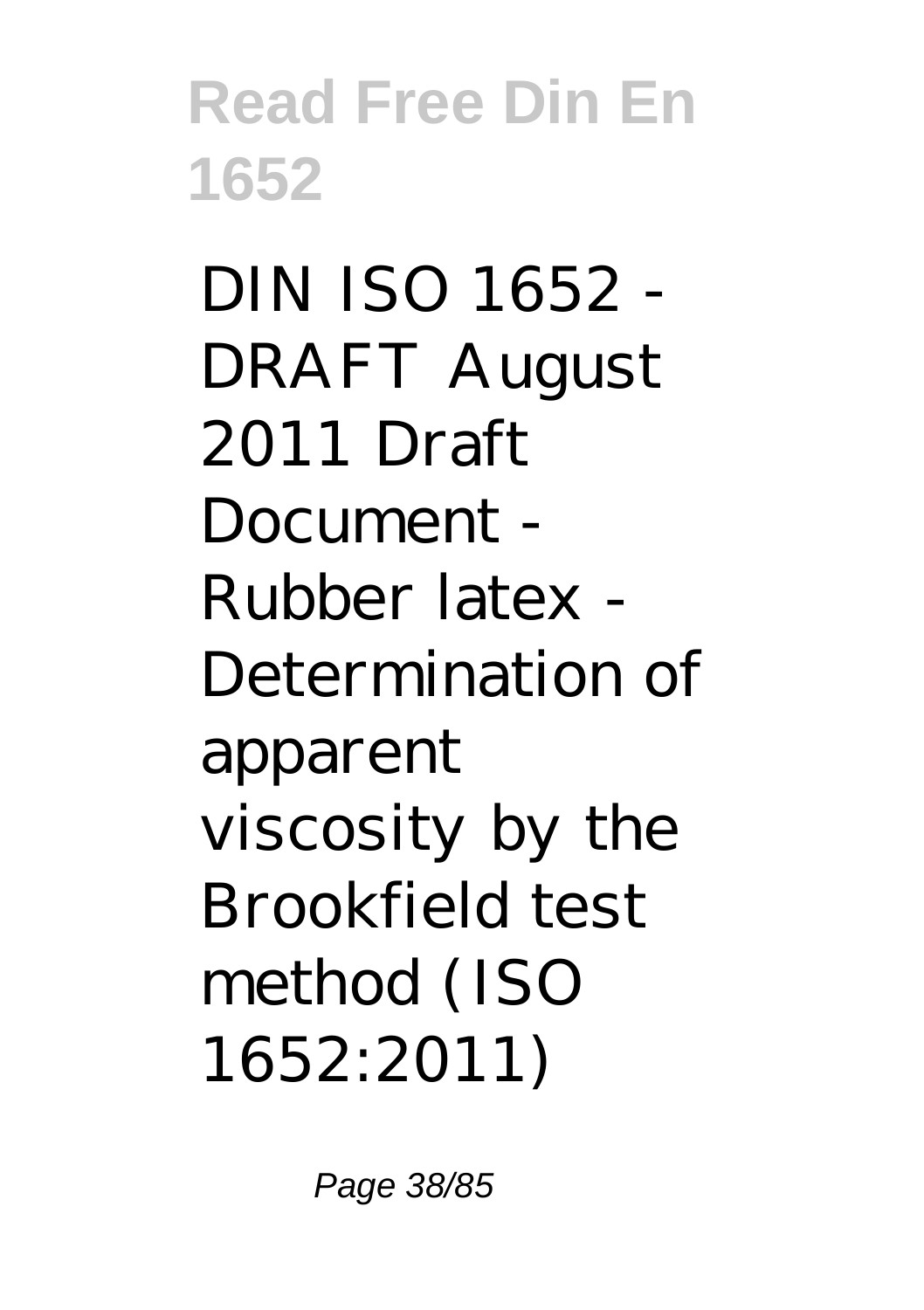DIN ISO 1652 - Techstreet BS EN 1652:1998 Copper and copper alloys. Plate, sheet, strip and circles for general purposes, Category: 77.150.30 Page 39/85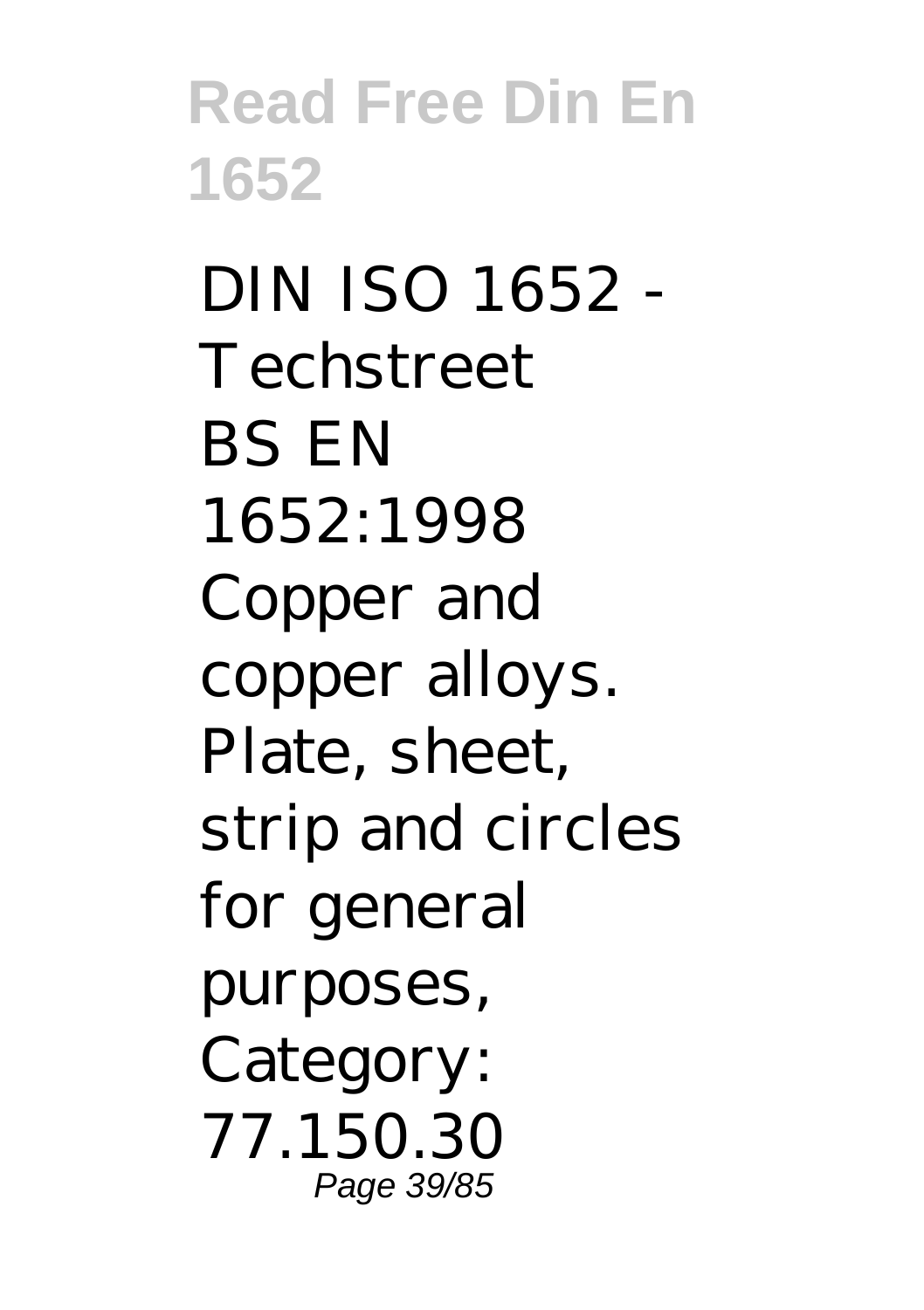**Read Free Din En 1652** Copper products BS EN 1652:1998 Copper and copper alloys. Plate, sheet ... ISO 1652:2011 Rubber latex — Determination of apparent viscosity by the Page 40/85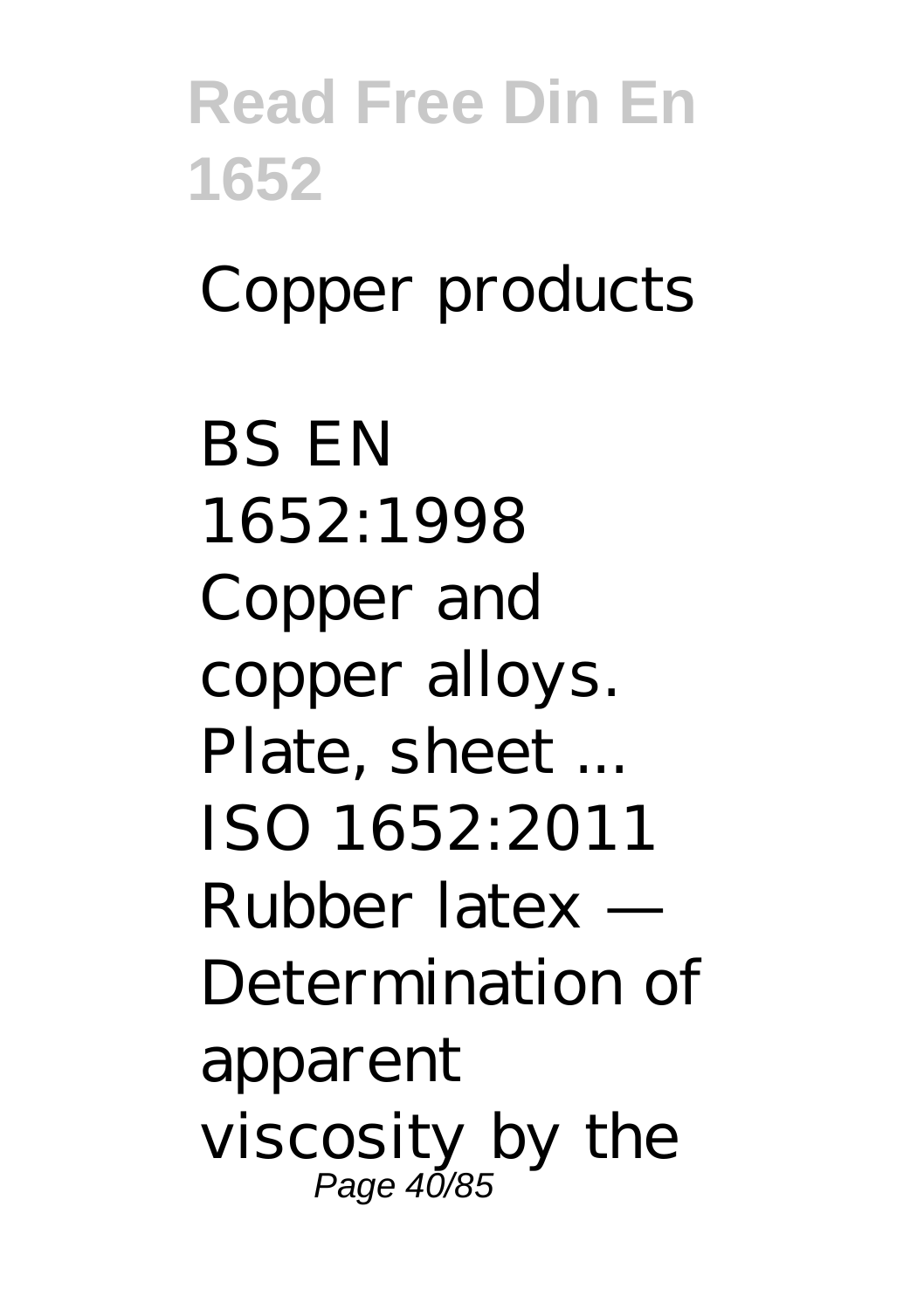Brookfield test method This standard was last reviewed and confirmed in 2016. Therefore this version remains current.

ISO - ISO 1652:2011 - Rubber latex — Page 41/85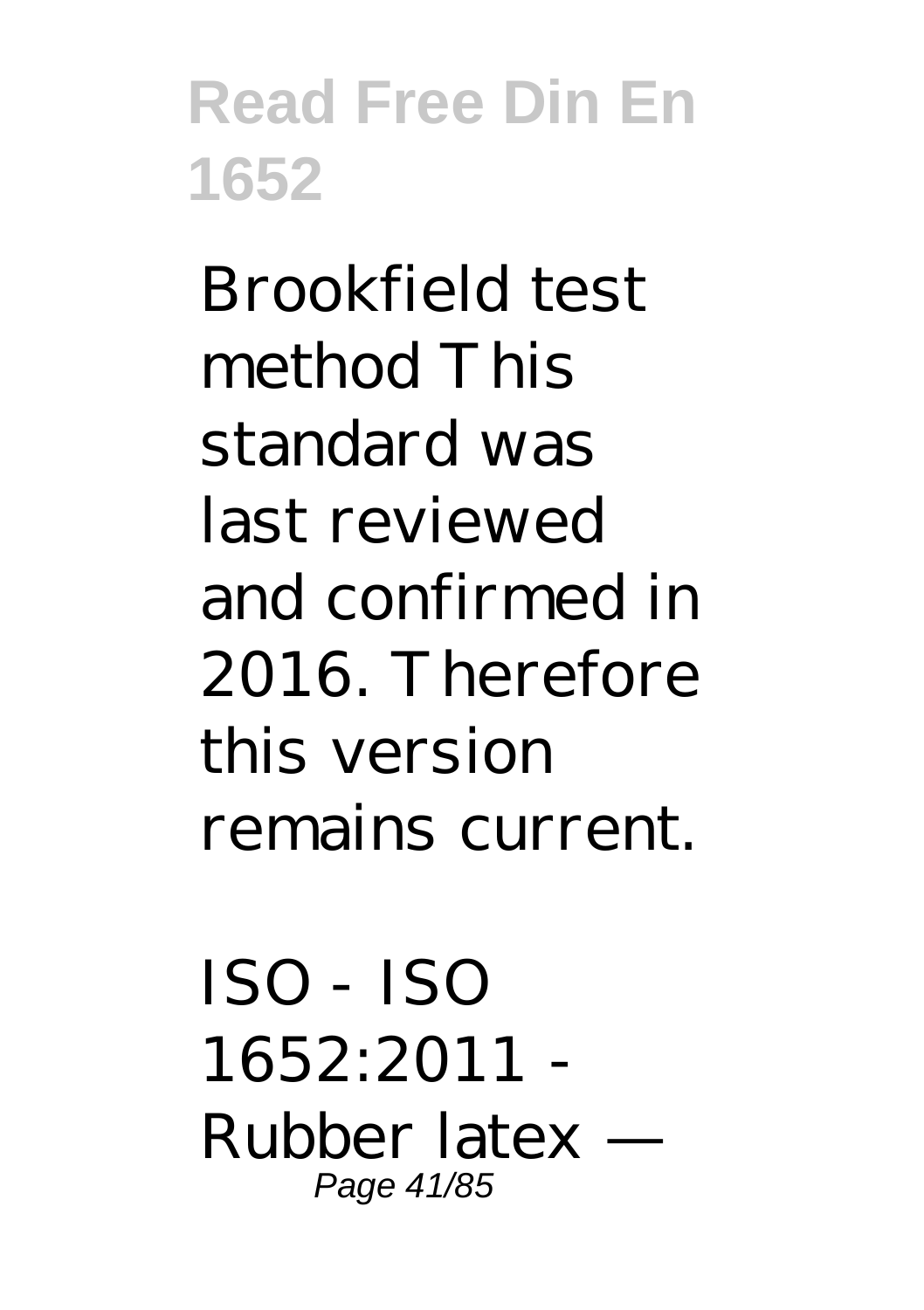**Read Free Din En 1652** Determination of ... DIN EN 1654 - 2019-05 Kupfer und Kupferlegier ungen - Bänder für Federn und Steckverbinder; Deutsche Fassung EN 1654:1997 + AC:2003. Jetzt Page 42/85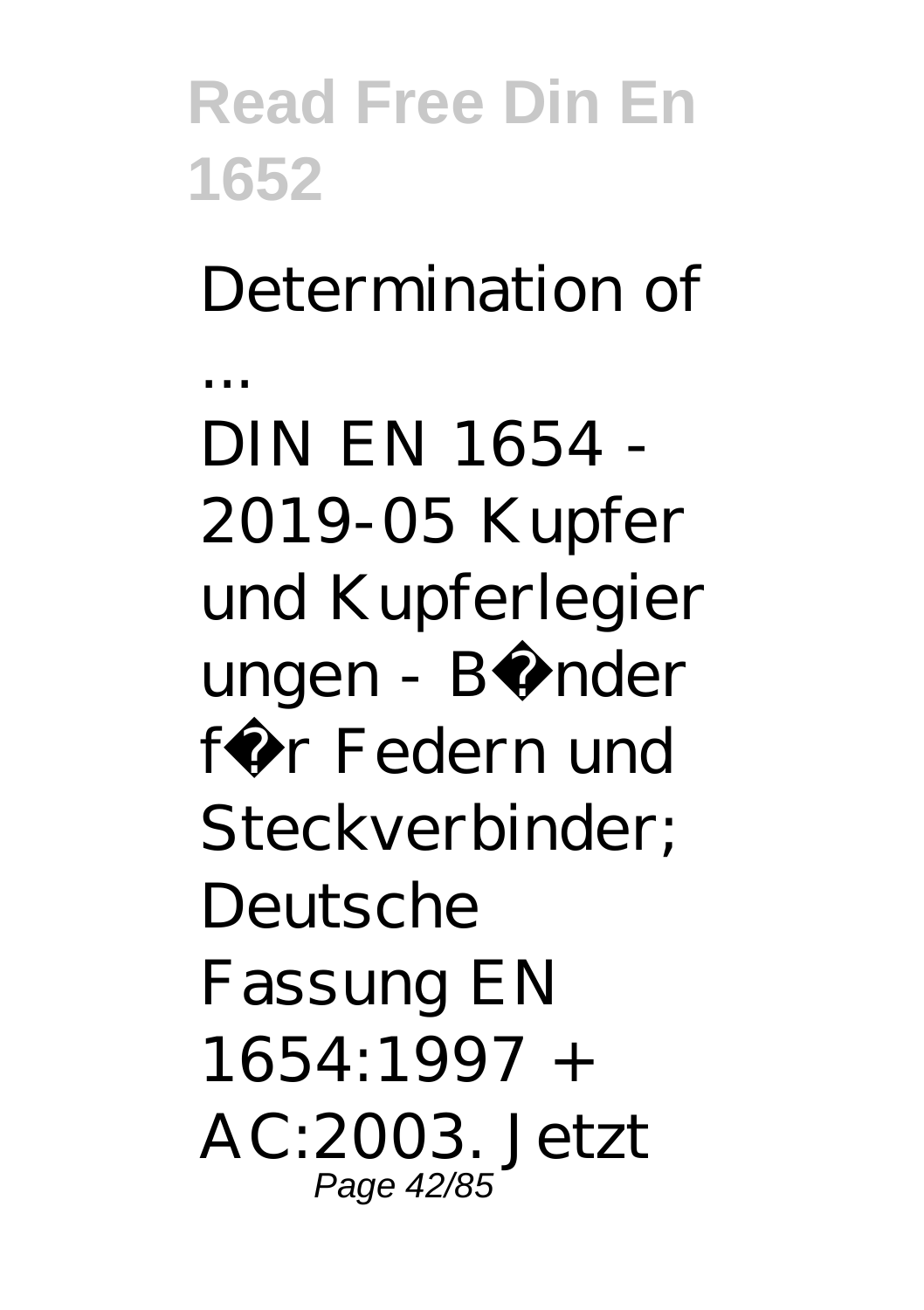#### informieren!

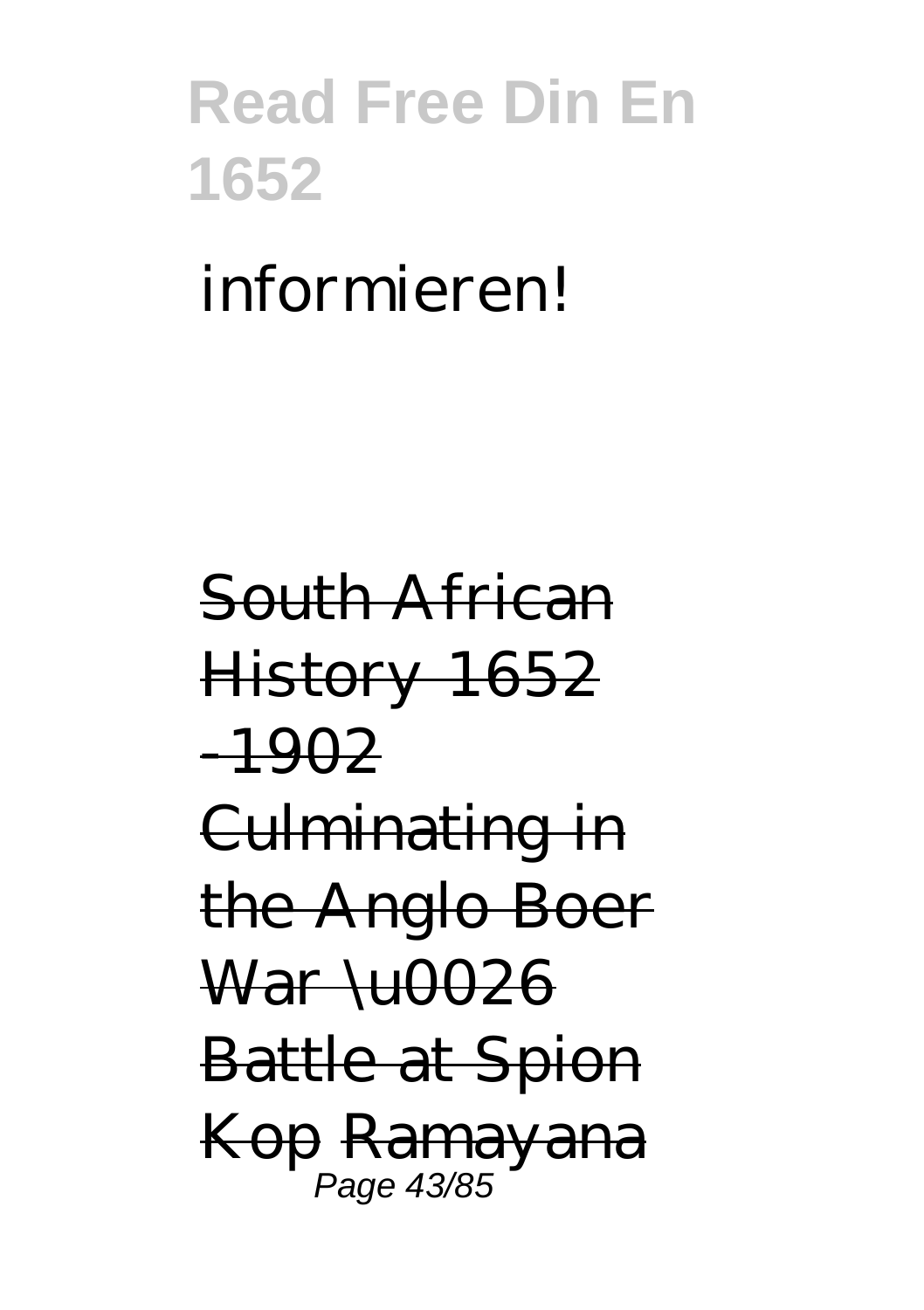*Learn Excel 2013 - \"100% Visualization in Excel\": Podcast #1652* How to use Fluke Multifunction Installation Testers *Pawn Stars: Rebecca Nerds out over Six Old Books |* Page 44/85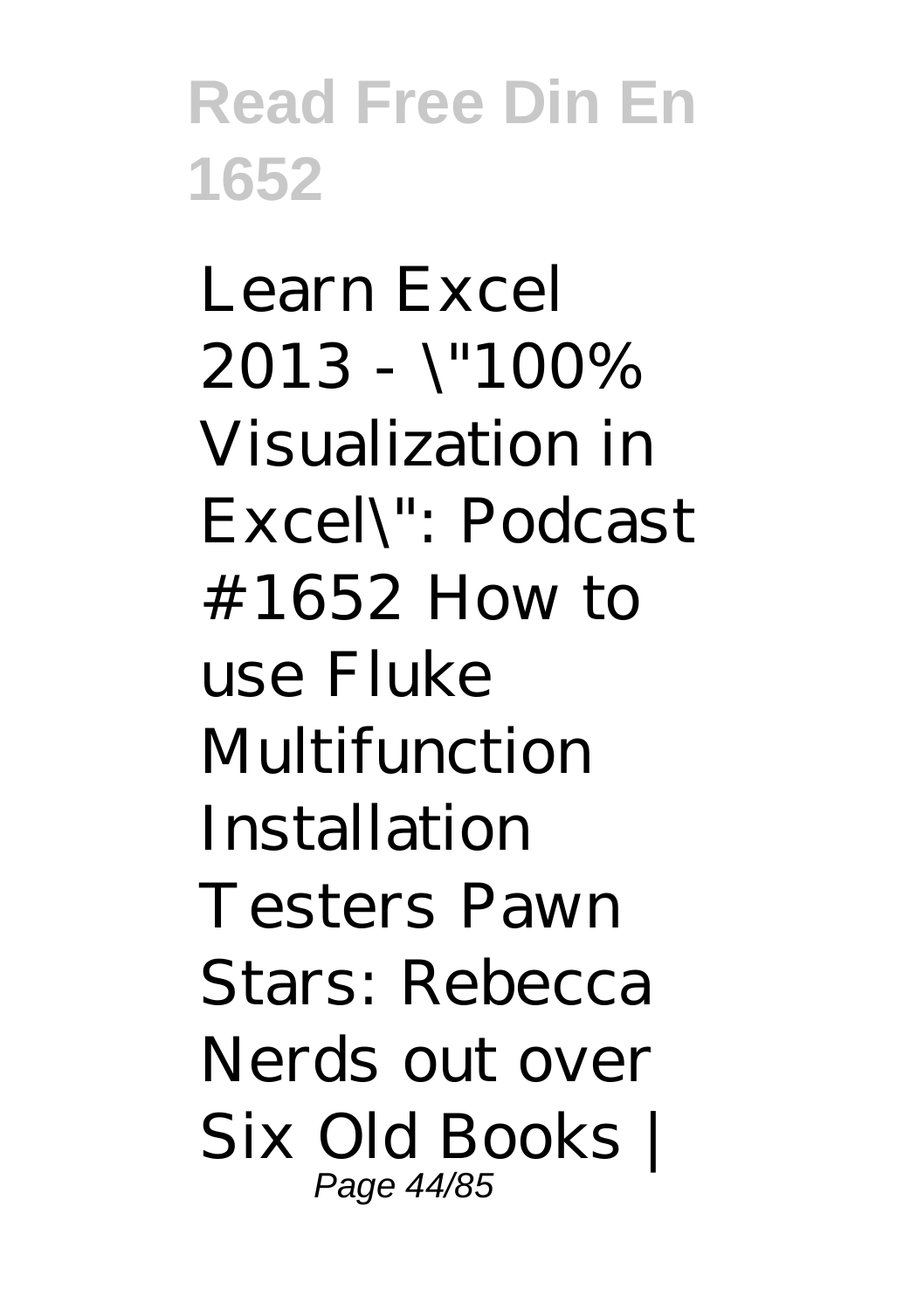*History* #IUIC | HABAKKUK 3: INVASION OF THE LORDS ARMY Dan Voiculescu  $(1940 - 2009)$ : Suite from the \"Codex Caioni\"  $(1996)$ conducted by Tiberiu Soare Page 45/85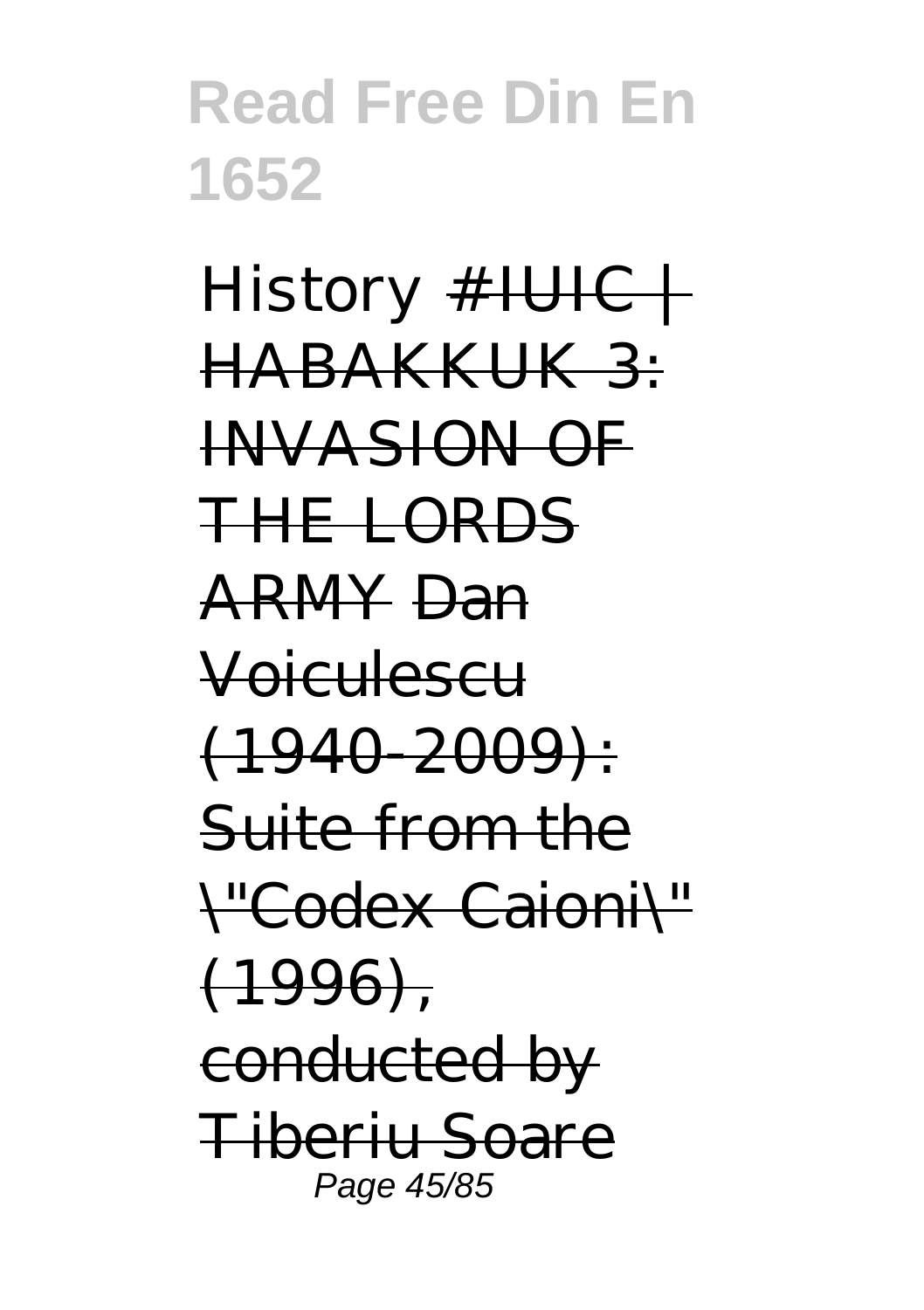**het boek is er** KLOP! Bespreek "Die leuens van 1652" DEEL 2| 30 September 2020 | kykNET \u0026 kie Single Cell Yearly Sales Report Formula. 4 Examples. New LET Page 46/85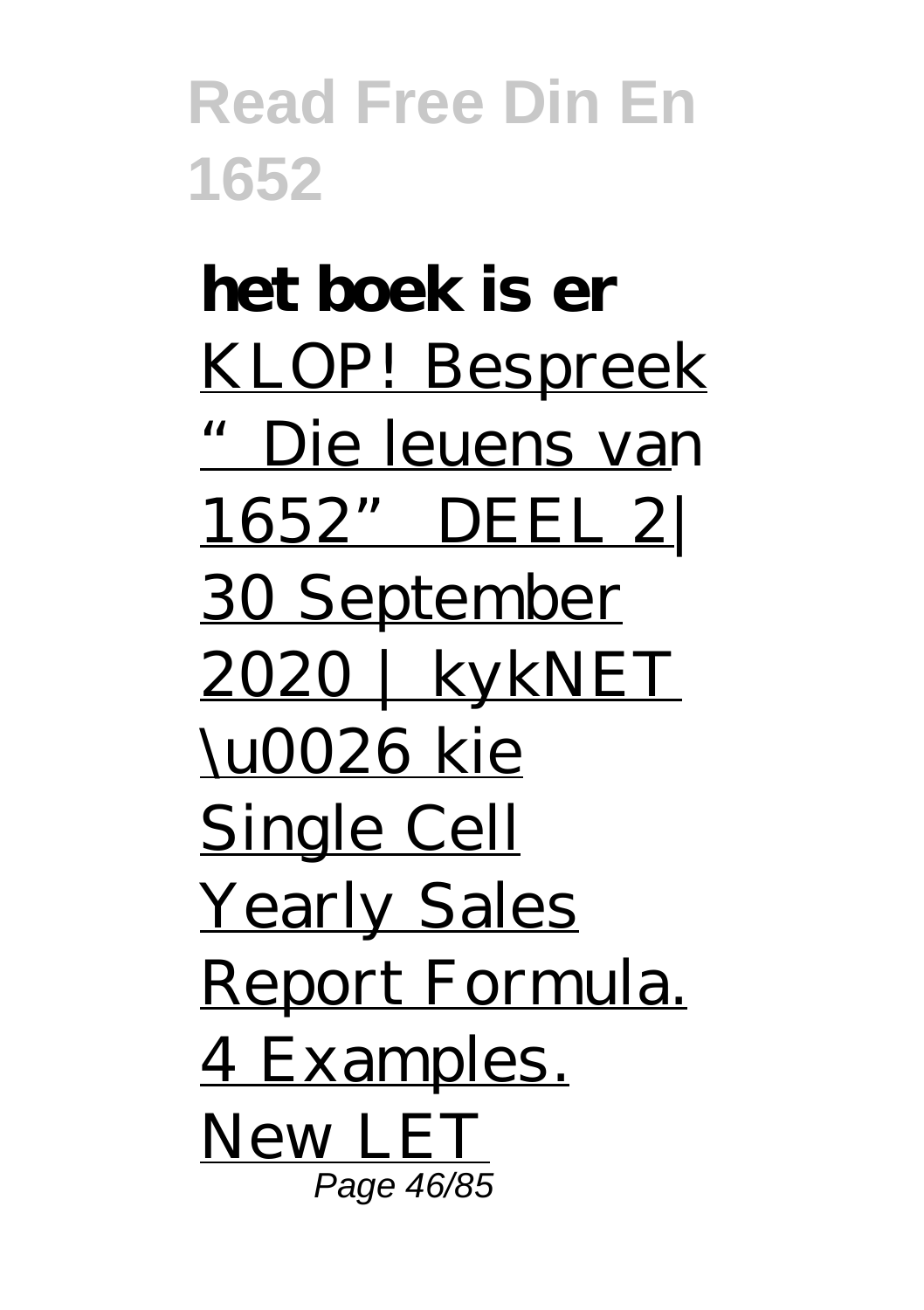Function!!! Excel Magic Trick 1652 *HOW TO - GET PAID IN BITCOIN !!! 14. Paradise Lost, Book IV* **13. Paradise Lost, Book III** Advanced Accounting I Company Final Page 47/85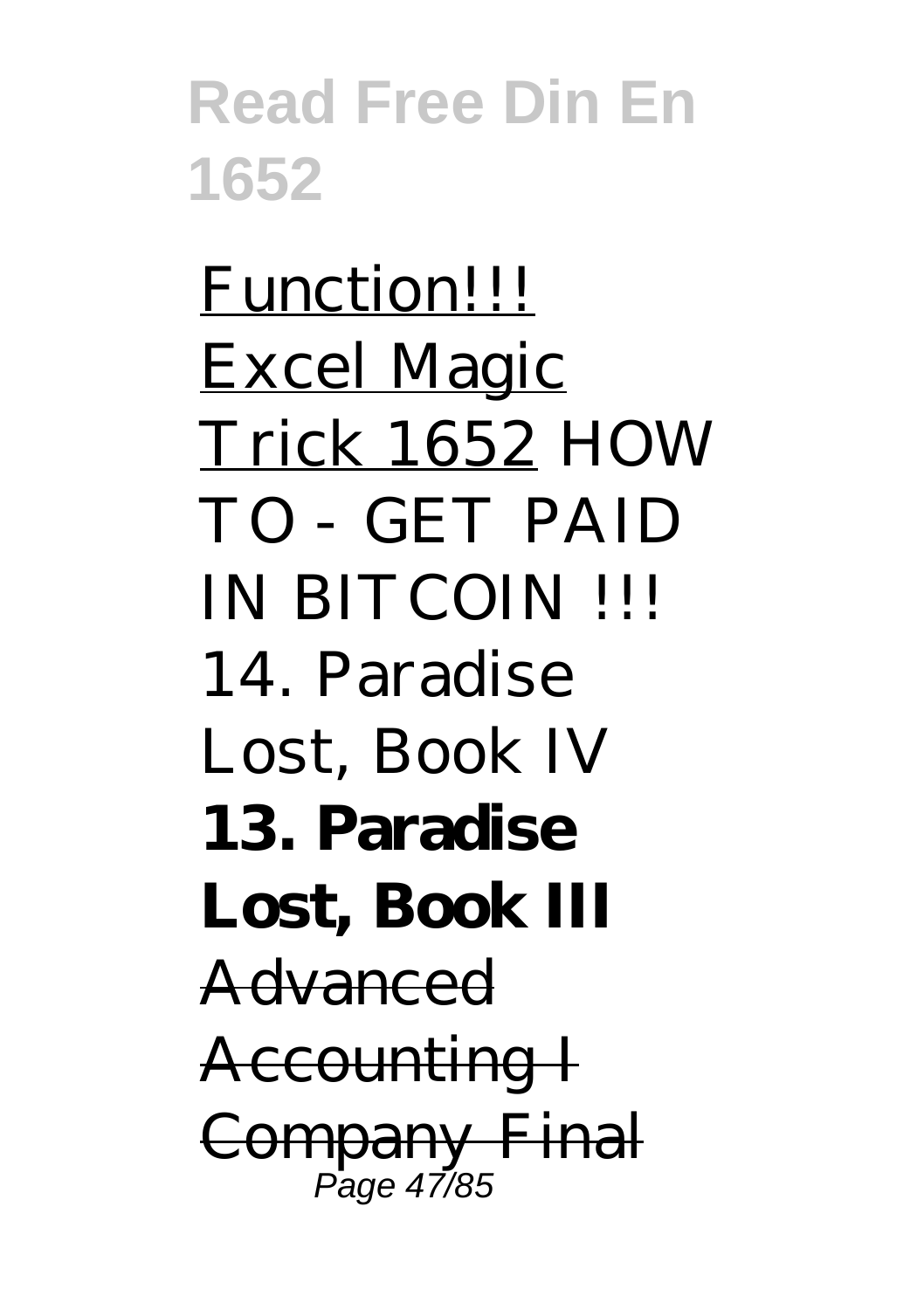Accounts I Introduction Theory I Khans Commerce Tutorial I Khan *Irving Documentary Jayme Smith Northern Minnesota's Labor Wars: Full Documentary* Page 48/85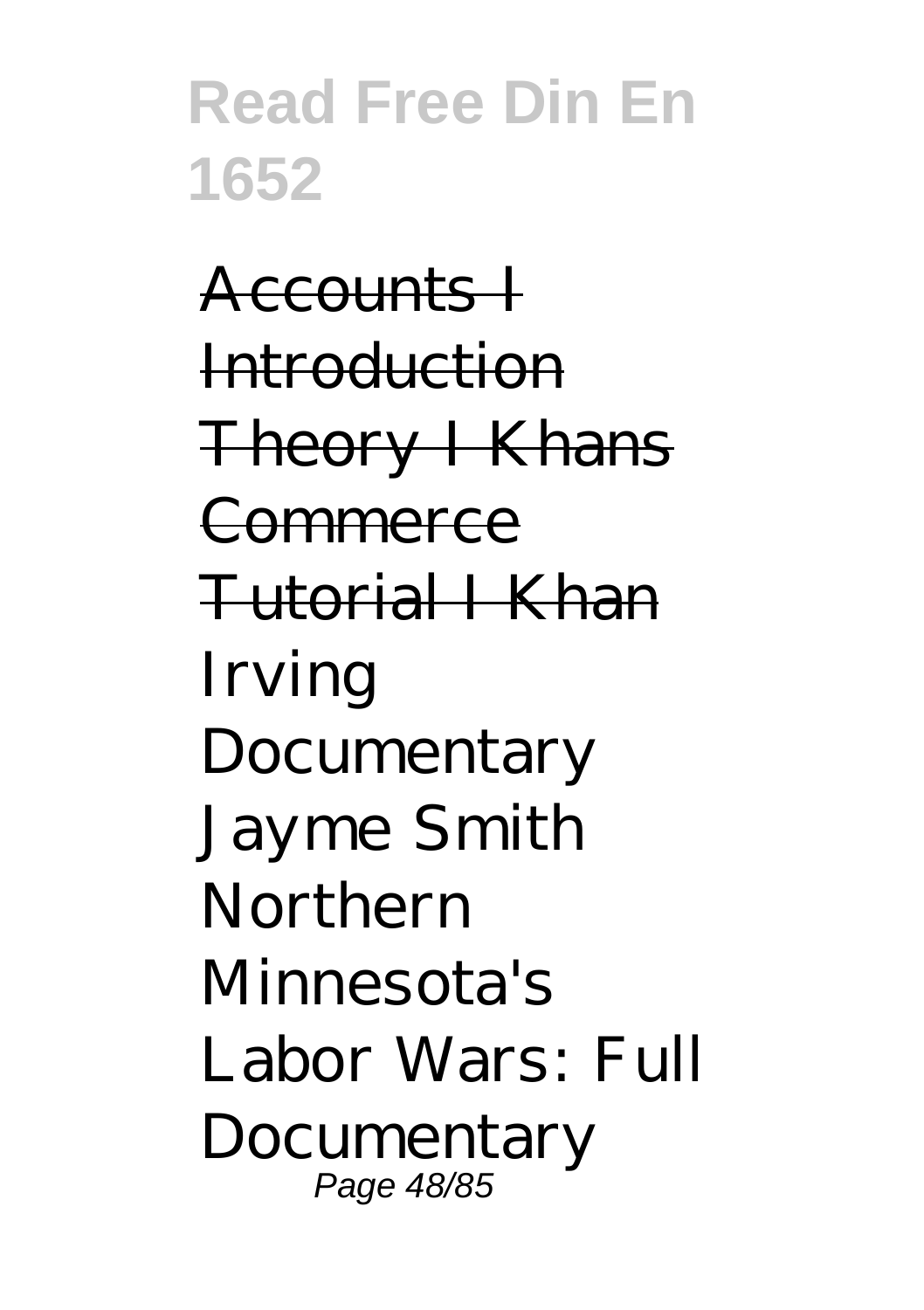*Buy Back of Equity Shares L6 | Unacademy CA Intermediate Group 2 | Dheeraj Rinwa* Extraheer Excelgrafiektrendlijnc oë fficië nten naar het raster *GHATNA CHAKRA TIME* Page 49/85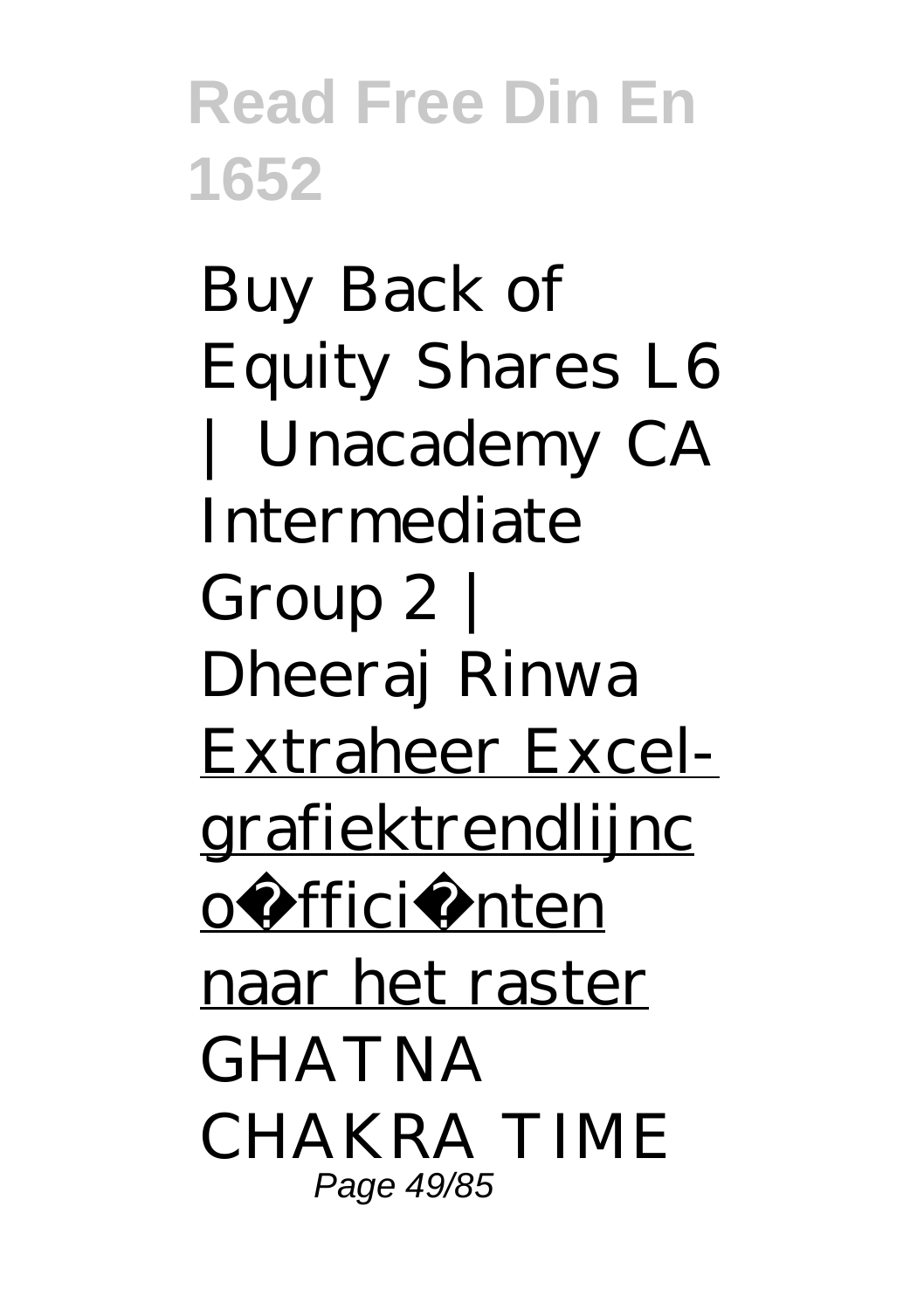*AND WORK | PART 1 | GHATNA CHAKRA MATH TIME AND WORK | RAILWAY GHATNA CHAKRA MATH*

Agrobiodiversity for Climate Page 50/85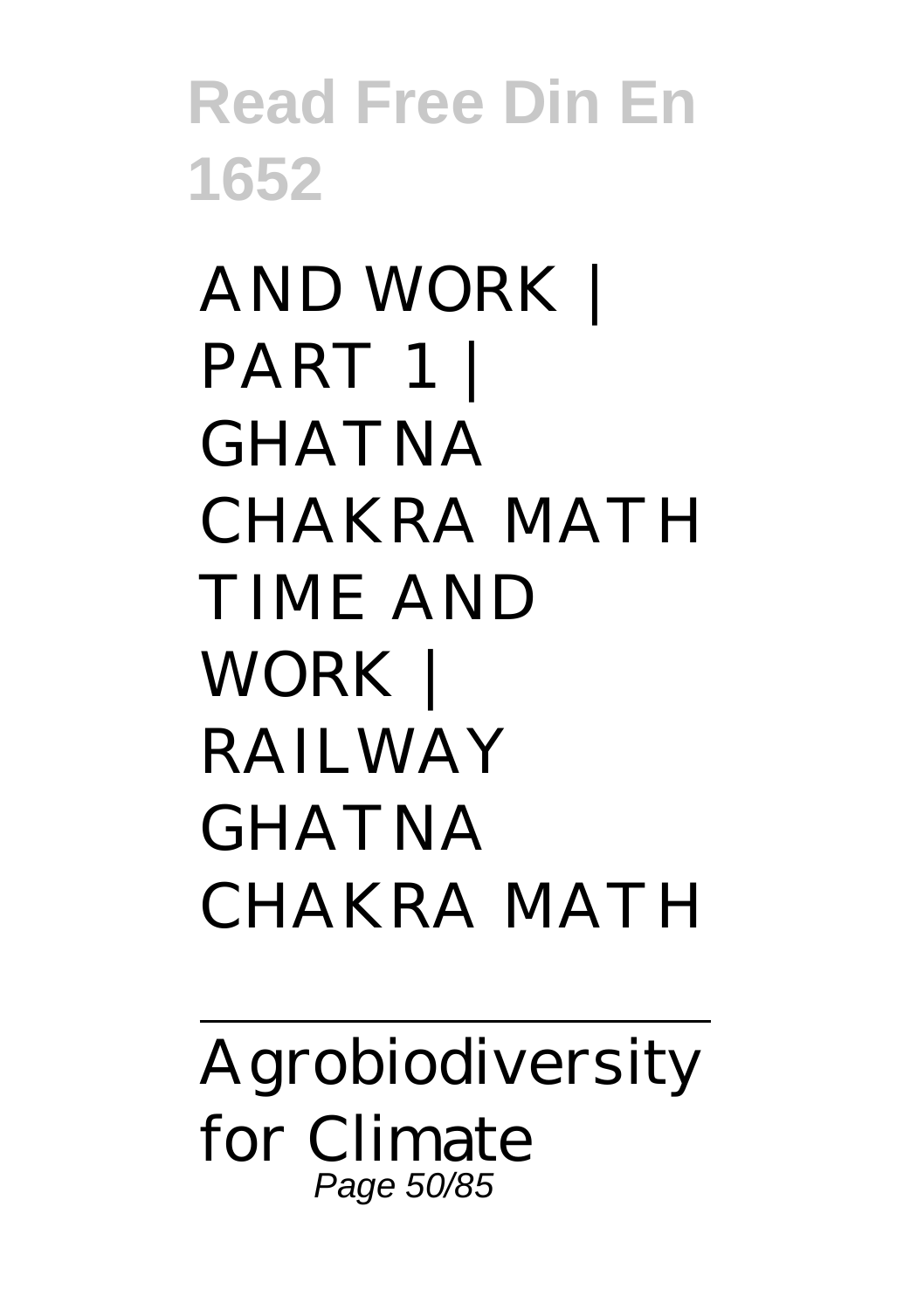Change Resilience: la Casa della Biodiversità Unisg - Prof. Migliorini Din En 1652 EN 1652: Compare the properties of all alloy grades /numbers. You Page 51/85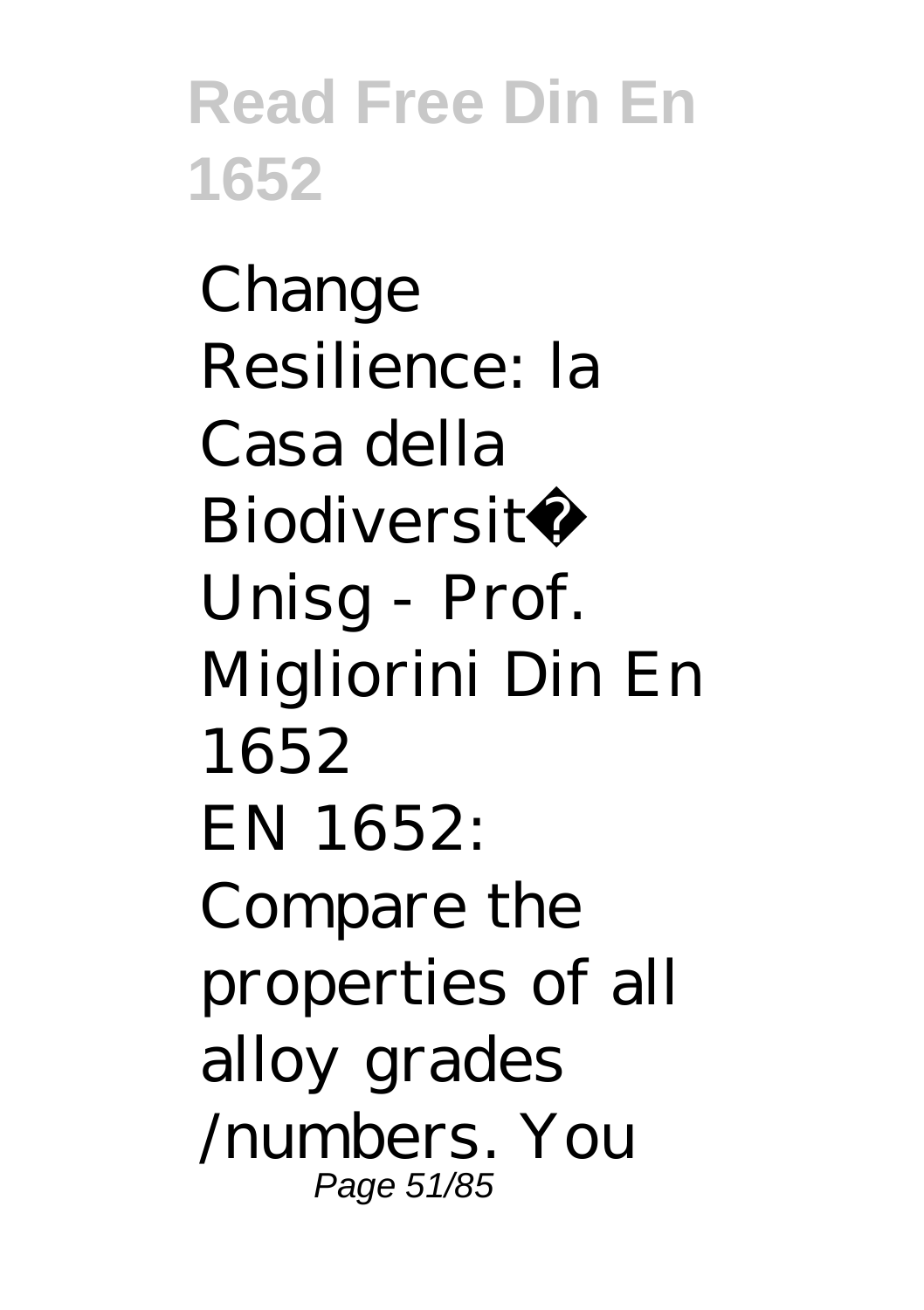can compare properties of the 2 alloys EN 1652: 1998 Copper and copper alloys. Plate, sheet, strip and circles for general purposes CW004A Cu-ETP CW006A Cu Page 52/85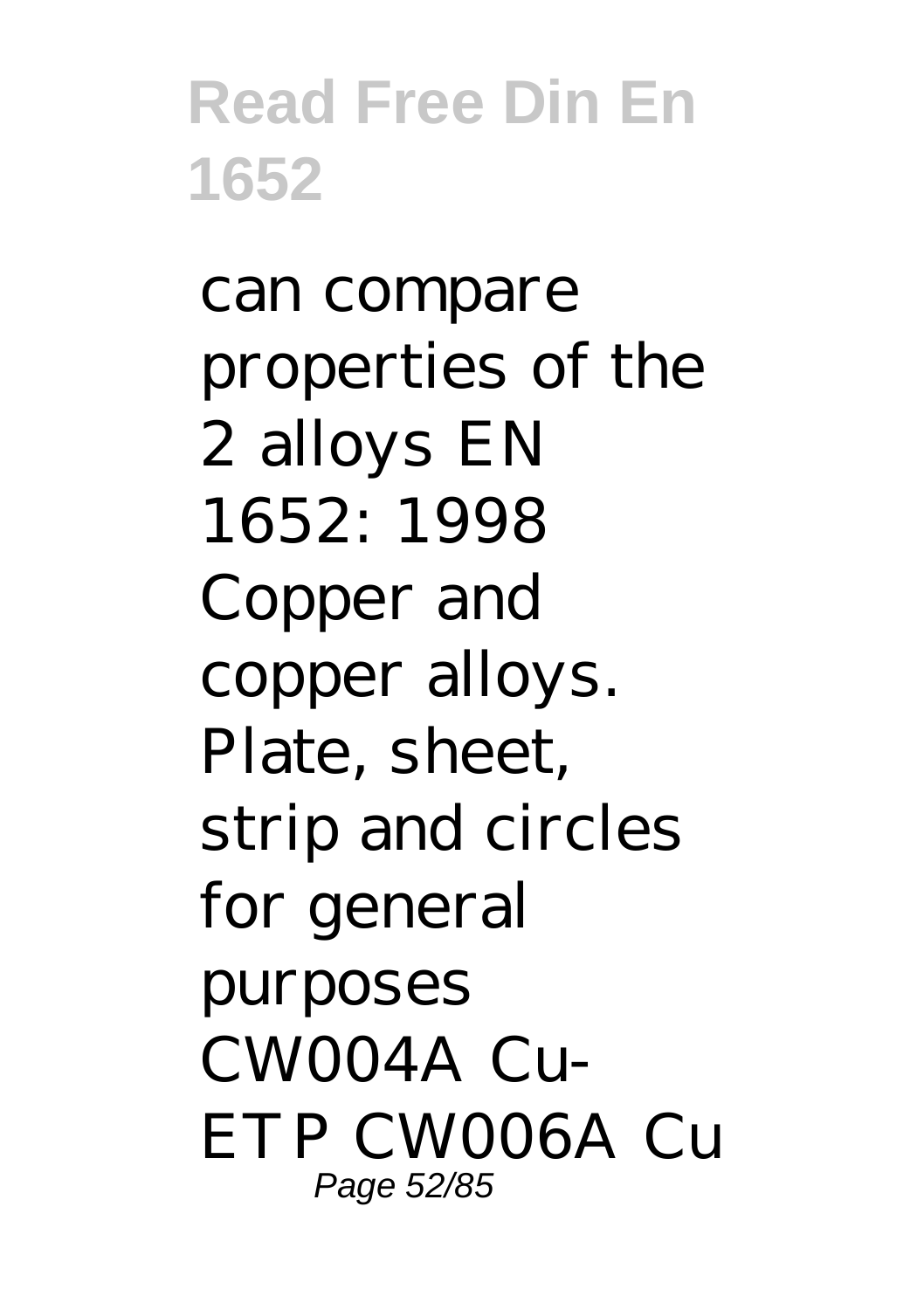...

EN 1652: compare the properties of all alloy grades /numbers DIN EN 13599 - Copper and copper alloys - Copper plate, sheet and strip Page 53/85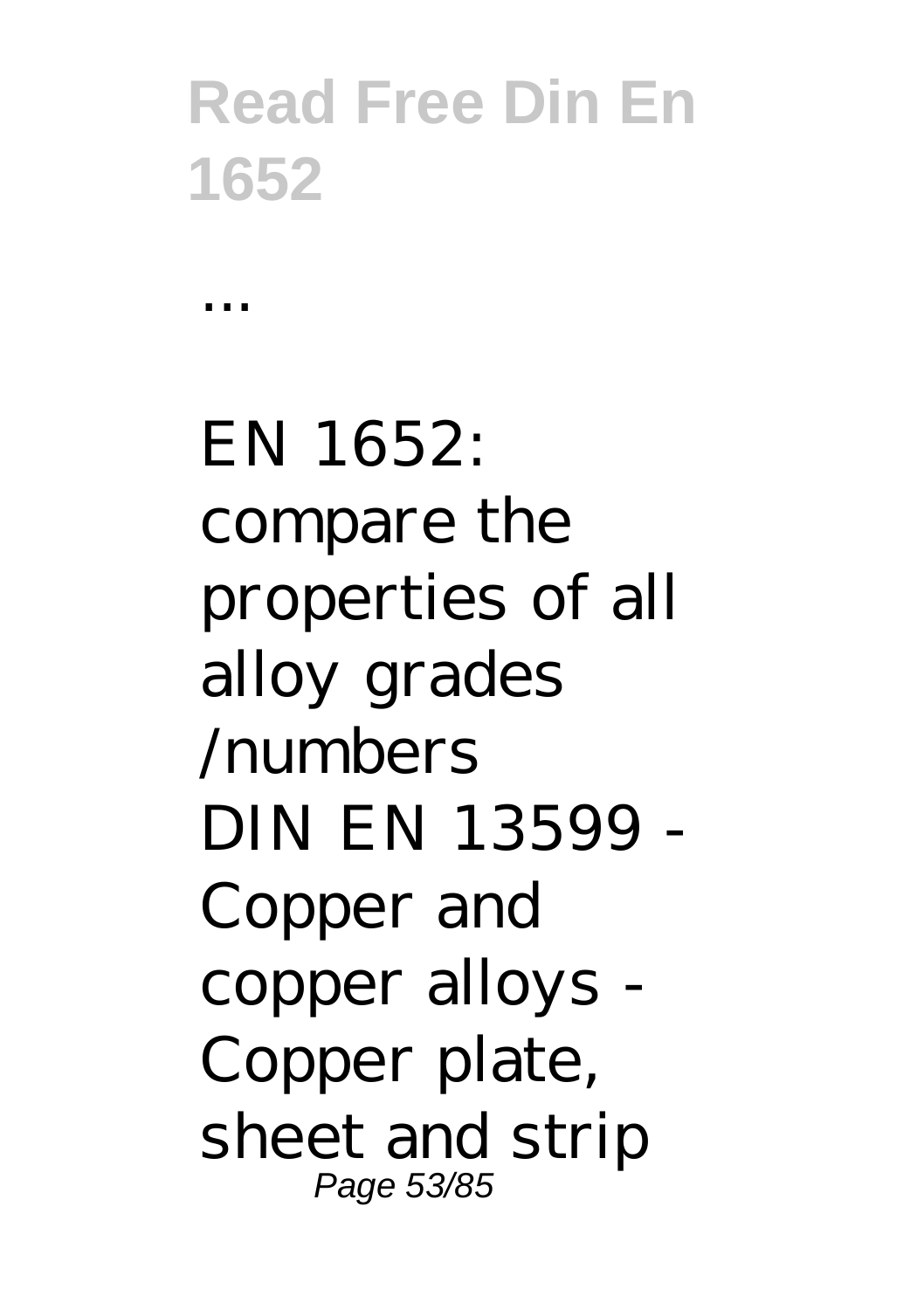for electrical purposes Published by DIN on December 1, 2014 This European Standard specifies the composition, property requirements including Page 54/85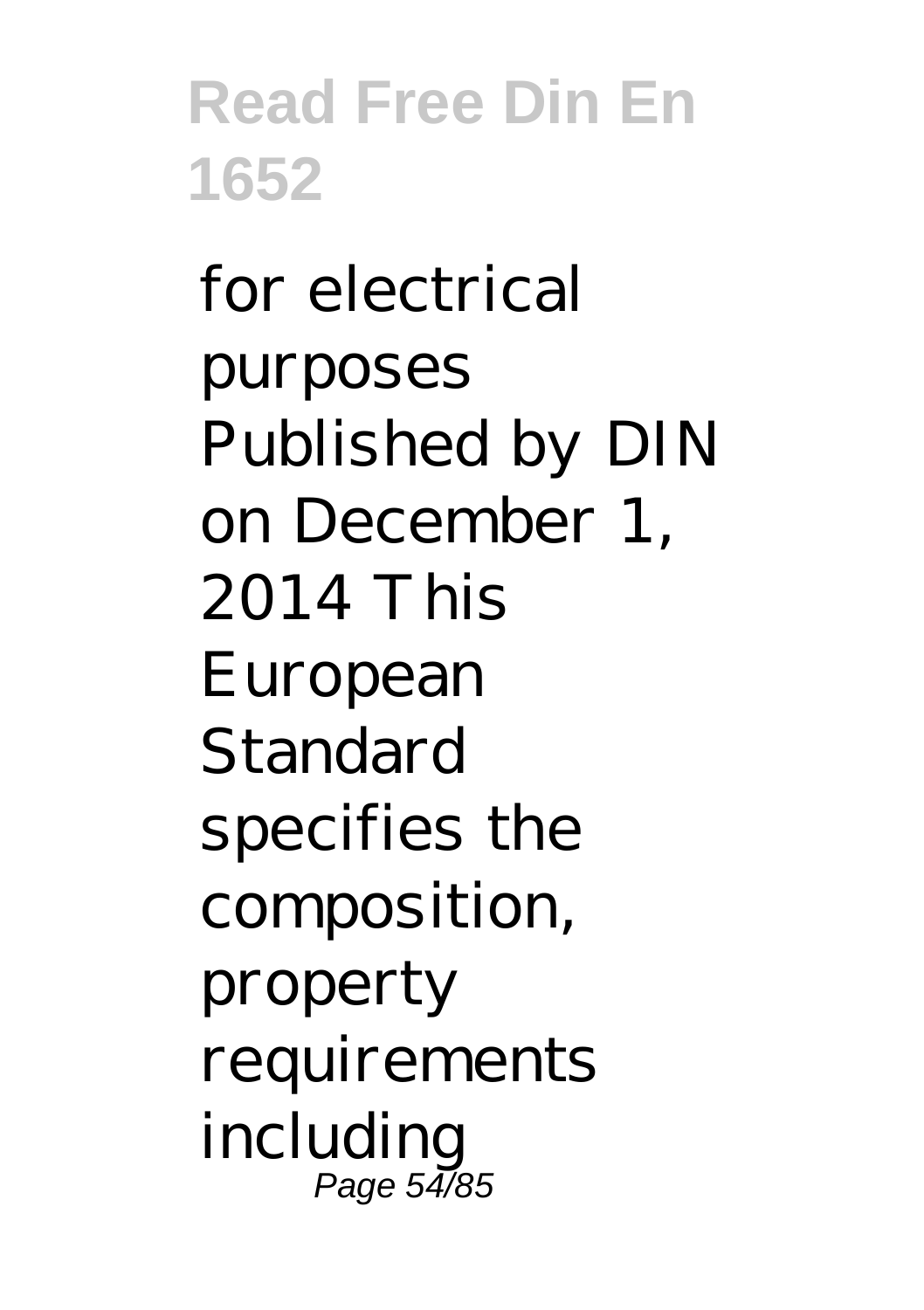electrical properties, and tolerances on dimensions and form for copper plate, sheet and strip for electrical...

DIN EN 1652 - Copper and copper alloys - Page 55/85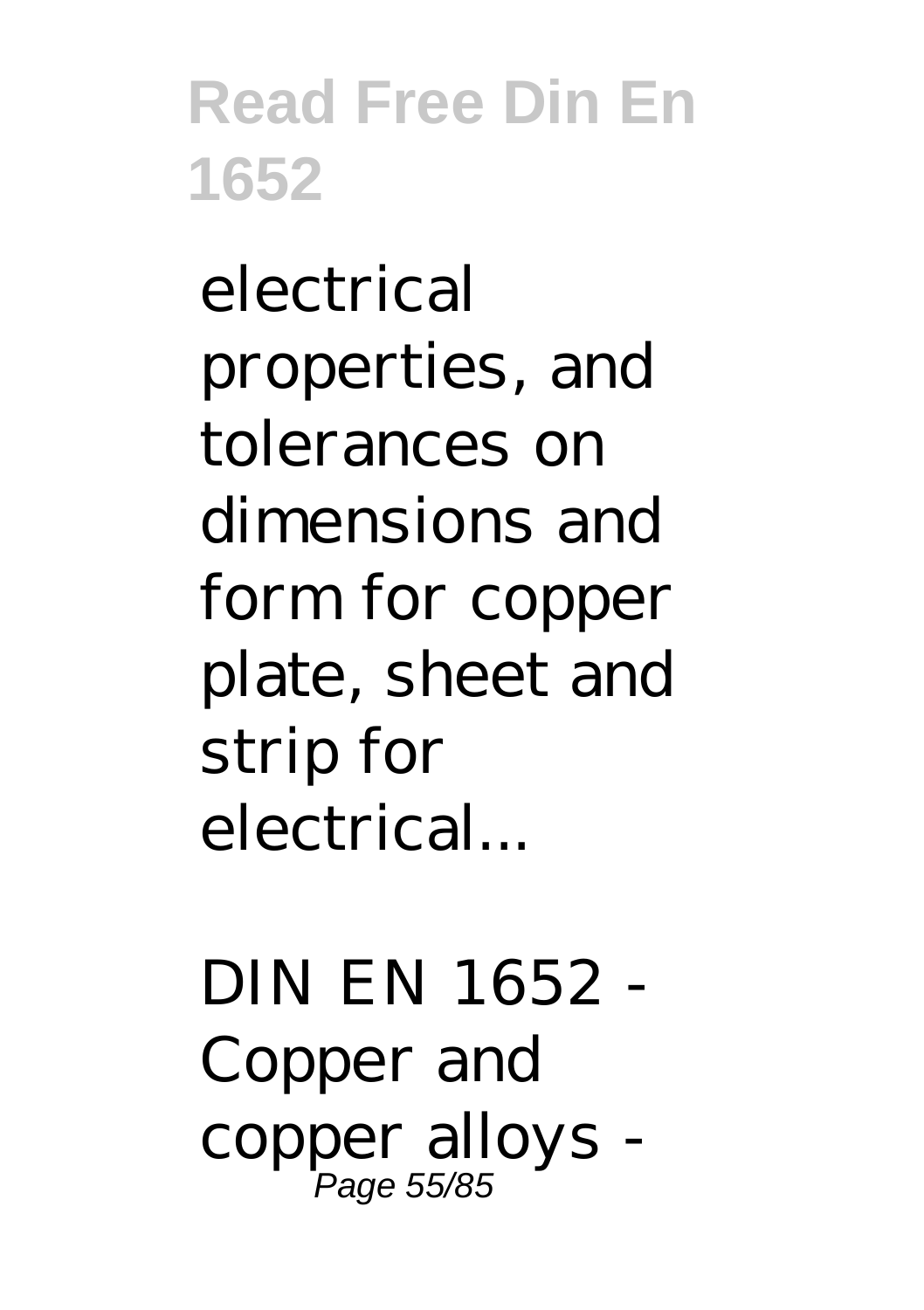Plate, sheet ... DIN EN 1652. Copper and copper alloys - Plate, sheet, strip and circles for general purposes; German version EN 1652:1997 Edition 1998-03. Standards Page 56/85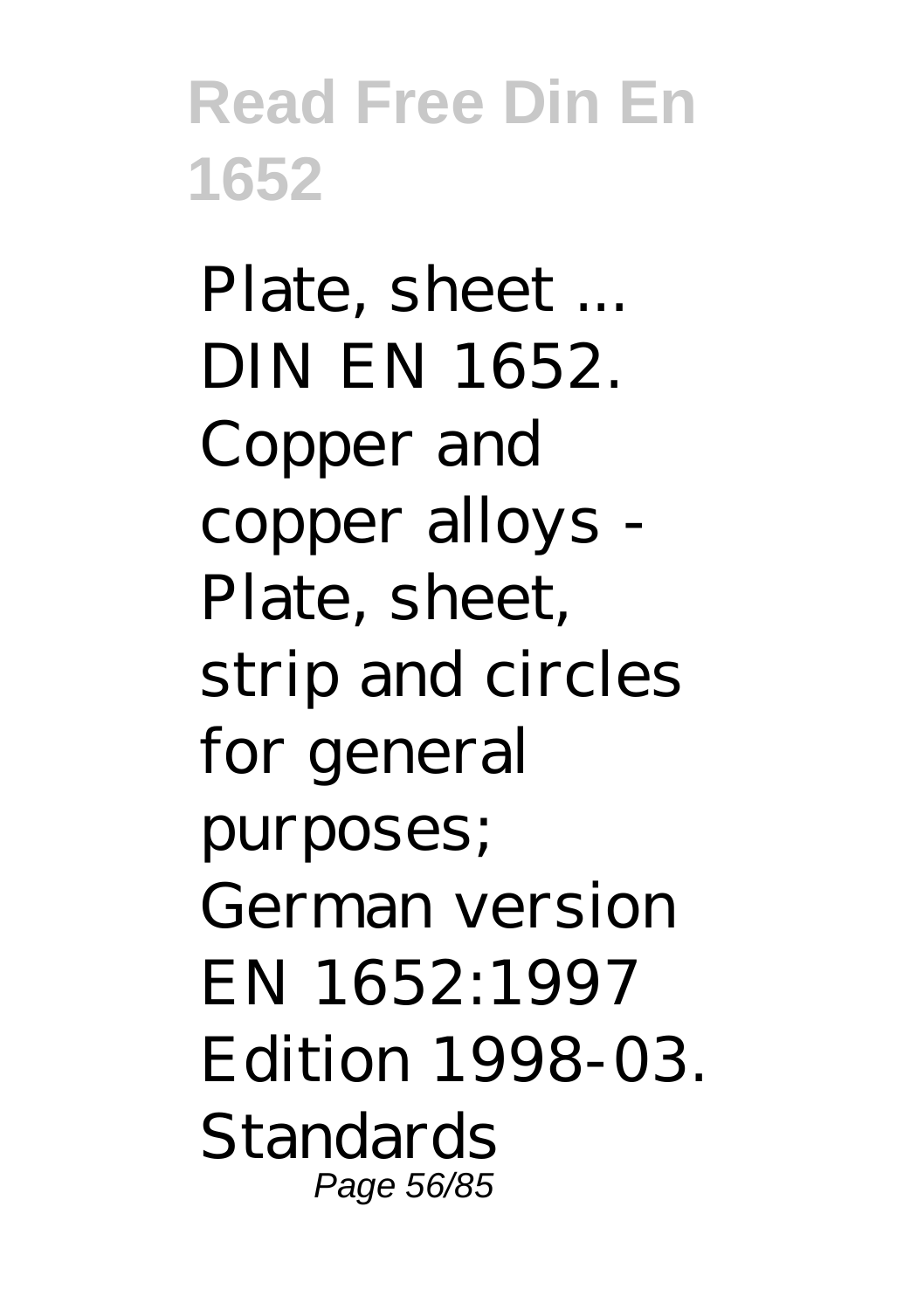[CURRENT] DIN 95368. Elastomer mounts - Cone mounts types A to C Edition 1998-08. Standards [CURRENT] DIN EN 1653.

Products - din-Page 57/85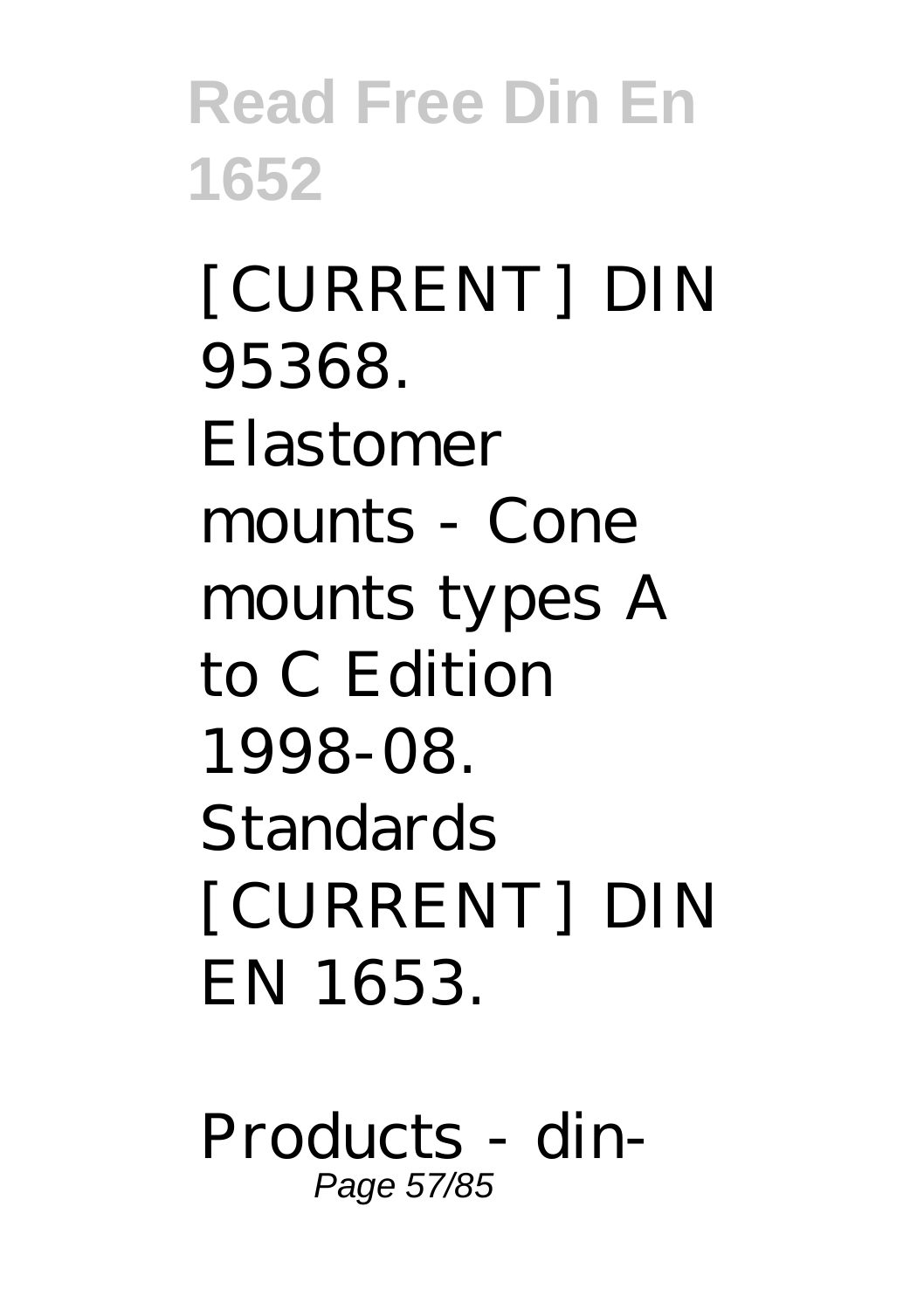$\rho$ n DIN EN 1652 Copper and copper alloys - Plate, sheet, strip and circles for general purposes Kupfer- und Kup ferlegierungen - Platten, Bleche, Bänder, Streifen Page 58/85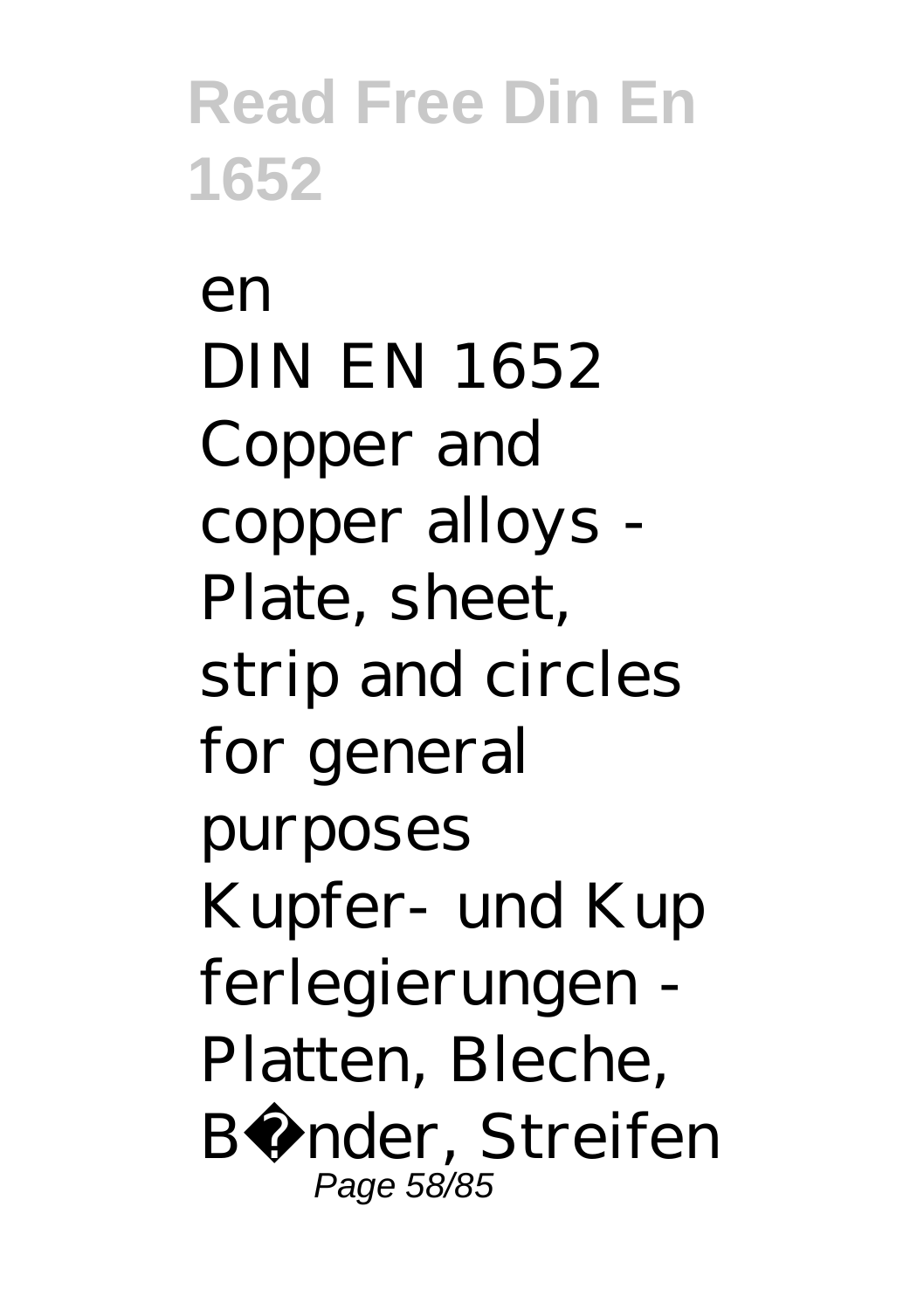und Ronden zur allgemeinen Verwendung; Deutsche Fassung EN 1652:1997

DIN EN 1652 - European Standards din 1652 : 1963 Superseded Page 59/85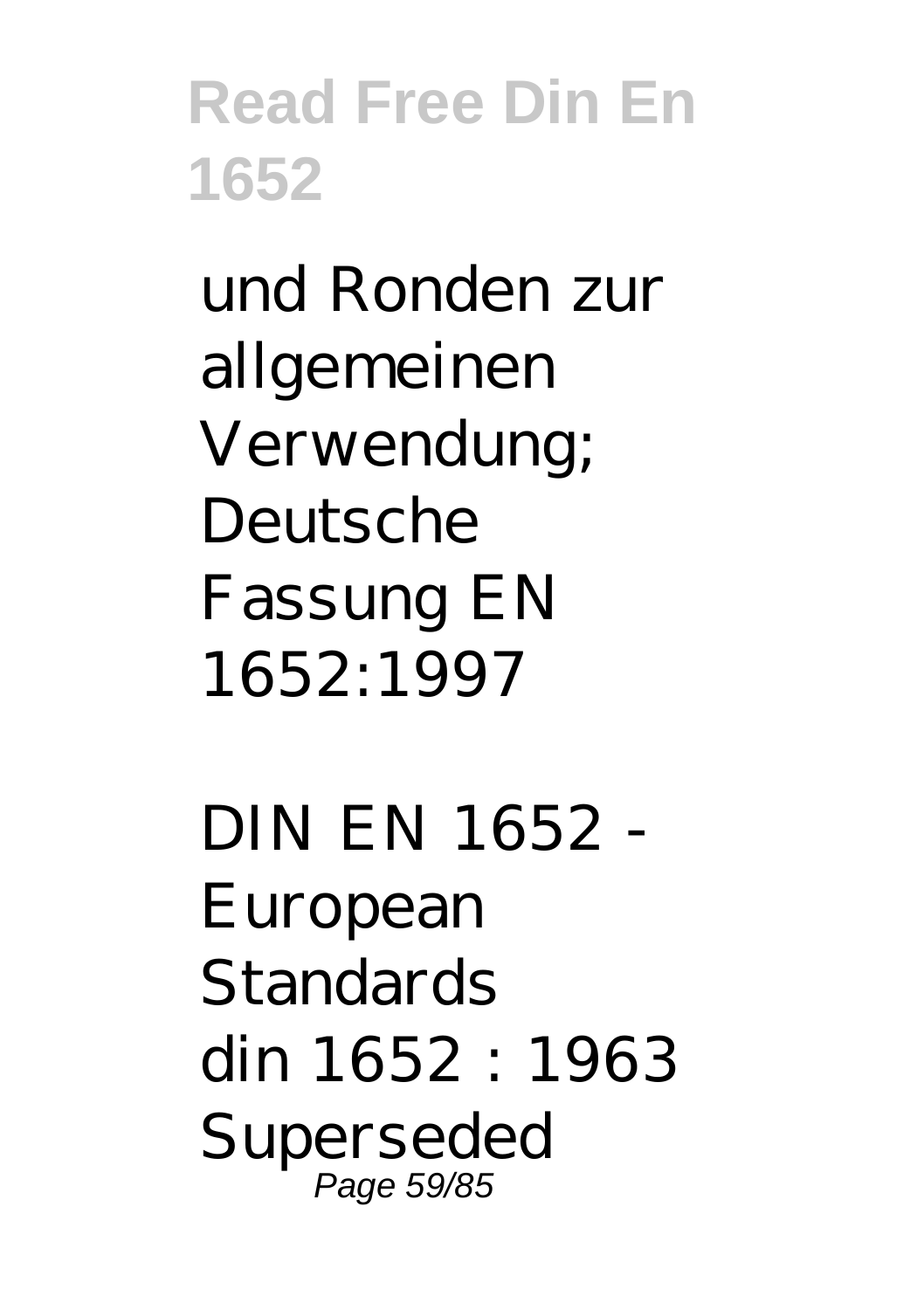View Superseded By Superseded A superseded Standard is one, which is fully replaced by another Standard, which is a new edition of the same Standard. Page 60/85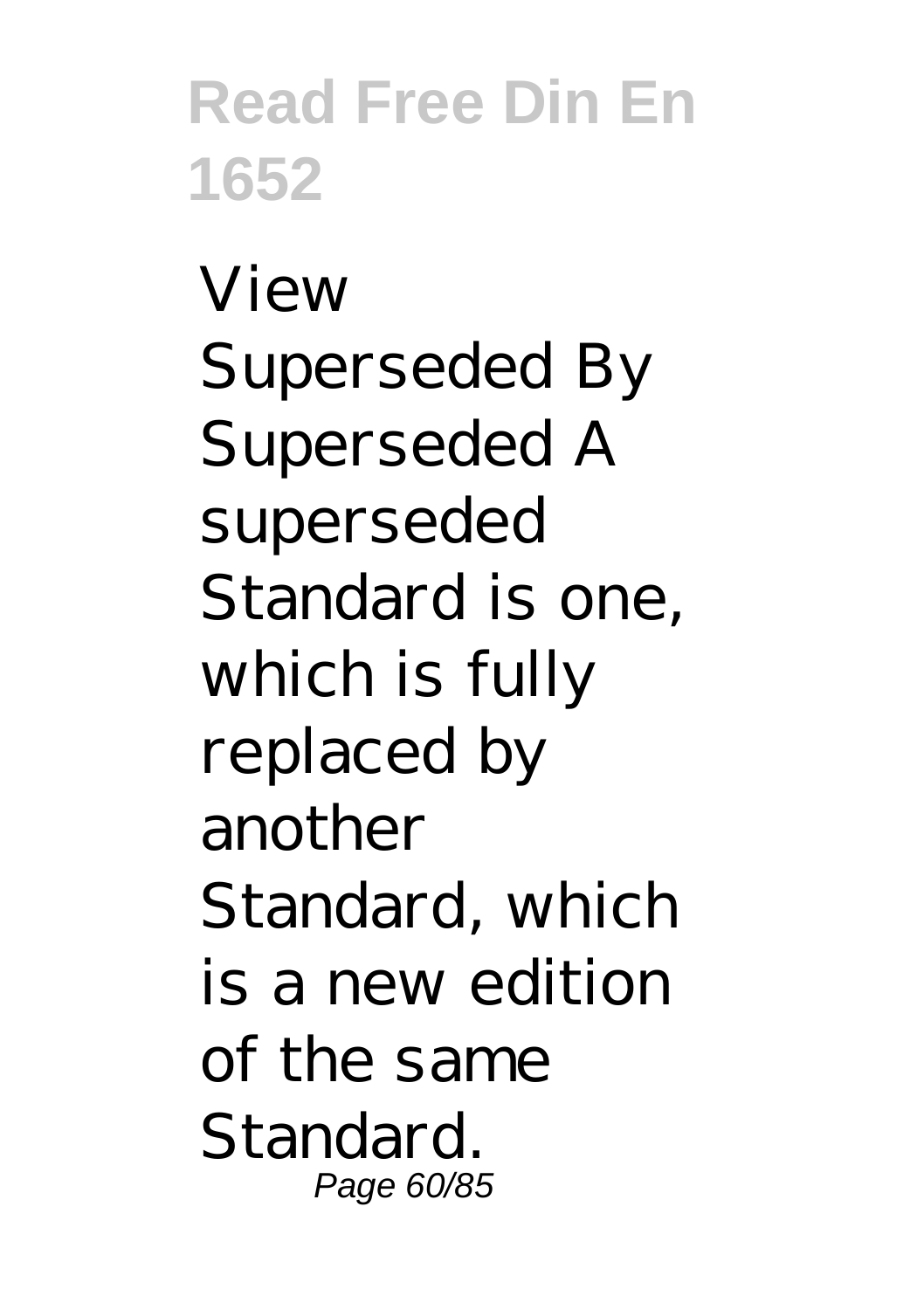DIN 1652 : 1963 **BRIGHT** UNALLOYED STEEL - TECHNICAL ... din 1652-4 : 1990 Superseded View Superseded By Superseded A Page 61/85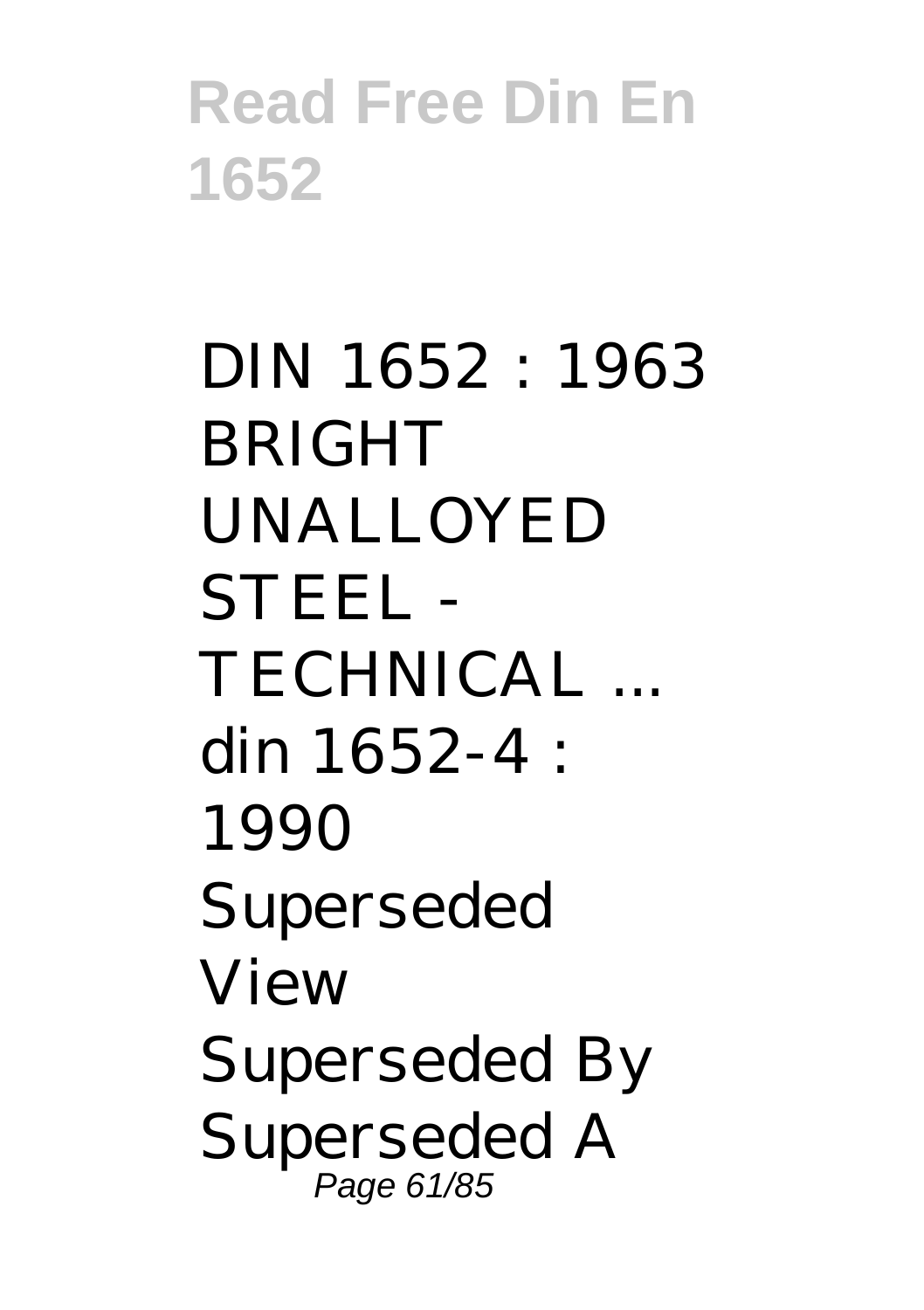superseded Standard is one, which is fully replaced by another Standard, which is a new edition of the same Standard.

DIN 1652-4 : 1990 | BRIGHT Page 62/85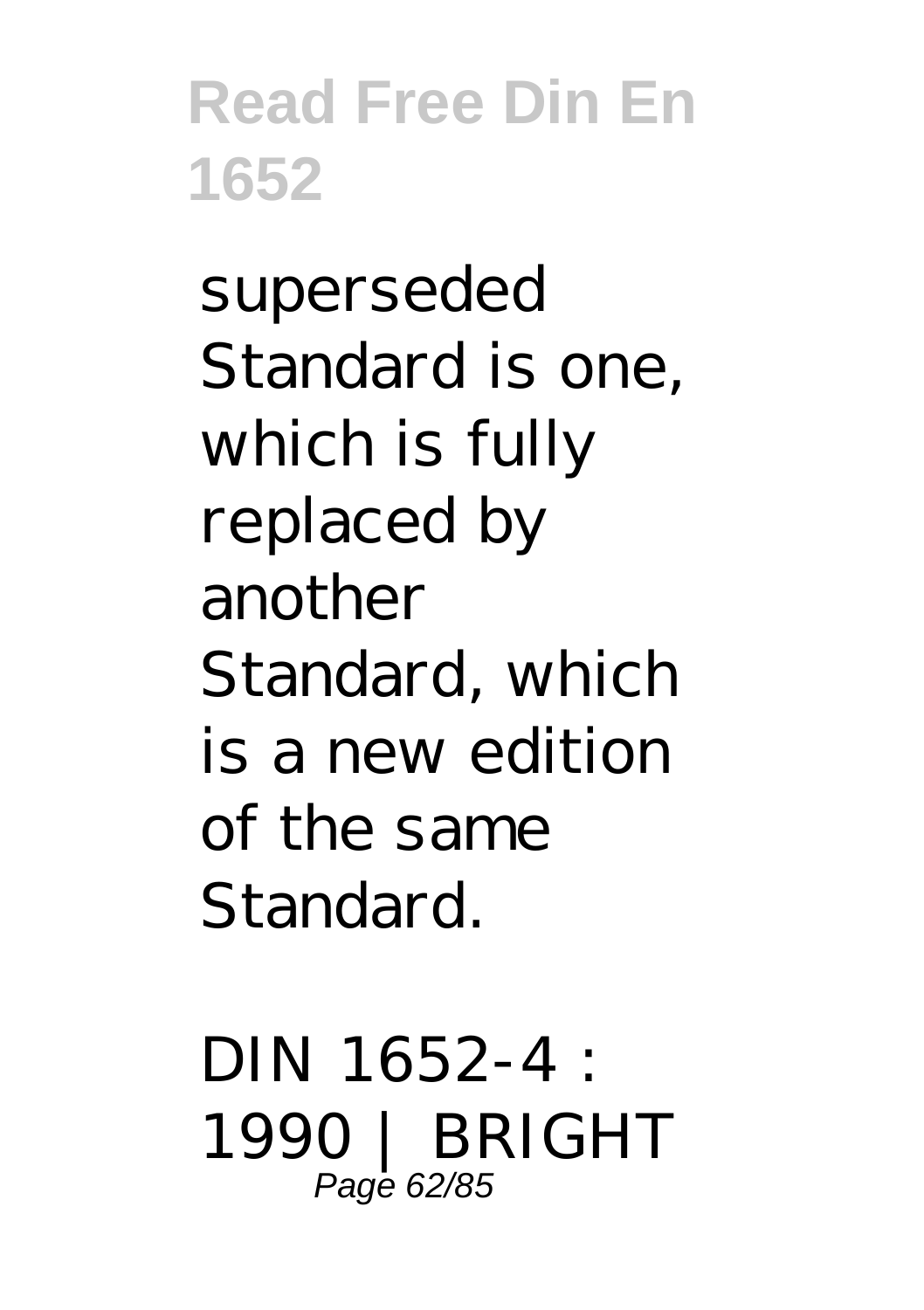STEEL MADE FROM STEEL  $FOR$ DIN EN 1652 - 1998-03 Kupferund Kupferlegier ungen - Platten, Bleche, Bänder, Streifen und Ronden zur allgemeinen Verwendung; Page 63/85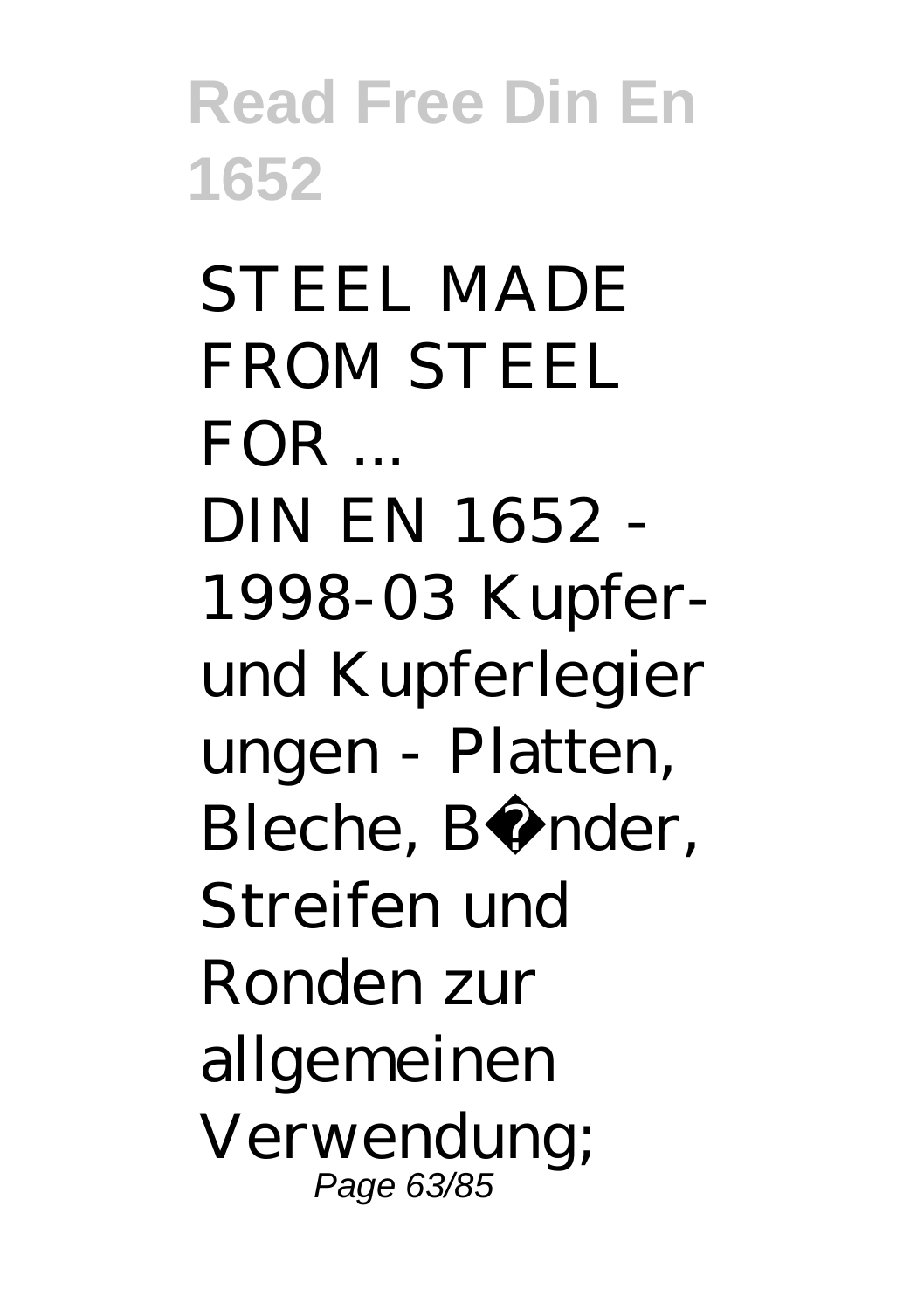Deutsche Fassung EN 1652:1997. Jetzt informieren!

DIN EN 1652 - 1998-03 - Beuth.de European Standard EN 1652 : 1997 has the status of a Page 64/85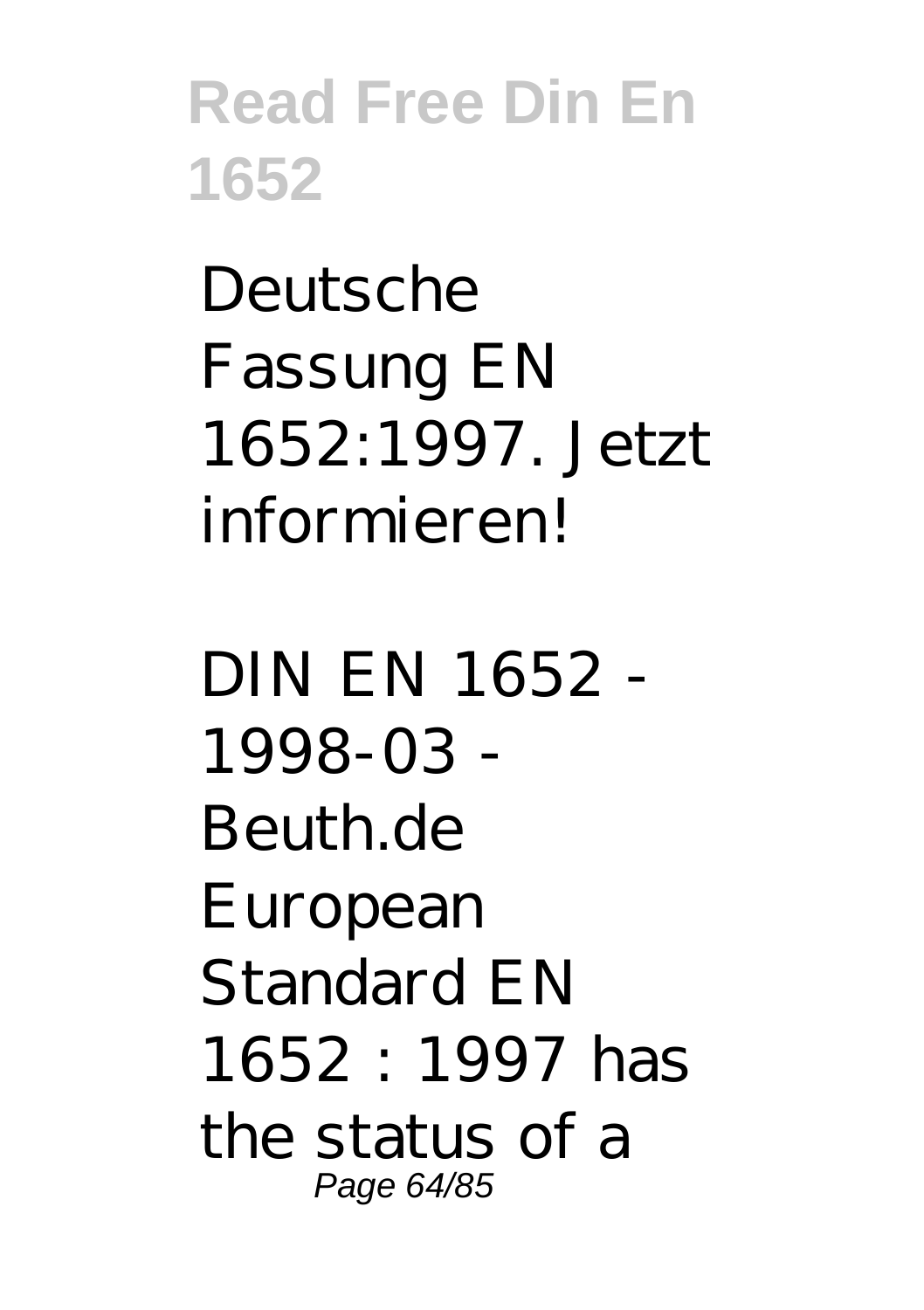DIN Standard. A comma is used as the decimal marker. National foreword This standard has been prepared by CEN/TC 133. The responsible German body involved in its preparation was Page 65/85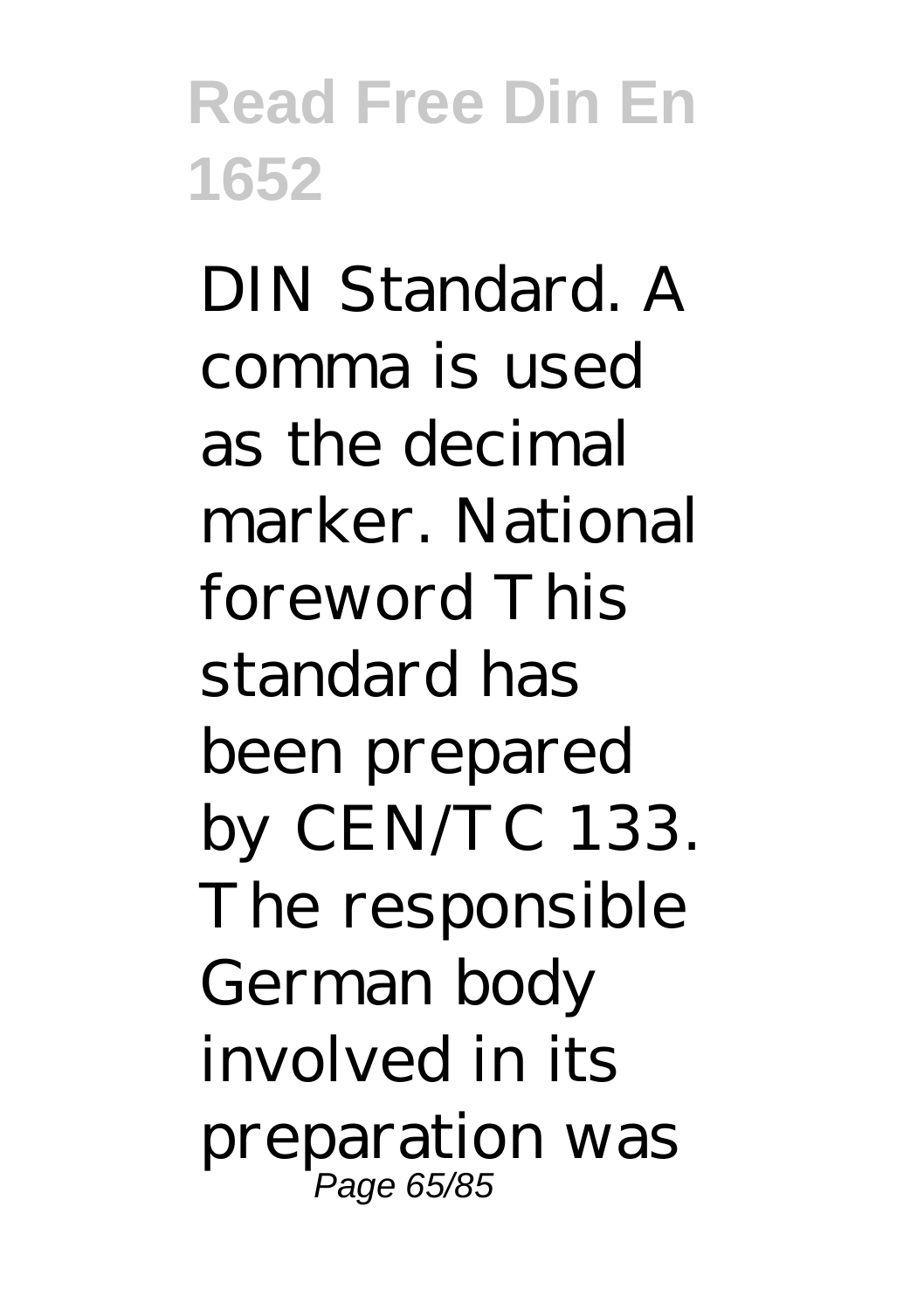the Normenausschu Nichteisenmetall e (Nonferrous Metals Standards Committee).

DIN EN 1652\_19 98en according to DIN EN 1652 sheets/plates, Page 66/85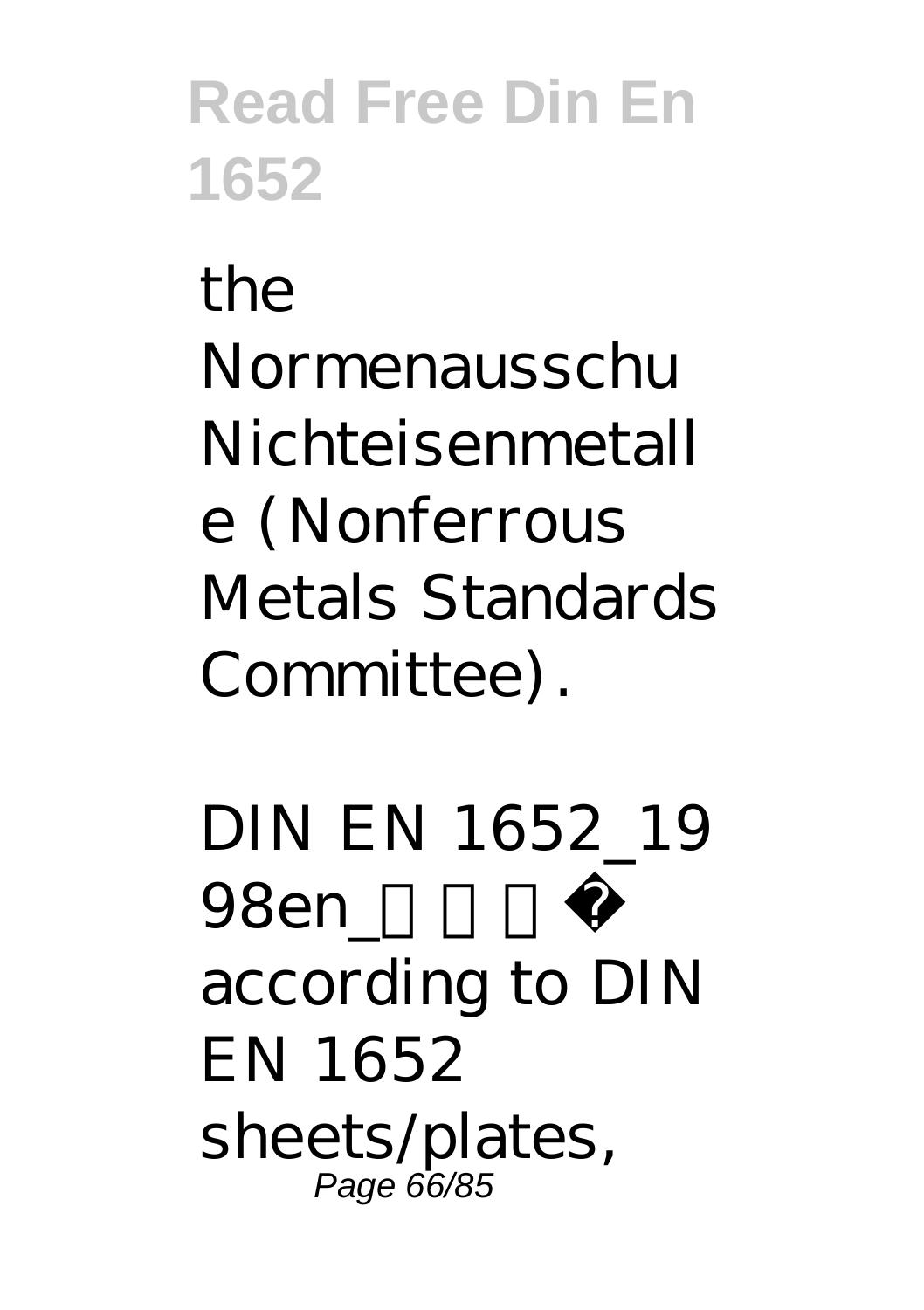12449 tubes, 12163/12167 profiles/rods, 12166 wires (common condition) 3. Main application / Special features of  $CWSO8I \cdot I$  ike CW502L, CW508L is Page 67/85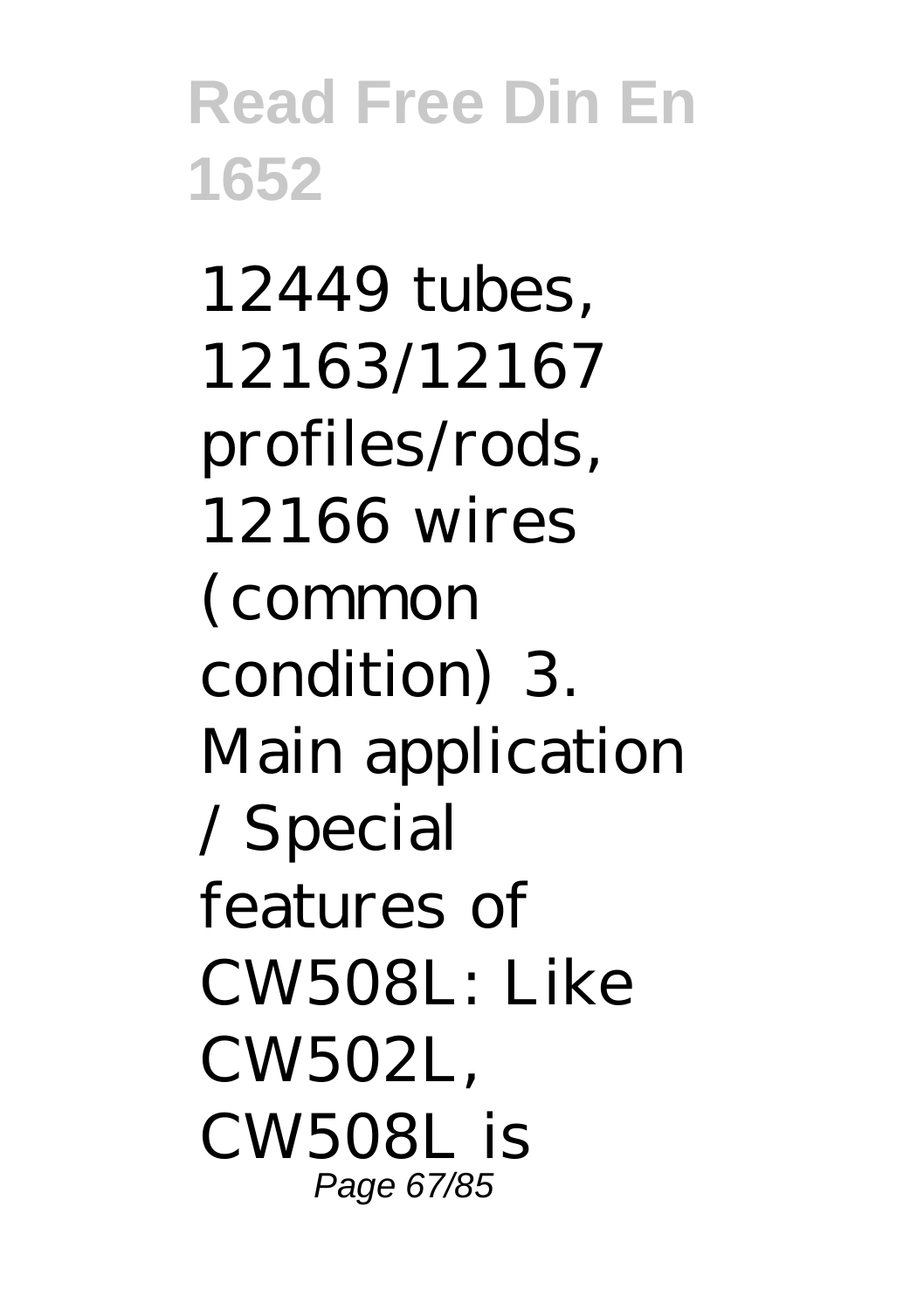ideally suited for cold forming, although somewhat worse due to the higher zinc content, but still almost identical.

CW508L (CuZn37 - 2.0321) Brass | Page 68/85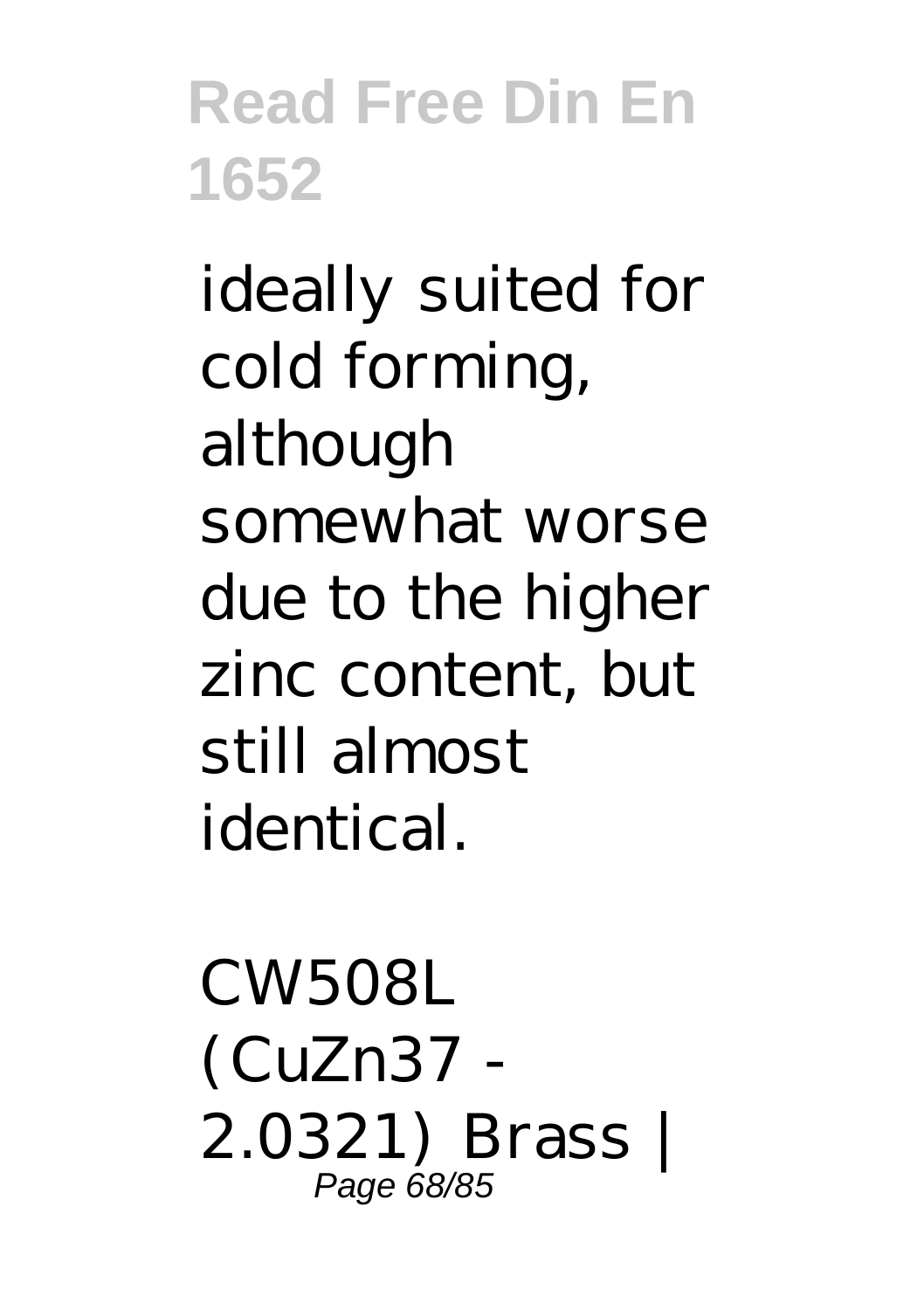Batz + Burgel DIN EN 12163 - 167 12449 1652 1654: CW453K: 8,8: Sn 7,5 - 8,5 P 0,01 - 0,4 Cu bal. Bars M R390 R450 R550 Tubes M R450  $390 - 450$  $550 - 450$ 280 <del>280</del> Page 69/85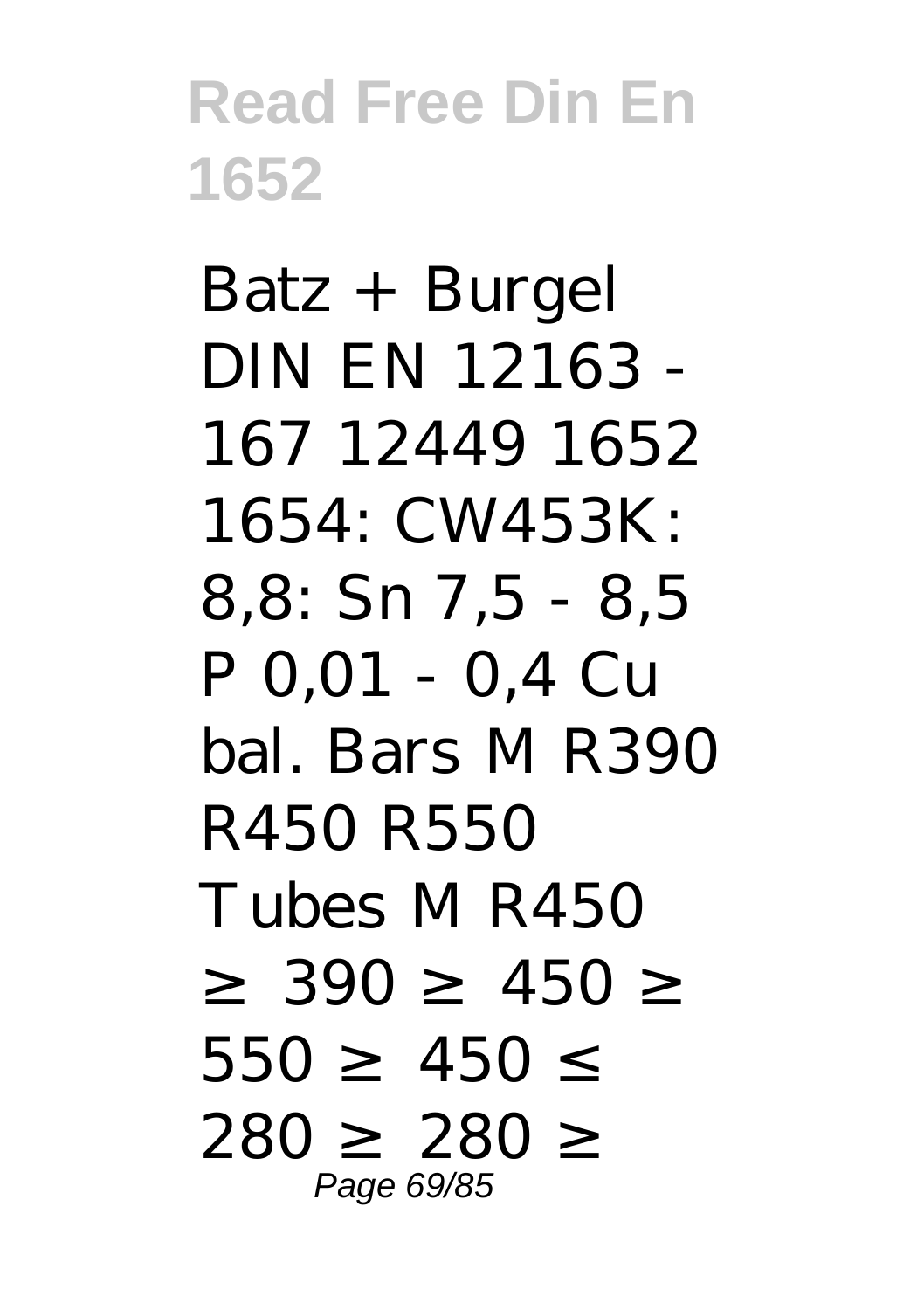# 400 250 45 ≥ 26 ≥ 15 ≥ 25

Product Range Phoshorbronzes, CuSn6, CuSn8, CuSn8P Table of Steel Equivalent Grades (EN, SAE/AISI, UNS, DIN, BS, UNI, Page 70/85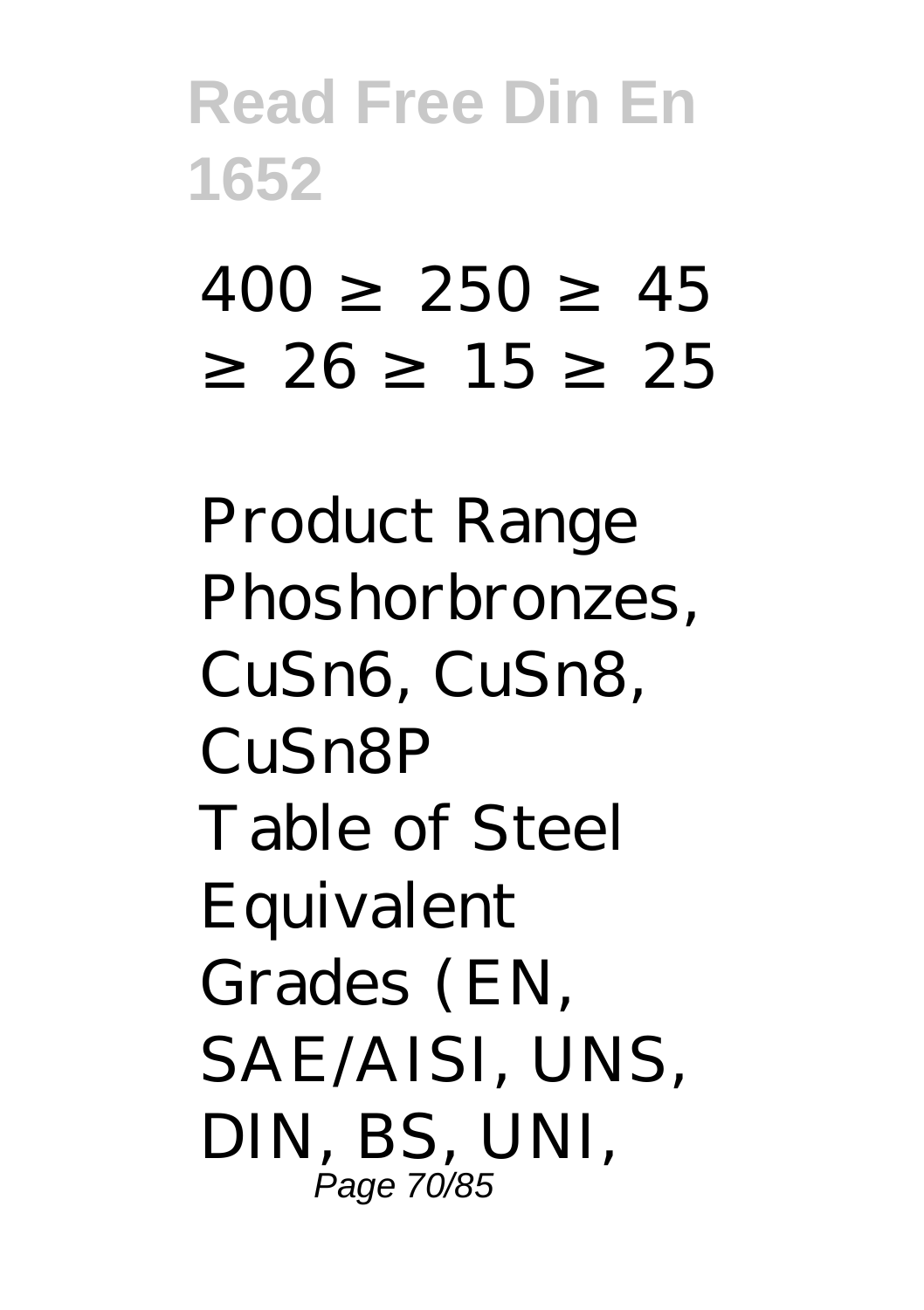JIS) The table below compares steel equivalent grades of materials from various international specifications. Note that materials compared are the nearest Page 71/85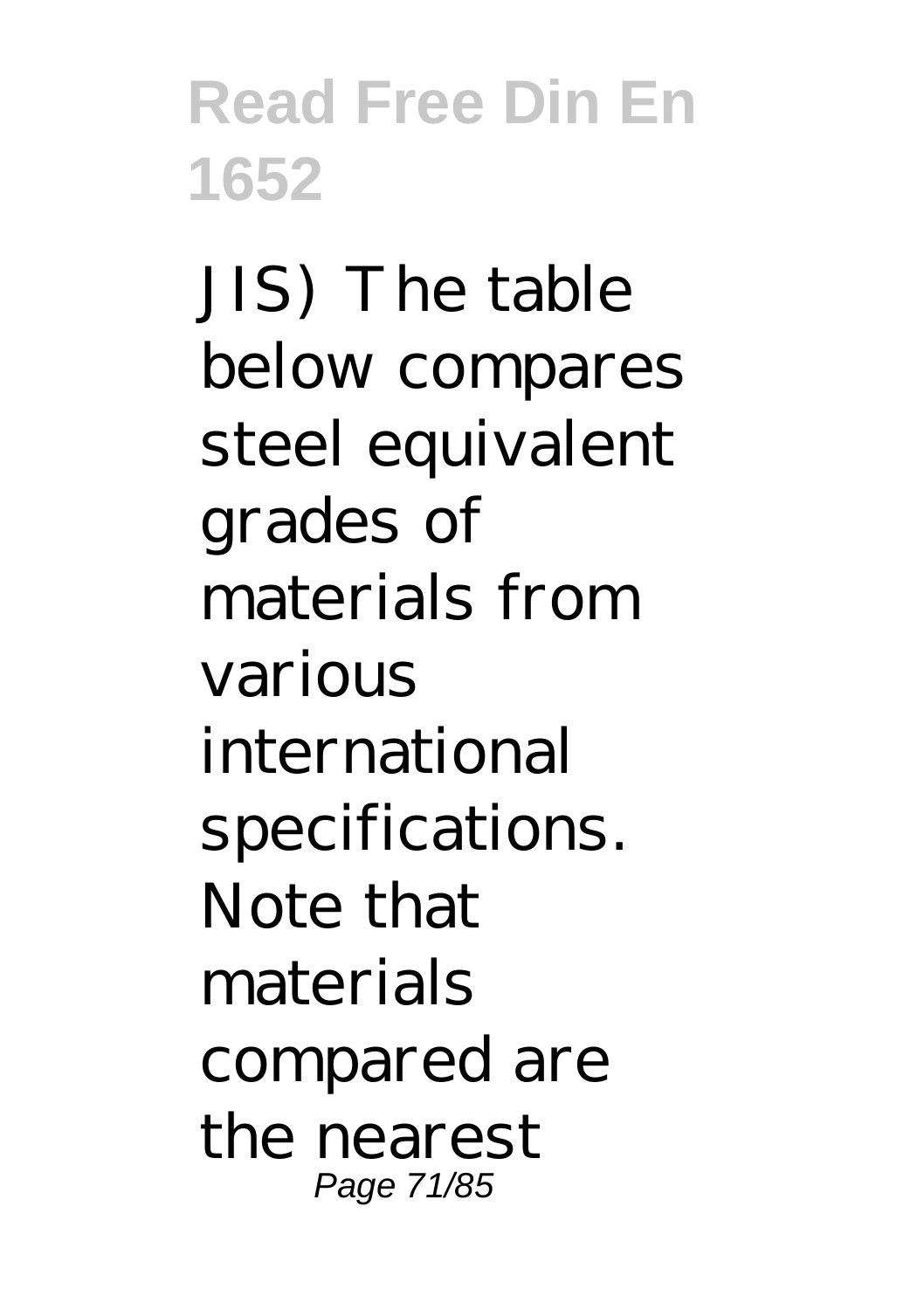available grade and may have slight variations in actual chemistry.

Table of Steel Equivalent Grades (EN, SAE/AISI, UNS, DIN ... DIN EN 1652 Page 72/85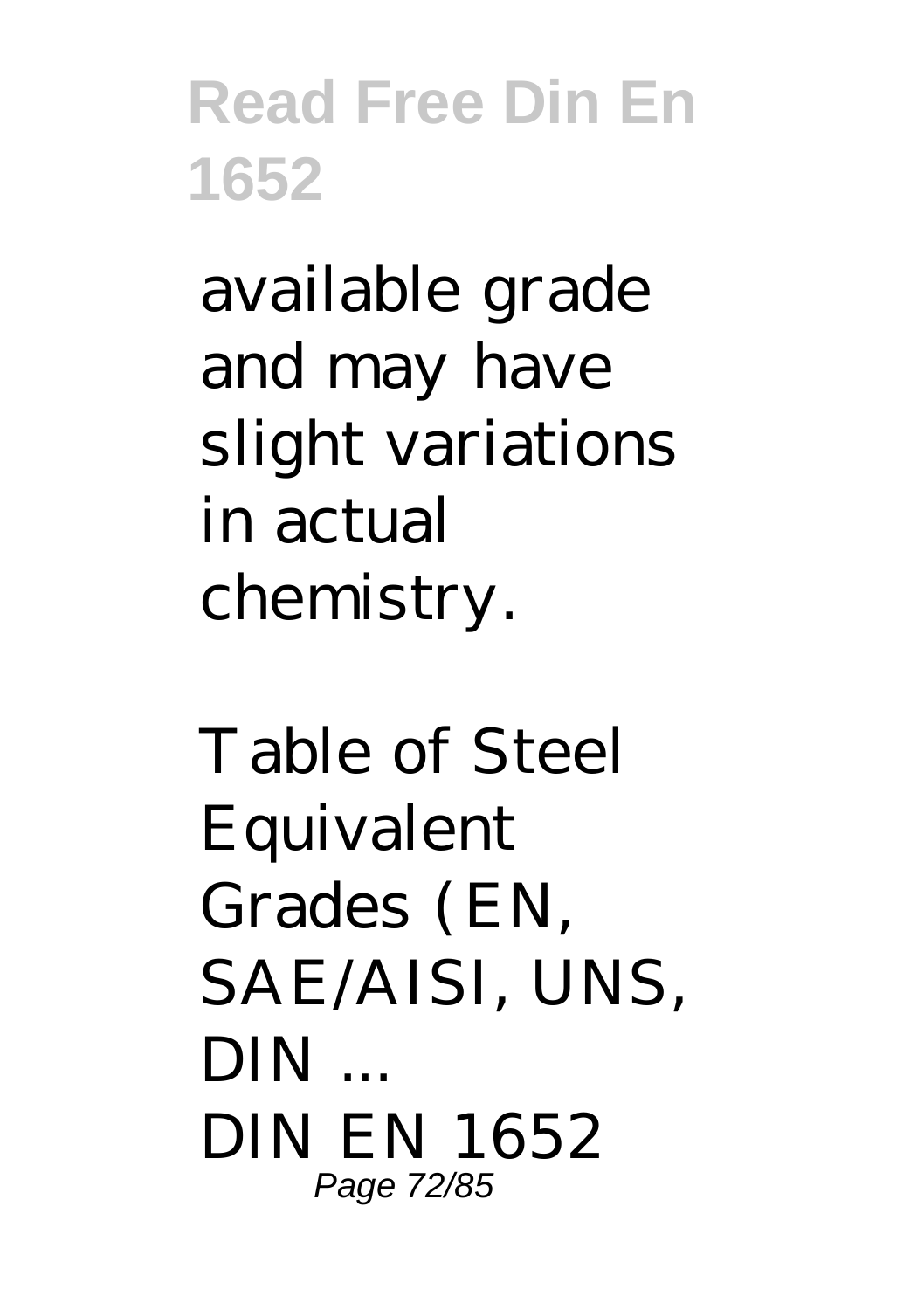Copper and copper alloys - Plate, sheet, strip and circles for general purposes; German version EN 1652:1997. standard by DINadopted European Standard, Page 73/85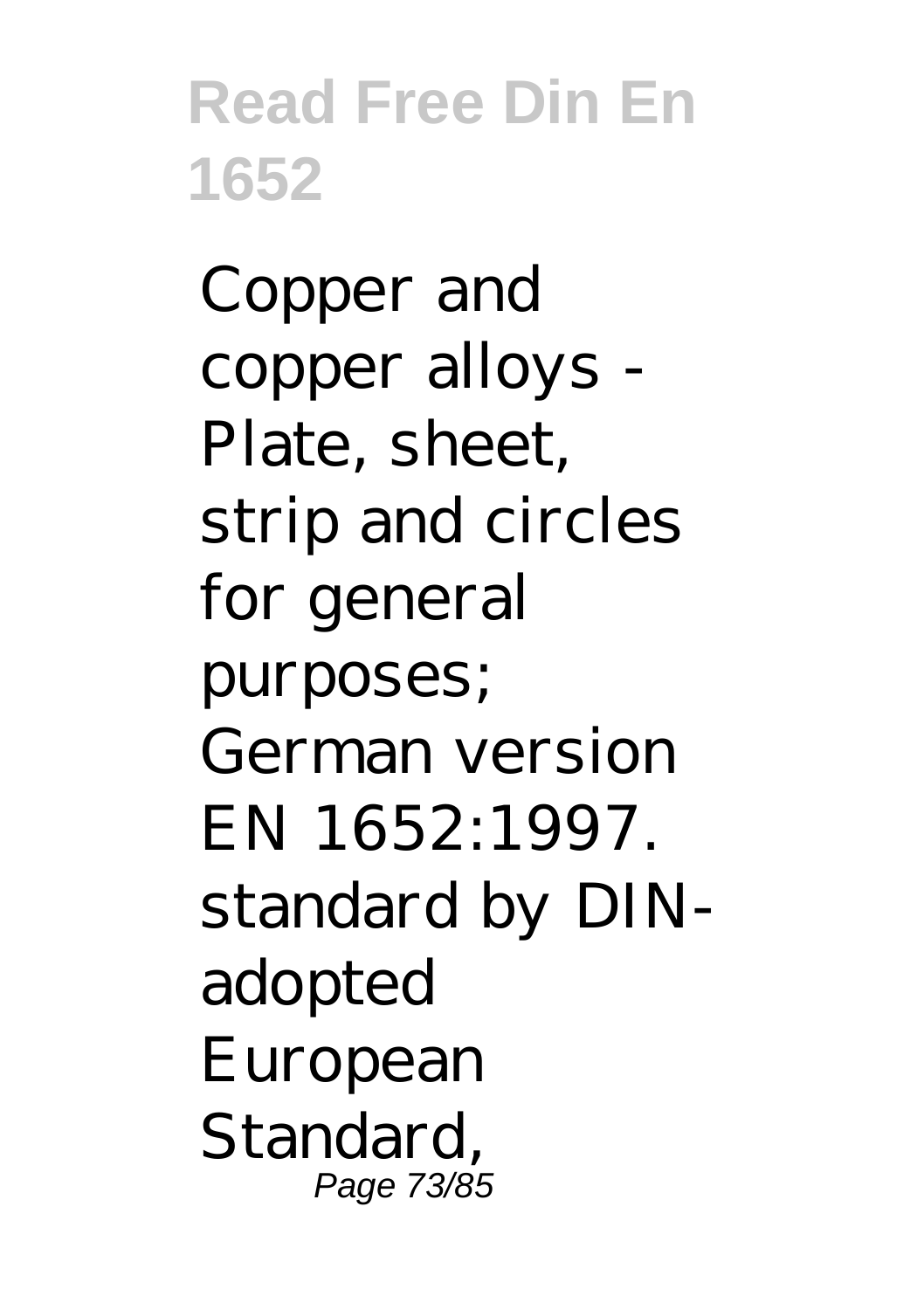03/01/1998. View all product details

DIN EN 1652 - Techstreet 2. Mechanical properties of CW004A. n. DIN EN 1652/13148/ 13599/14436 sheets/plates, Page 74/85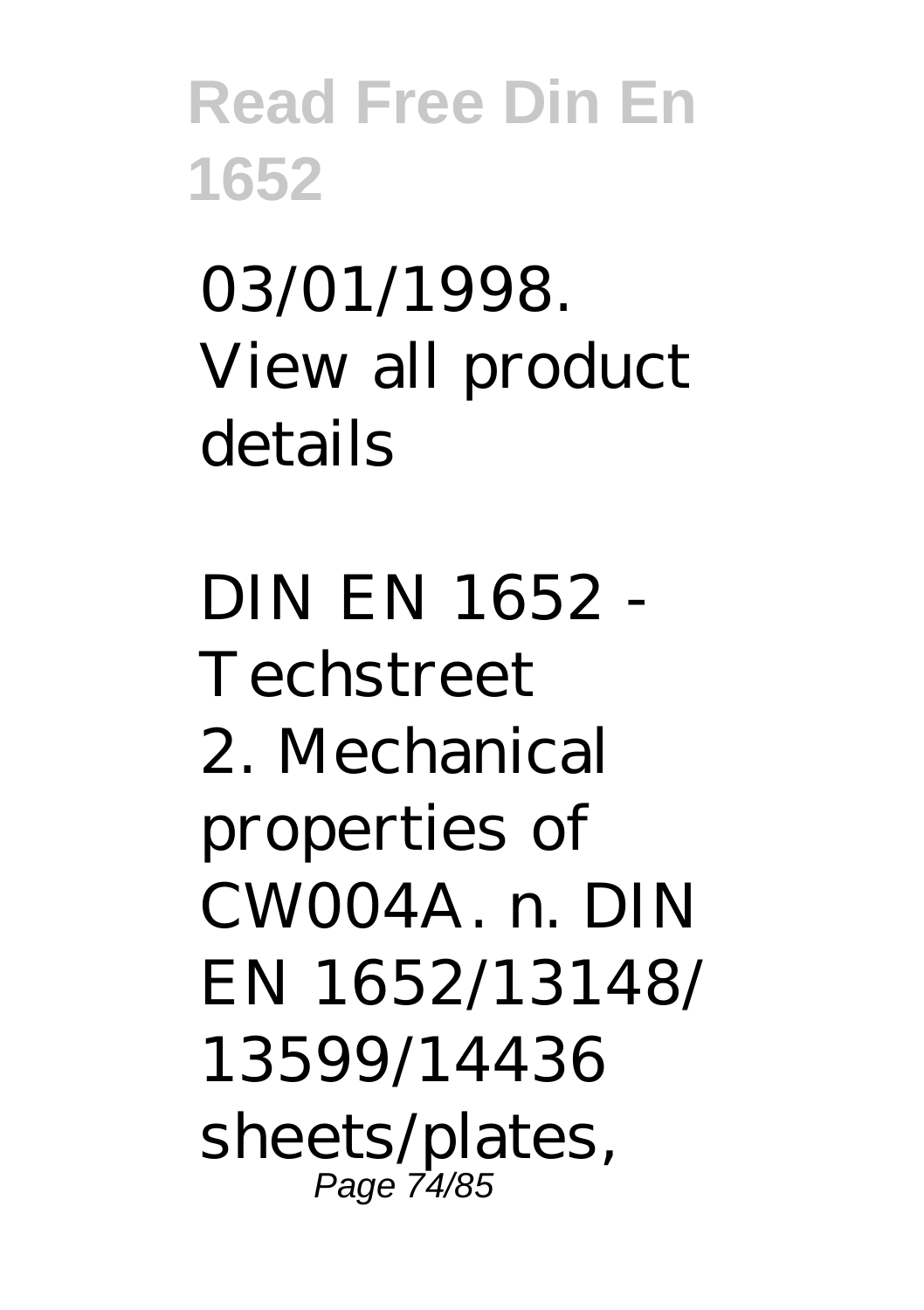EN 13600/13601 rods/profiles, EN 1977/13602/136 05 wires (common condition)

CW004A (Cu-ETP - 2.0065) Copper | Batz + Burgel BS EN Page 75/85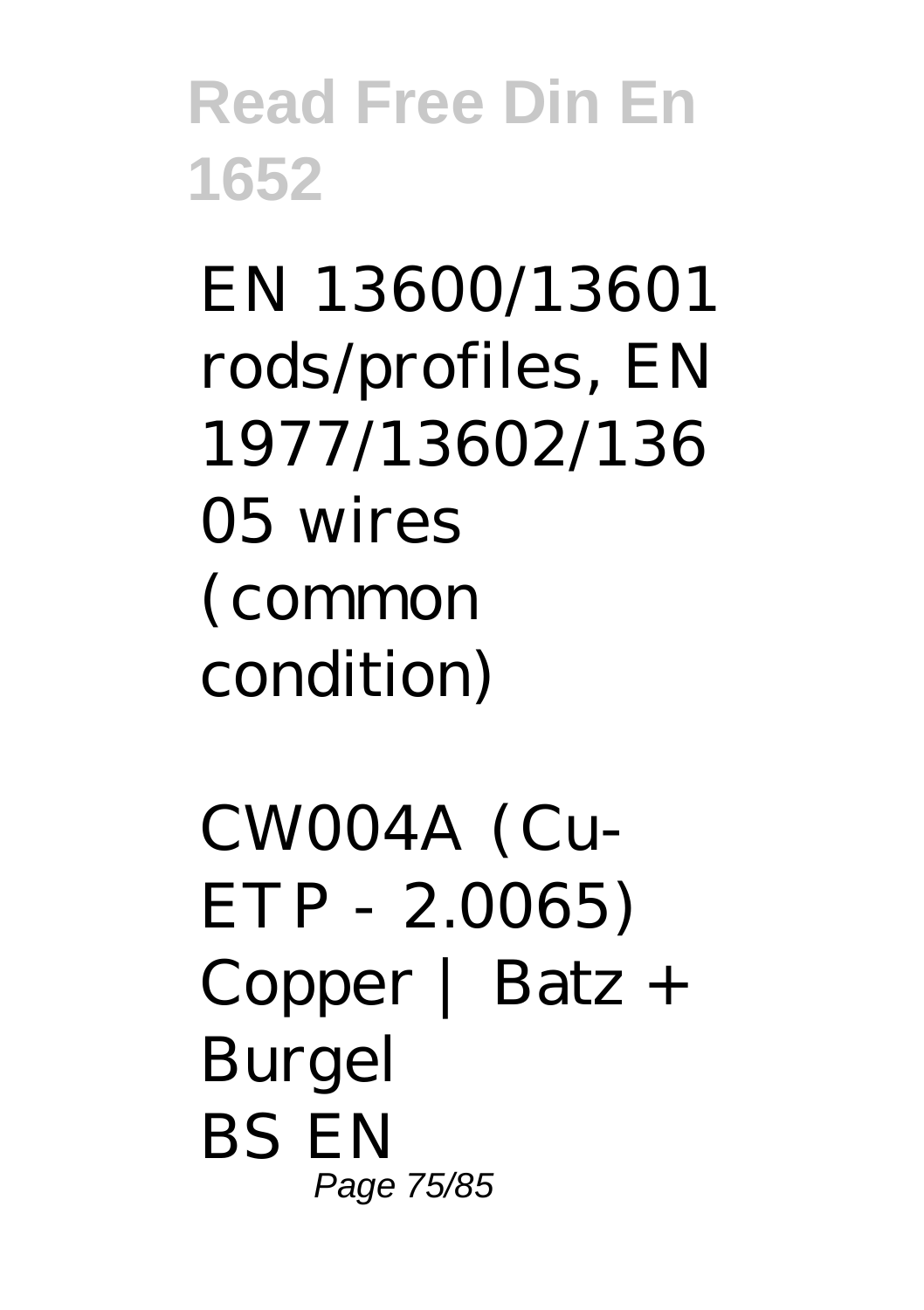1652:1998 Copper and copper alloys. Plate, sheet, strip and circles for general purposes Status : Current Published: April 1998 Price £ 214.00 Member Price Page 76/85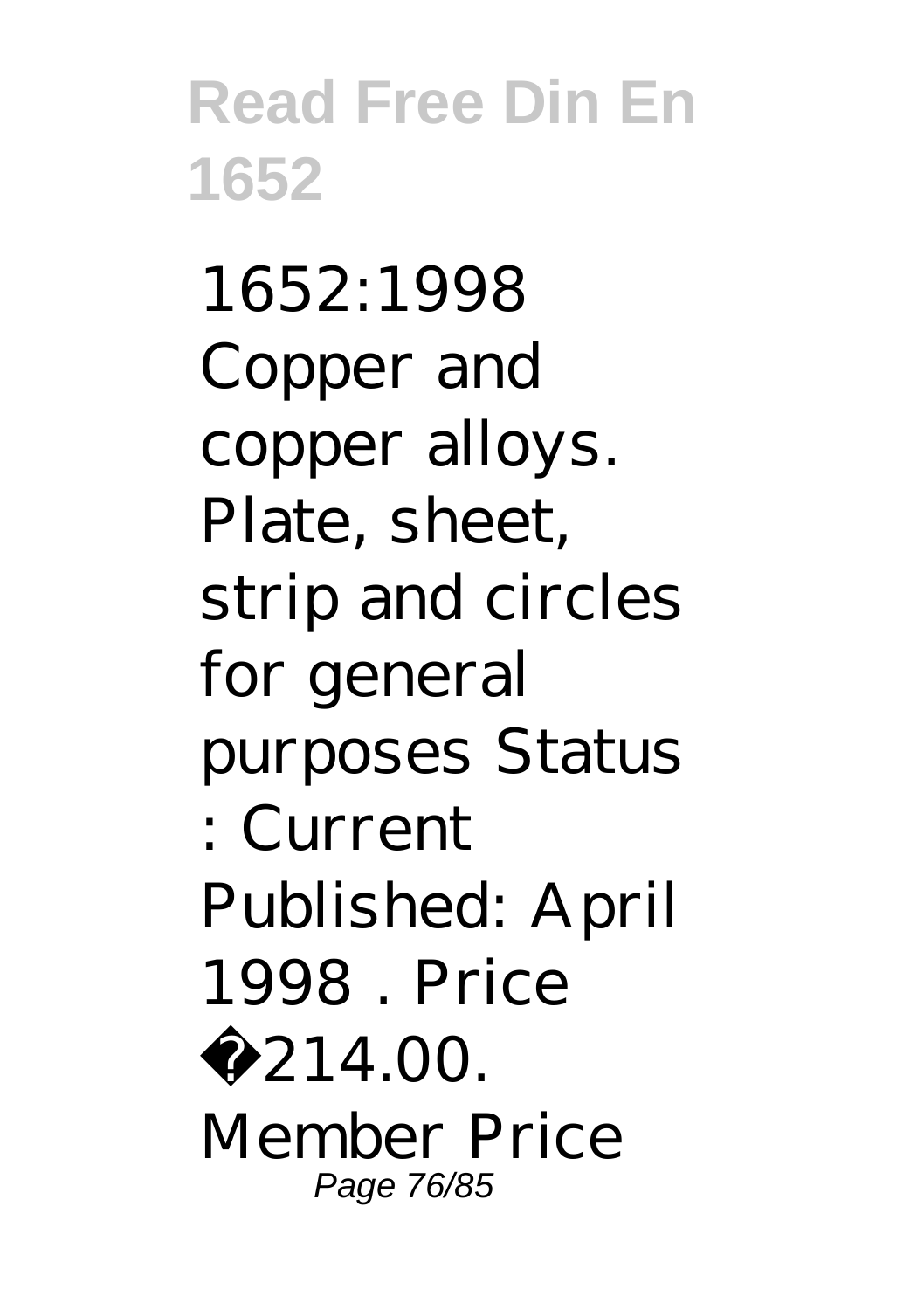£107.00. Become a member and SAVE 50% on British Standards. Click to learn more. Format PDF. Format HARDCOPY. Overview; Product Details Page 77/85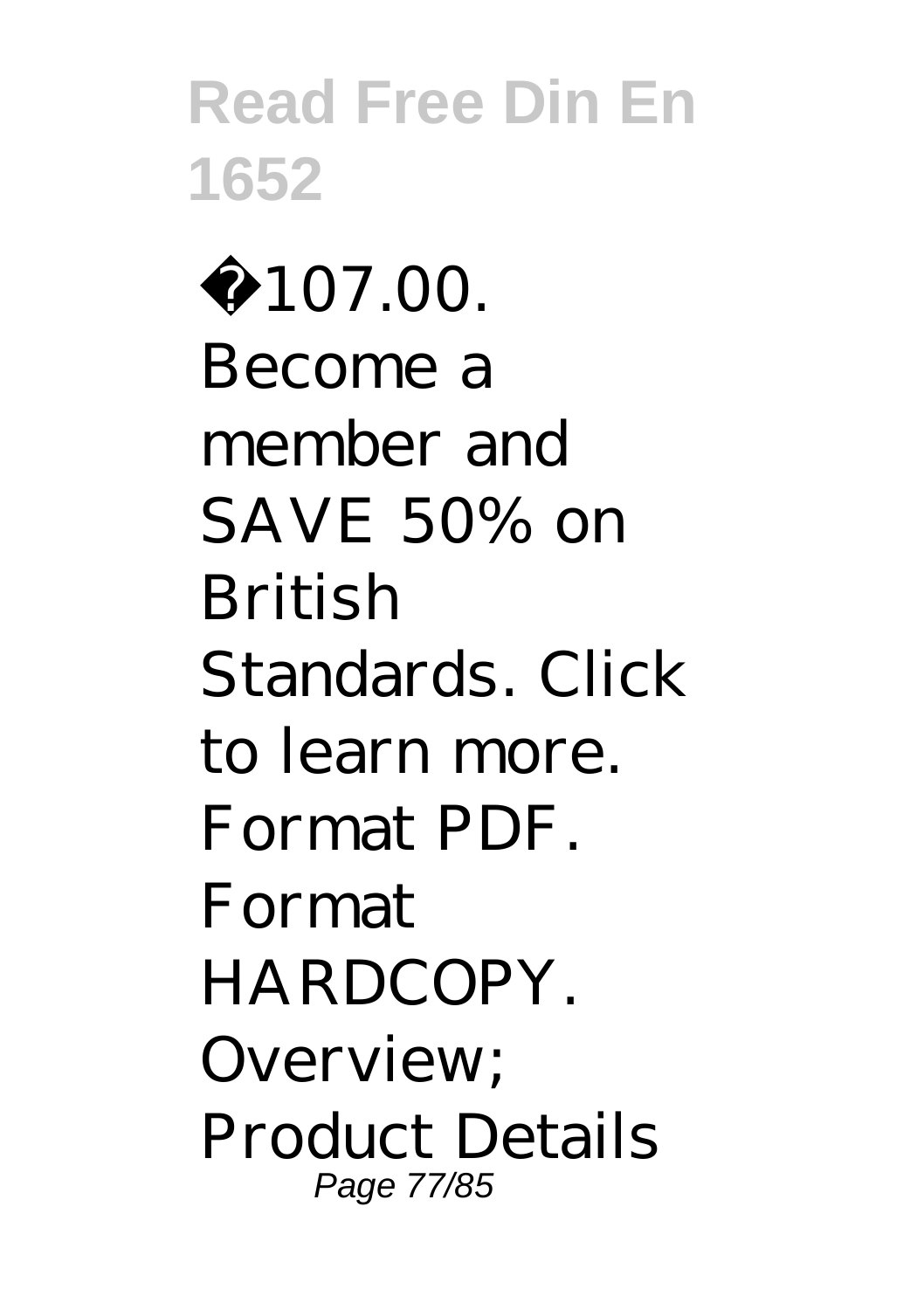...

BS EN 1652:1998 - Copper and copper alloys. Plate, sheet ... DIN EN 1652, 1998 Edition, March 1998 - Copper and copper alloys - Page 78/85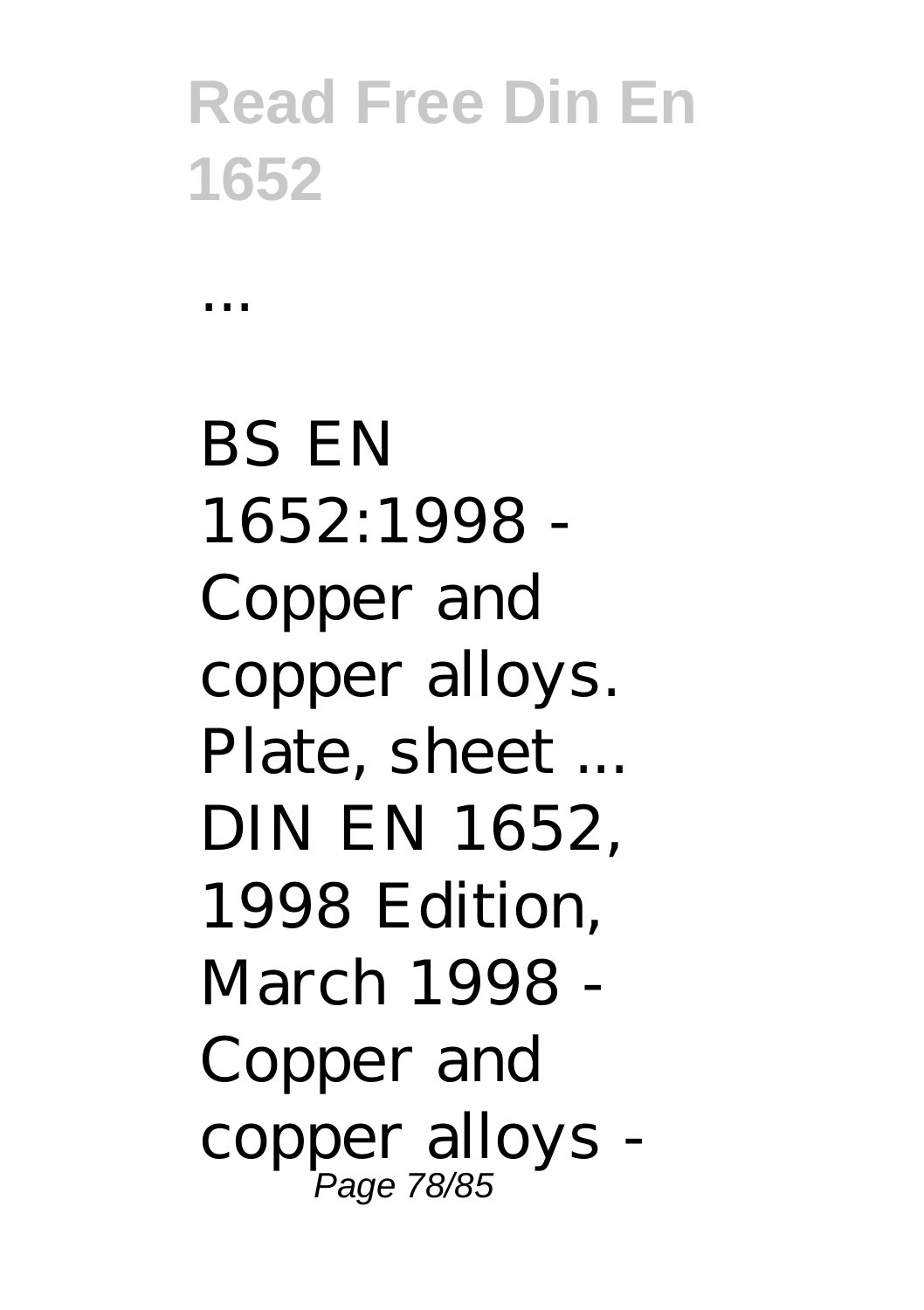Plate, sheet, strip and circles for general purposes There is no abstract currently available for this document

DIN EN 1652 : Copper and copper alloys - Page 79/85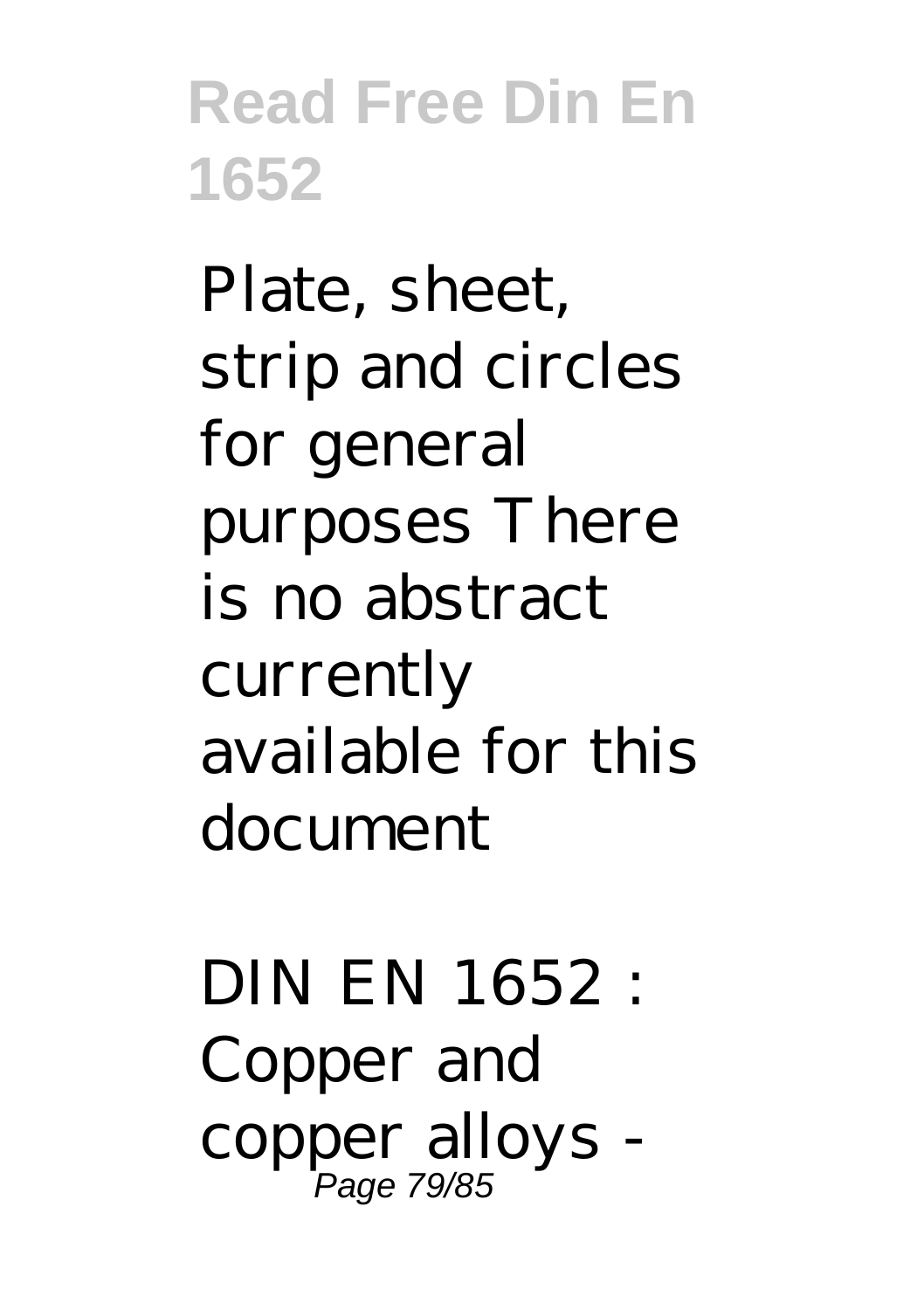Plate, sheet ... DIN ISO 1652 - DRAFT August 2011 Draft Document - Rubber latex - Determination of apparent viscosity by the Brookfield test method (ISO 1652:2011) Page 80/85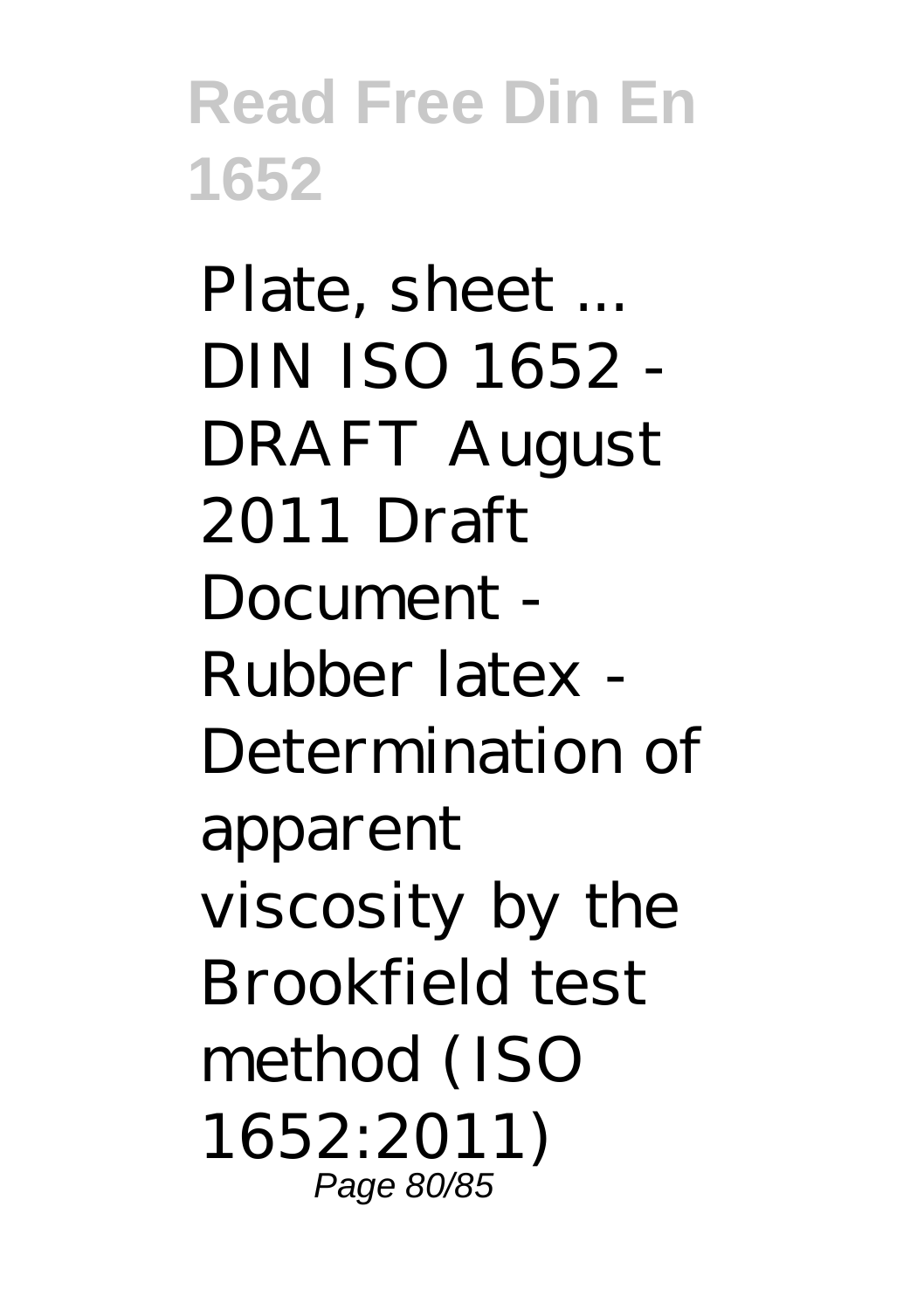DIN ISO 1652 - Techstreet BS EN 1652:1998 Copper and copper alloys. Plate, sheet, strip and circles for general purposes, Category: Page 81/85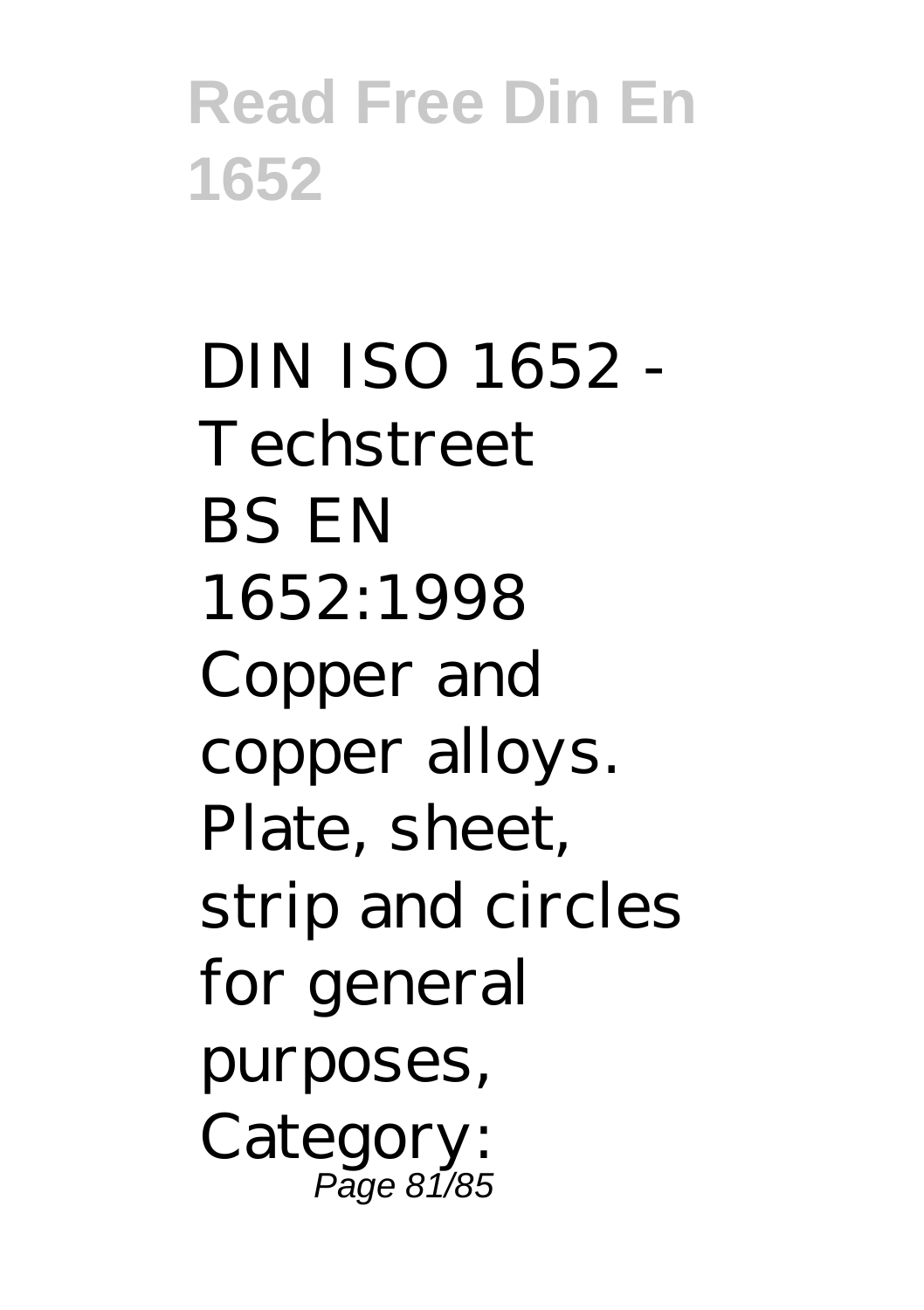# 77.150.30 Copper products

BS EN 1652:1998 Copper and copper alloys. Plate, sheet ... ISO 1652:2011 Rubber latex — Determination of apparent Page 82/85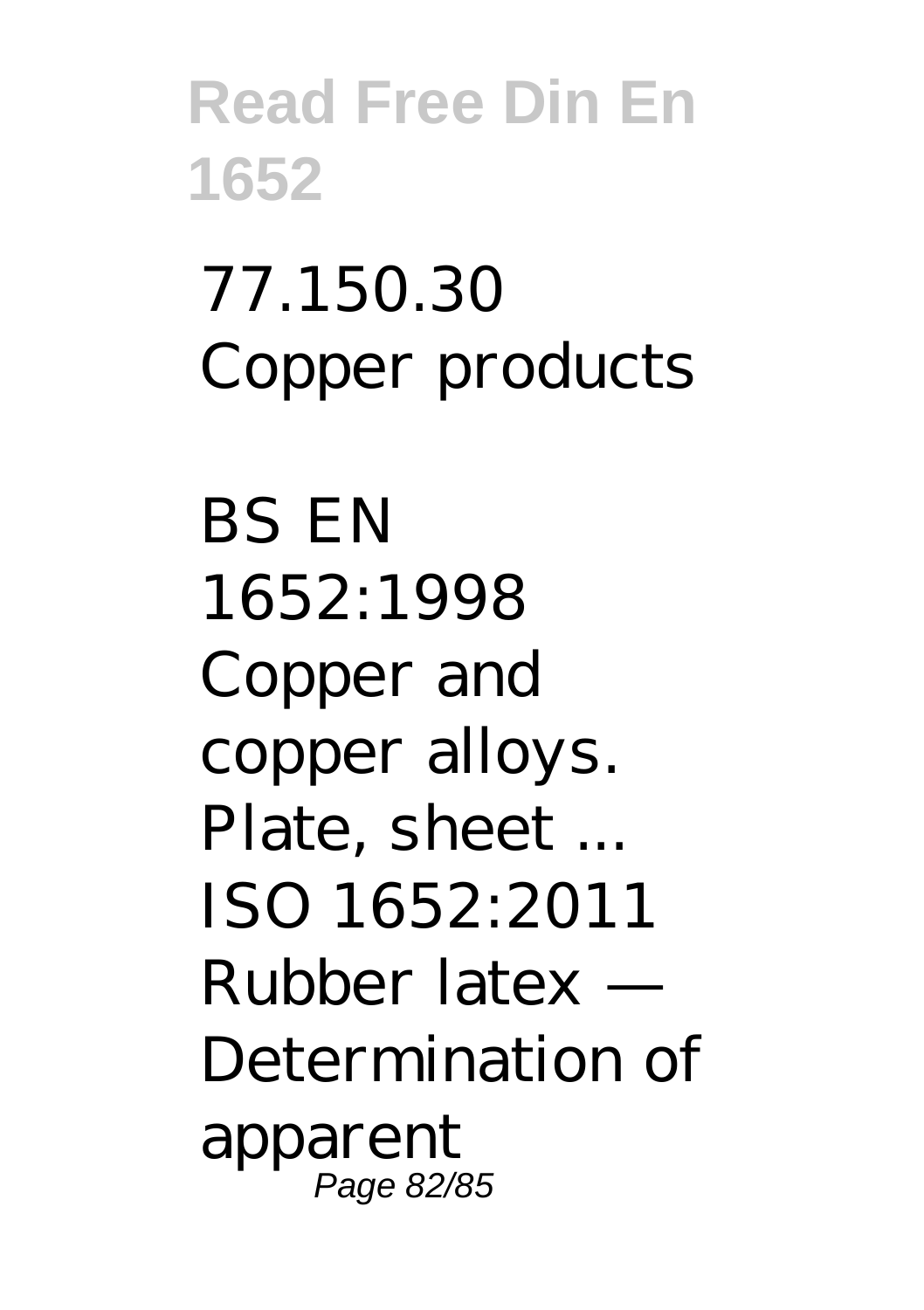viscosity by the Brookfield test method This standard was last reviewed and confirmed in 2016. Therefore this version remains current.

ISO - ISO 1652:2011 - Page 83/85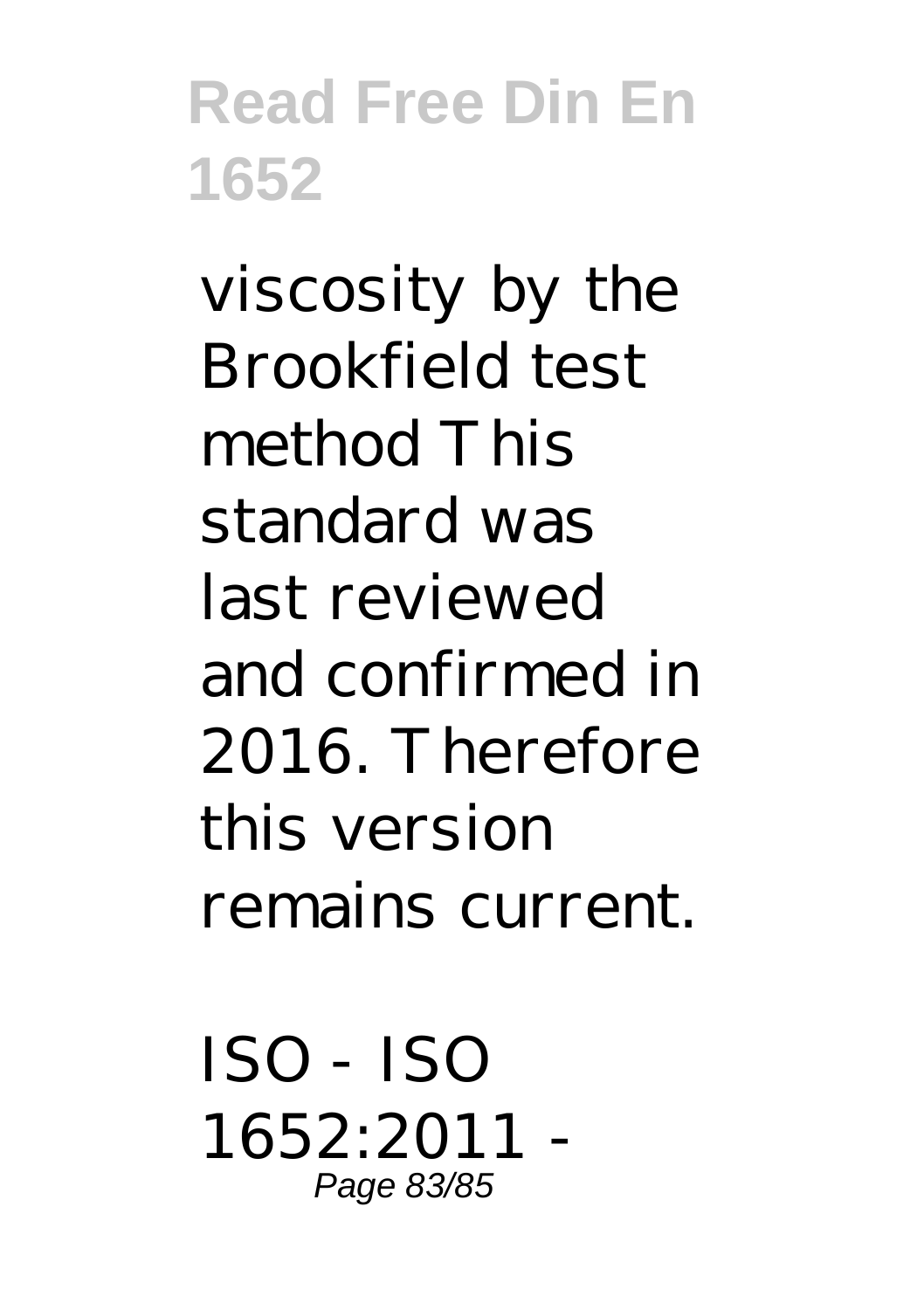Rubber latex — Determination of

...

DIN EN 1654 - 2019-05 Kupfer und Kupferlegier ungen - Bänder für Federn und Steckverbinder; Deutsche Fassung EN 1654:1997 + Page 84/85